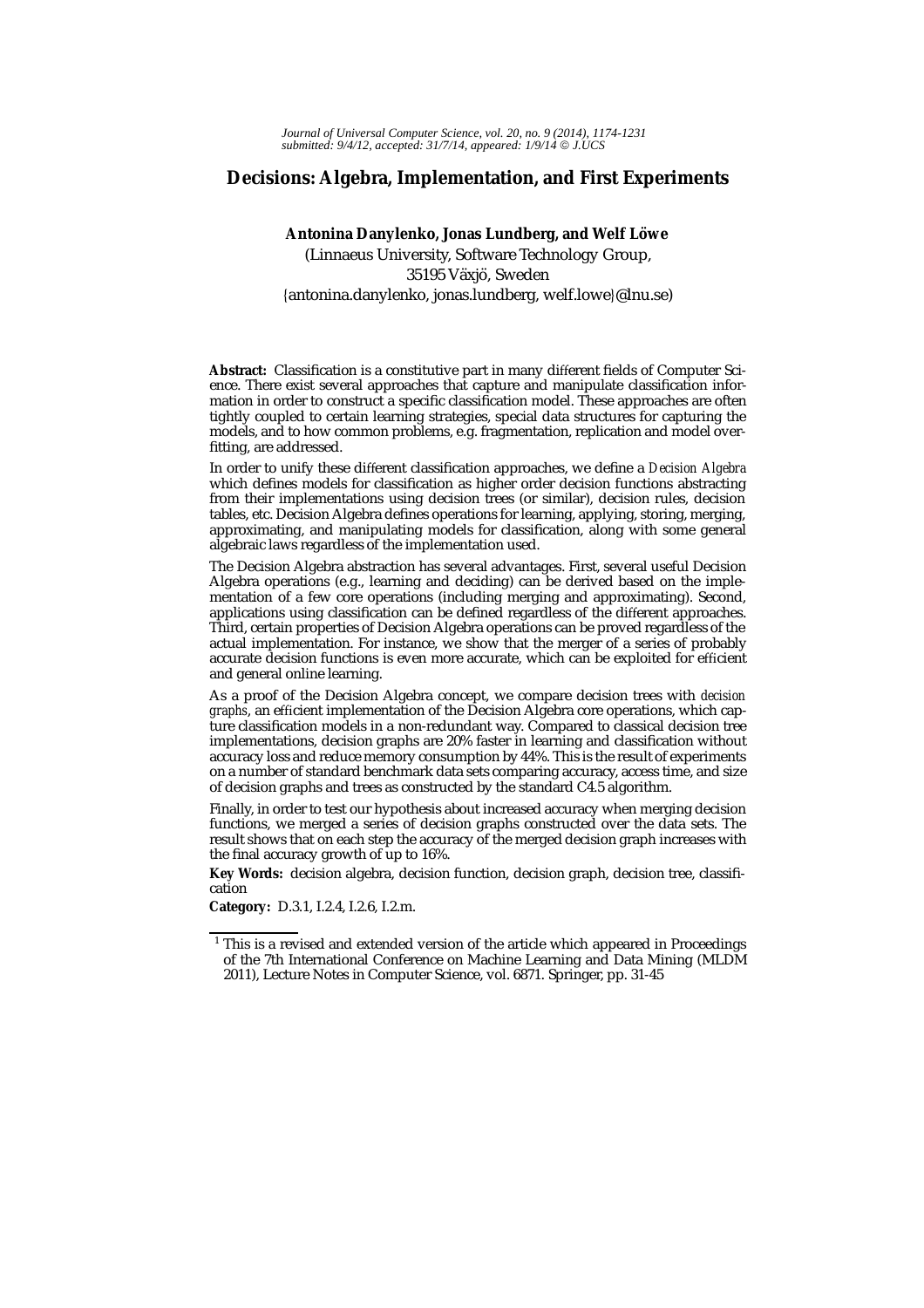# **1 Introduction**

Classification is a constitutive part in different application domains of Computer Science, such as in information storage, retrieval and manipulation, knowledge management, artificial intelligence, image processing, data processing and visualization in social and behavioral sciences, software and hardware engineering, and in many others. In general, *classification* is used to come to a certain decision in a certain context. A *context* is a set of attribute values (e.g. a set of symptoms) that can be derived from a particular situation or state (e.g., a patient's health state), and a *decision* is an inference based on this context, often a class (e.g., the diagnosis of the patient). We refer to this type of classification information as to *decision information*.

*Decision models* represent the information necessary for classification, e.g., distributions, coefficients, probabilities. Decision models are captured in data structures like decision trees, support vectors, neural networks, etc. Decision models are often constructed automatically using machine learning. *Machine learning* processes, howsoever, a set of contexts and corresponding classes.

Learning is not an easy task; appropriate learning algorithms and decision models need to address several issues [King 1967, P.-N. Tan and Kumar 2005]:

- **–** Accuracy, i.e. the ratio of correct classifications in all classifications, is an issue, especially, with missing or contradicting training data.
- **–** Robustness, i.e., the accuracy of decision models learned with only a limited amount of decision information is a related issue. Learning needs to avoid decision model overfitting, i.e., basing classifications on statistically insignificant data.
- **–** Scalability of learning and classifications, i.e., the time required for constructing and applying a decision model, resp., is another issue, since decision model size grows, in the worst case, exponentially with the number of context attributes. Data replication, i.e., redundancy in the decision models, adds to this problem.

Learning algorithms and corresponding decision models address these problems, e.g., by approximating decision models and by reducing redundancy in the information captured in decision models [Feng et al. 2010, Seredin et al. 2009, Ceci et al. 2007].

Selecting an appropriate decision model is a difficult task too, since no single model has been found superior to all others [Han and Kamber 2000]. Accuracy, robustness, and scalability are actually contradicting goals, which leads to tradeoffs. For instance, accuracy of a decision model might require to exactly reflect all training data points while robustness and scalability may require to abstract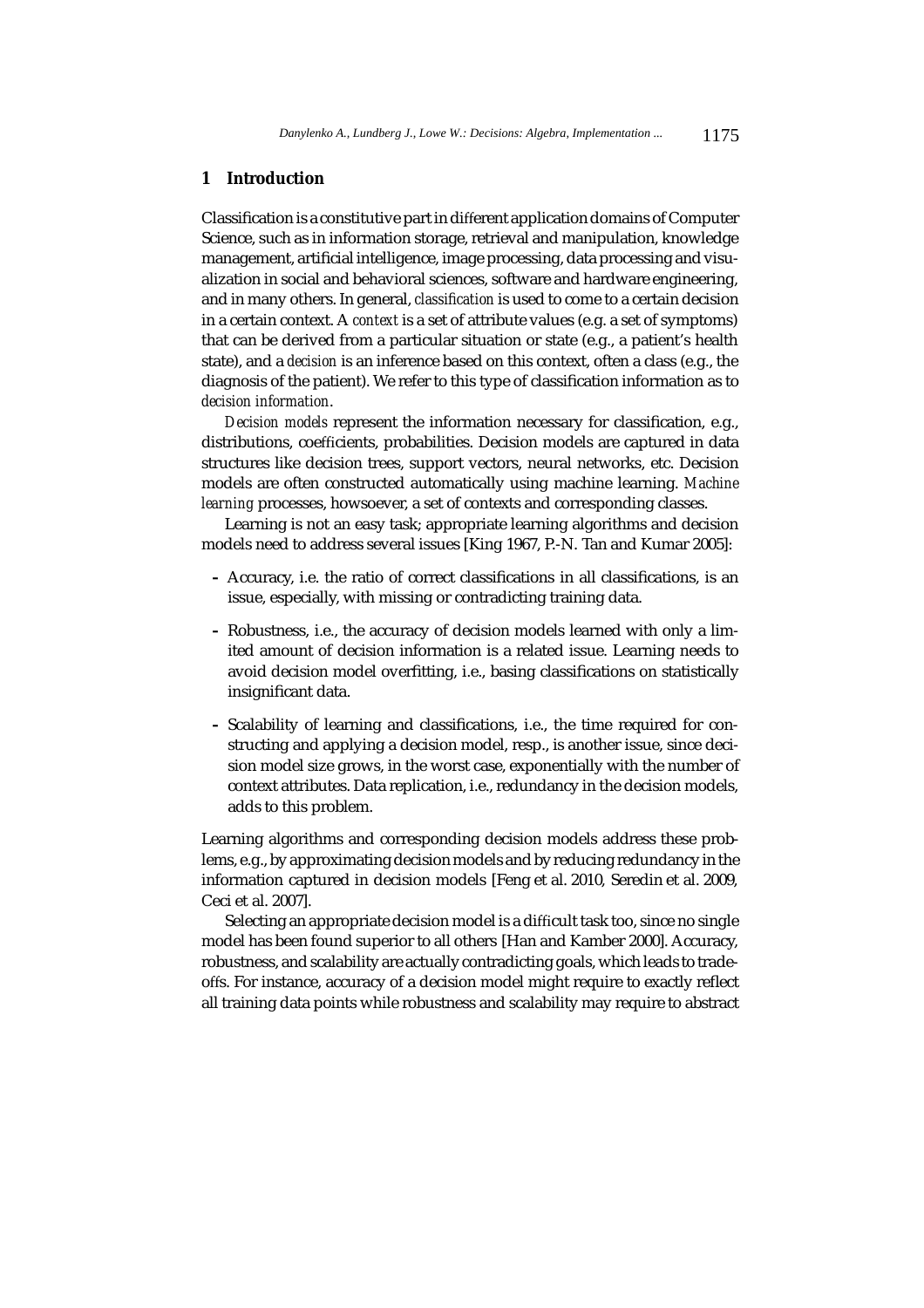from some of them (referred to as pruning). Therefore, different decision models may be appropriate in different application domains [Mitchell 1997].

Learning algorithms can be presented in a general framework as suggested, e.g., in [Rokach and Maimon 2008]. Also the data structures backing up decision models are generally well-known, along with efficient implementations thereof. However, when adapting learning algorithms and decision models to the needs (in accuracy, robustness, and scalability) of specific application domains, generality gets lost: decision models become incomparable and, hence, benchmarking difficult. Moreover, advances made in one domain are hardly propagated to others.

For instance, static program analysis uses *decision graphs*, a kind of decision model, for capturing context-sensitive analysis information (constructed by program analysis not learning) [Trapp 1999]. Precise program analysis is quite expensive in terms of time and memory consumption. Therefore, decision graphs optimize memory consumption by removing any redundancy and trade accuracy off against scalability. Decision graphs might even be beneficial in classification problems of other application domains with similar requirements, but it is hard to compare them with other, also highly specified decision models. Moreover, the approach of trading accuracy for scalability used in decision graphs might be applicable even to other decision models but, again, it is hard to transfer this approach before commonalities of the different models are understood.

Because of this variety of application domains with classification problems each coming with different learning algorithms, decision models, variants thereof, and tailored implementations – sometimes even with different notations – we consider it worthwhile to introduce a theoretical generalization, referred to as *Decision Algebra*. We separate interface and implementation of decision models making them (re-)usable as interchangeable black-box components. Several interface operations can be implemented on the abstract level using primitive operations which are specific to individual decision models. This does not exclude more efficient algorithms and data structures overriding the abstract implementations. Due to this generalization, insights can be gained at an abstract level or reused between different domains, paving the way for a deeper problem understanding. Some properties, for instance, can be proved on Decision Algebra level and hold for all its implementations.

In this paper, we mainly focus on generalizing tree-based decision models including decision trees, decision graphs, and decision tables—and define Decision Algebra, a common abstraction of these models. Decision Algebra defines the operations *learn*, *decide*, and *prune*, based on abstract operations *restrict*, *merge*, *approximate*, *apply*, and *evert*. *Restrict* serves as a basic auxiliary operation. *Merge* enables different pruning and simple learning approaches. Different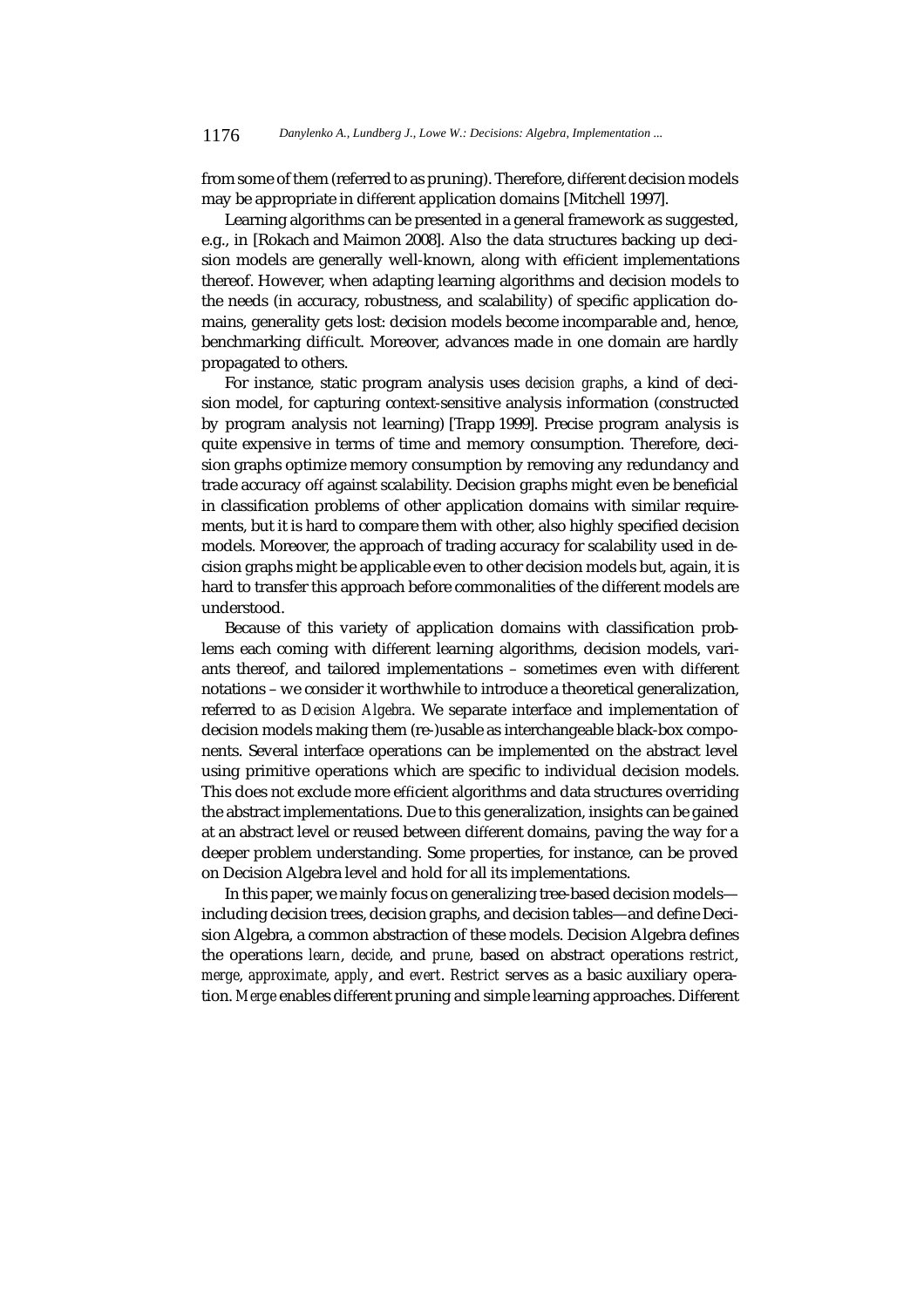*approximate* implementations allow for further pruning approaches. *Apply* allows for symbolic computations with information stored in decision models in general. *Evert* can serve as the basis for different learning algorithms in which selecting an appropriate attribute order is essential. In fact, several existing approaches suggested for decision trees and tables so far come out as alternative implementation variants of the above operations. We further exploit the Decision Algebra abstraction by benchmarking tree-based models. Finally, we generalize tree-based models even further to also include other decision models such as, fore example, probability-based models.

In detail, [Section 2] discusses the results of a literature study backing up the observations discussed in this introduction. [Section 3] and [Section 4] introduce Decision Algebra, the theoretical framework that describes both tree-based decision models and the main operations required for classification. These two sections contain the main theoretical contribution of this article. [Section 5] introduces *decision graphs*, a specific decision model implementing Decision Algebra. Decision graphs capture training sample in a non-redundant way and perform the Decision Algebra operations efficiently. This is confirmed by experiments presented in [Section 6]. [Section 7] discusses related work. Finally, [Section 8] concludes the results and points out directions of future work.

# **2 Literature Study Motivating Decision Algebra**

Despite the vast body of literature on applications of decision models in different application domains of Computer Science, no systematic study has been performed on the usage of decision models in different domains and the rationales behind their selection. In this section we perform such a study of the research papers published in the Journal of Universal Computer Science (J.UCS) from January 2010 till December 2012.

#### **2.1 Objective**

The objective is to study and summarize recent existing research in different application domains of Computer Science where decision models are used for classification and to:

- A identify what decision models are typically used,
- B assess the connection between the problem domains and the decision models used,
- C retrieve the rationales for applying specific decision models in particular problem domains.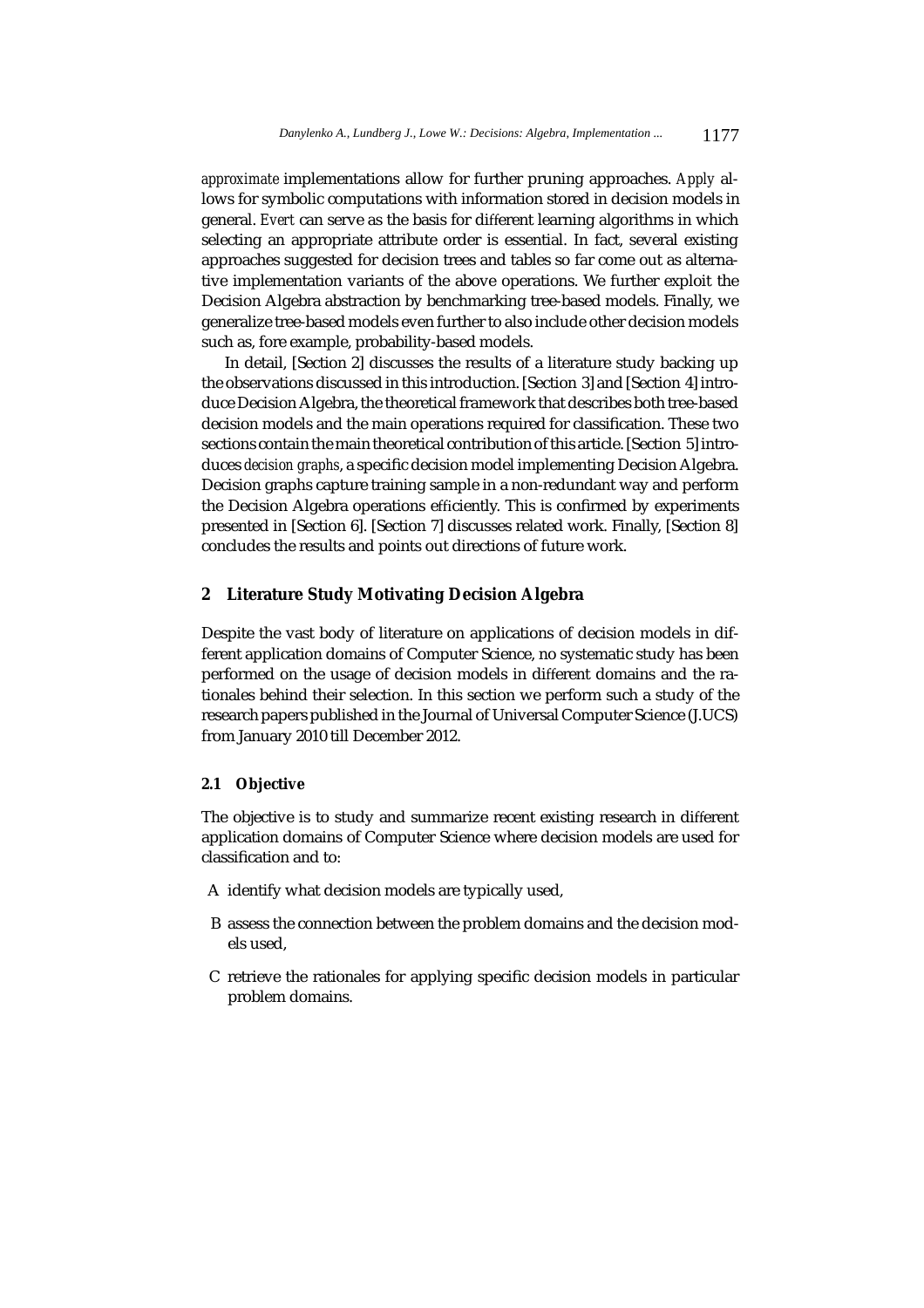# **2.2 Method and Conduction of the Study**

Our study comprises the primary steps of a systematic literature review as suggested by [Kitchenham and Charters 2007]. It is a well-defined approach to identify, evaluate and interpret all relevant studies regarding a particular research question, topic area or phenomenon of interest.

We searched for papers to be studied further in five steps:

- 1. We automatically searched—the actual search string is given below—for papers that use well-known or develop special decision models as a tool for solving other Computer Science research problems.
- 2. We manually inspected the papers found in Step 1 and selected those that we consider relevant: our primary objective is to understand reasoning and consequences of the choice of decision models applied to Computer Science research problems. Therefore, we excluded papers about theoretical aspects, surveys, roadmap papers, as well as papers that addressed non Computer Science problems including, e.g., e-learning, decisions making in society, classification of general methods. We also excluded short papers of 1 or 2 pages as well as papers mentioning decision models only briefly in related or future work. Finally, we excluded special issues.
- 3. We calculated matching frequencies of the search string in the papers found in Step  $1<sup>1</sup>$
- 4. We assessed the accuracy of the automated search by calculating the F-score<sup>2</sup> based on precision *P*<sup>3</sup> and recall *R*<sup>4</sup> of the retrieved papers of Step 1 and the relevant papers analyzed in Step 2.
- 5. We adjusted the search string to increase the accuracy of the automated search.

These steps were repeated iteratively until the F-score did not further increased. The search string used to produce the final set of papers is: *("genetic algorithm", "bayesian", "bayes", "neural network", "neural networks", "clustering", "support vector", "support vectors", "reinforcement learning", "incremental learning", "collaborative filtering", "continuous learning", "learn continuously", "decision tree", "decision graph", "decision table", "dispatch table", "opinion mining", "hidden-markov-model", "hidden markov model", "utility function", "utility-based technique", "logistic regression", "linear regression", "BDD", "nearest neighbors") AND ("unsupervised learning", "supervised learning", "classifier", "decision model", "machine learning",*

<sup>1</sup> using PDF-XChange Viewer http://pdf-xchange-viewer.en.softonic.com/

 $^{2}$  *F* =  $\frac{1}{2}$ *PR*)/(*P* + *R*)

<sup>&</sup>lt;sup>3</sup> *P* = |relevant papers| ∩ |retrieved papers|/|retrieved papers|

 $4 R = |rellevant papers| \cap |retrieved papers|/|relevant papers|$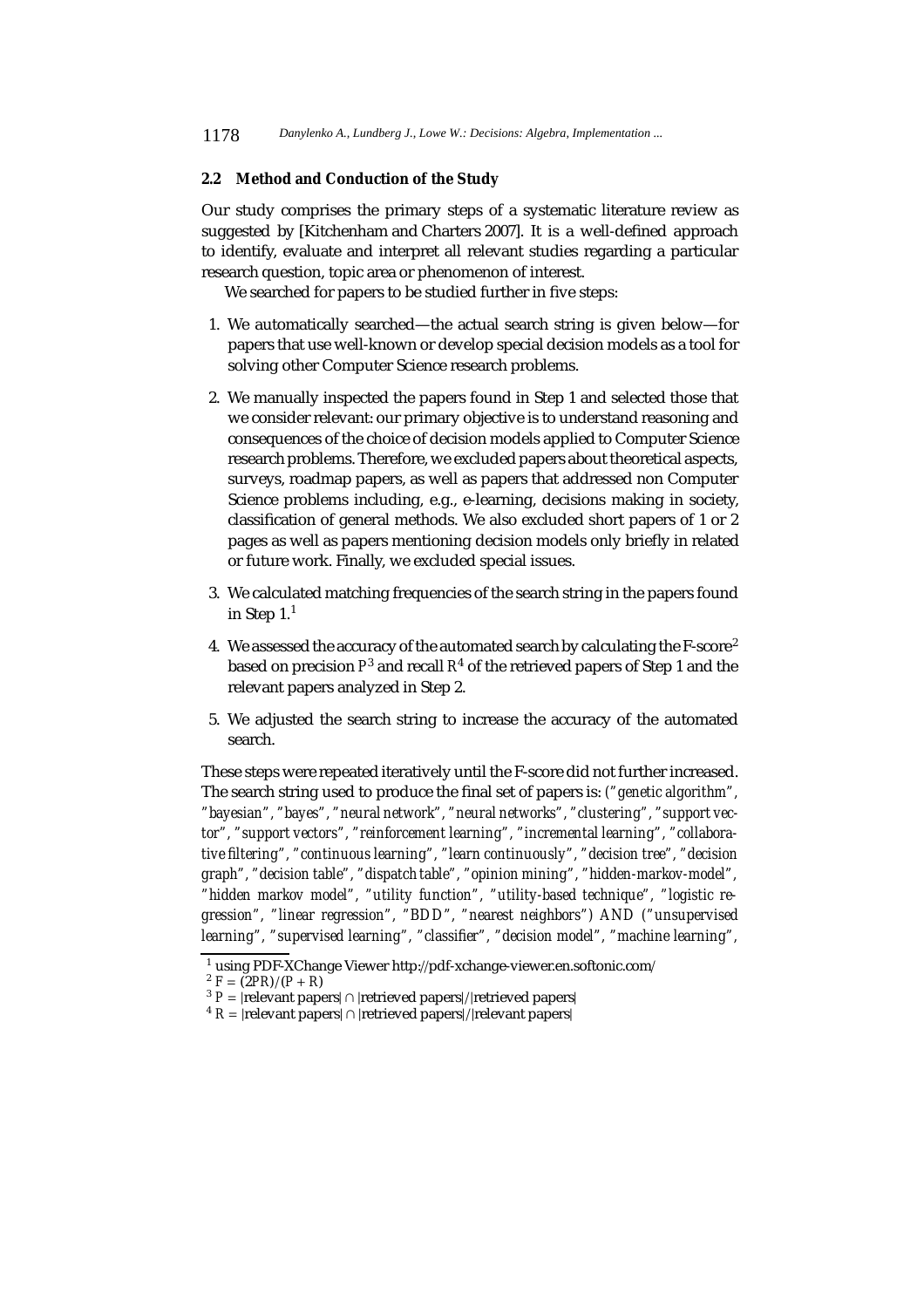*"data mining", "pattern recognition", "artificial intelligence", "image processing", "decision tree", "genetic algorithm", "incremental learning", "classification", "linear regression", "BDD")* with 111 (56) retrieved (relevant) papers, a precision (recall) of 0.51 (1) and an F-score of 0.67. We studied the 56 relevant out of a total of 430 papers.

For each paper the following data items were collected: (F1) a title of the paper and (F2) a year of the paper, both for documentation. (F3) a category of the paper as selected by the author(s) based on the list of topics pre-defined by JUCS; a paper can have more than one category. (F4) a short description of a problem addressed in the paper. (F5) a decision model that was used or implemented in the paper. It is the model that captures decision information required for learning, deciding or continuous learning. This could be, e.g. decision trees, Naïve Bayes (probabilistic model), support vector machines or neural networks (maximum-margin model) or others found in the paper. (F6) a short description of the rational for using this decision model. Such rationales can be given by a discussion in the paper, by formal proofs, or by some references justifying the choice. (F7) any relevant additional information, e.g. the purpose of using the decision model or a tool that was used as an implementation of the decision model. Every paper was read carefully; data was extracted in a form as described.

#### **2.3 Results**

We now discuss the study results based on the objectives A, B, and C. **Objective A:** *Identify what decision models are typically used.*

Altogether around 30 different types of decision models were used in the 56 papers. We further classified them based on the type of data a decision model captures for the actual decision making:

- DM1 Tree-based models capture a seach tree for decision making. For each attribute value, the search space is restricted which finally leads to a class. They include, e.g., decision trees, decision tables, decision rules, multi-variant binary decision diagrams, and decision graphs.
- DM2 Probability-based models capture probabilities of attribute values belonging to different classes. They contain, e.g., Naïve Bayes classifiers, Bayesian networks, conditional-probability models, and hidden Markov models.
- DM3 Maximum-margin models capture hyperplanes separating vectors of attribute values belonging to different classes. They include support vector machines (svm), artificial neural networks, and similar.
- DM4 Vector-based models define vectors of attribute values as centroids of different classes. They are results of instance-based learning (such as k-nearest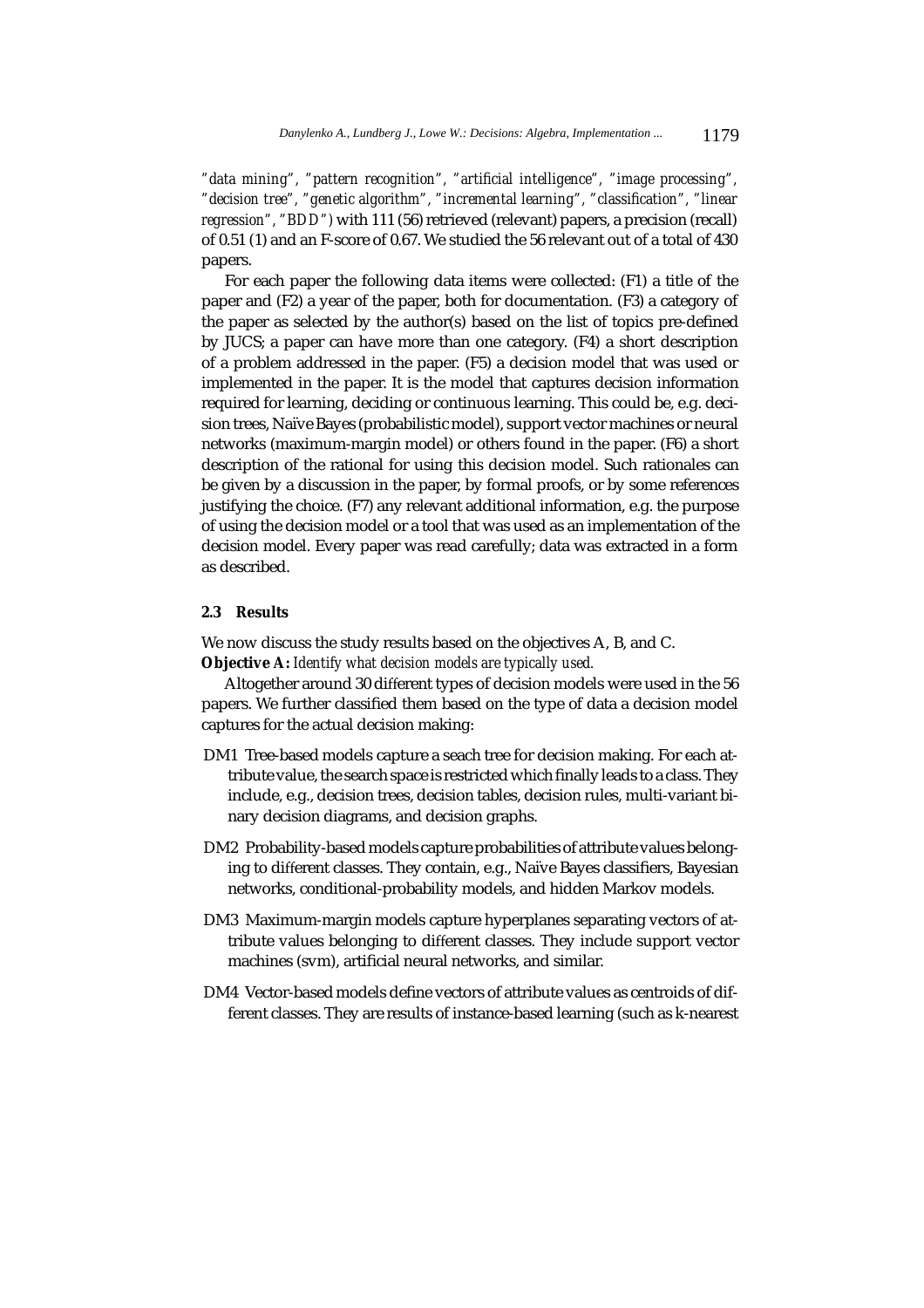

**Figure 1:** Decision models distribution

neighbours) and clustering algorithms (such as k-means, hierarchical clustering, distribution- and density-based clustering).

- DM5 Regression models capture coefficients of certain function families that map attribute values to classes. They capture, e.g, the coefficients of linear and logistic functions derived from linear and logistic regression, resp.
- DM6 Ad hoc solutions are self-developed decision models that do not fall into any of the above categories.
- DM7 Related papers discuss the learning method, not the decision model. Hence, the decision model itself is unclear as the learning methods are not implying a particular model of any of the above categories. These generic learning methods include, e.g., genetic algorithms, collaborative filtering, population-based incremental learning, reinforcement learning, etc.

Figure 1 shows the categories of decision models introduced in the 56 relevant papers of the study. We are particularly interested in the first category (DM1). This contains decision models that are covered by our theoretical framework of Decision Algebra in Sections 3 and 4. Also, we should look at the first six categories of decision models (DM1 – DM6). These are decision models that can be generalized by Decision Algebras. We discuss this generalization in Section 3.6. The first (six) category (-ies) cover more than 13% (almost 84%) of the decision models used in the papers. In total we found 10 (73) decision models in DM1 (DM1 – DM6). Note that some papers introduce more than one model. Most popular are vector-based models (DM4) with 22% of the papers.

Around 16% of the decision models fall into the "others" category (DM7). It cannot be excluded that there are decision models of one of the categories DM1 – DM6 even among those.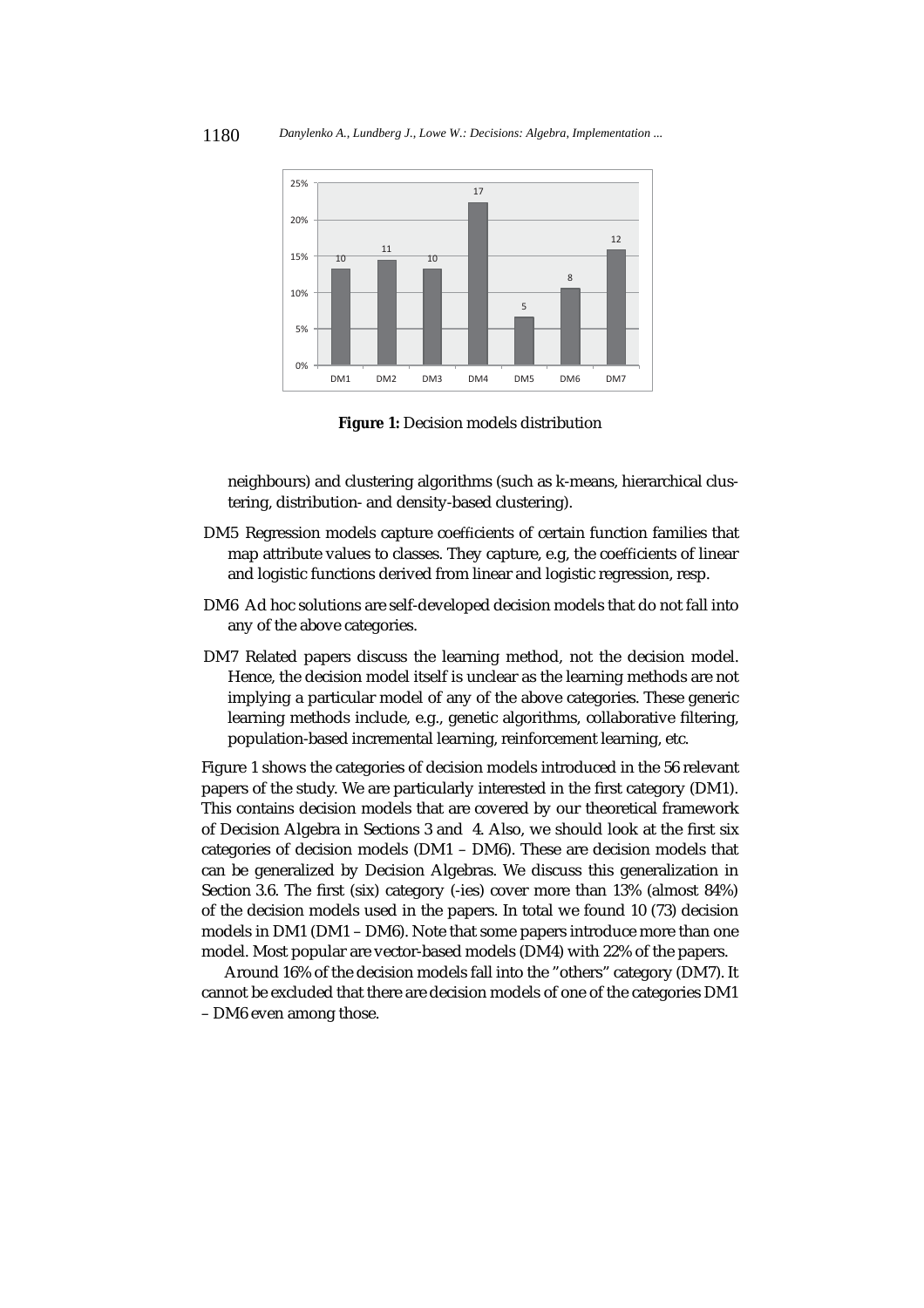

**Figure 2:** Decision models in problem domains

**Objective B:** *Assess the connection between the problem domains and the decision models used in these domains.*

Problem domains were derived from the data items F3 and F4, the category and the problem description of the papers. We define five problem domains addressed in the 56 relevant papers:

- P1 Storage, retrieval and manipulation of information,
- P2 Knowledge management,
- P3 Applied mathematics including artificial intelligence, image processing, logics, and formal languages,
- P4 Data processing and visualization in social and behavioral sciences, and
- P5 Software and hardware engineering including software technology, programming, operating and control systems, and logic circuit design.

Figure 2 shows how the decision models are distributed over problem domains and decision model categories: the bars are the number of all decision models used in a problem domain, the number of decision model of categories DM1 – DM6, the number of decision models of DM1, and the number of decision model in the most popular category for each problem domain, respectively.

In all problem domains, the decision models of DM1 are used, and the decision models of DM1 – DM6 are dominating. Vector-based models (DM4) are most popular in most domains. Tree-based models (DM1) are not far behind in the respectively most popular models (DM4 and DM2, DM5, DM7, resp.) in the domains P1 and P5. However, there is no single decision model category dominating all problem domains or any particular one.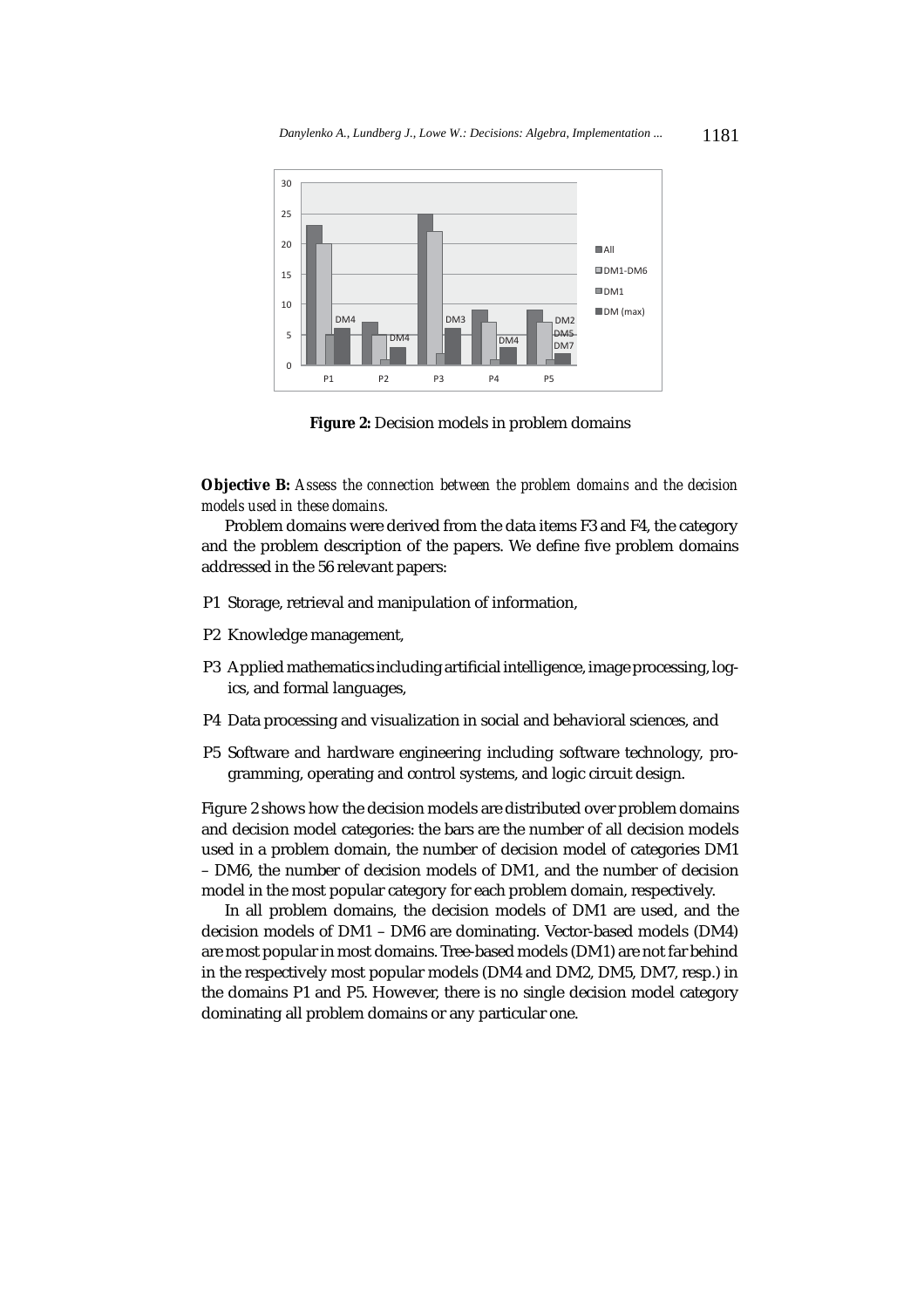

Figure 3: Distribution of rationales for choosing decision models in problem domains

**Objective C:** *Retrieve the rationales for applying specific decision models in particular problem domains.*

To answer this question we drew on data extracted from a short description of the rational for using the decision model (F6) and any relevant additional information (F7). The set of rationales derived from the papers can be generalized into four groups:

- R1 references to the previous studies in this problem domain (choosing wellknown decision model for this particular problem),
- R2 references to requirements of the specific type of input or output data suggesting a decision model,
- R3 references to requirements of the specific performance or representation properties suggesting a decision model,
- R4 none of the above; choice in favor of a popular, commonly used, random decision model.

Figure 3 shows how the rationales are distributed among the papers and problem domains. Notice, that several papers use more than one rational to motivate the choice of a specific decision model. Around 21 papers (38% of all papers) do not specify any particular rationales for using one or the other decision model. In four out of five problem domains (P1, P2, P3, and P5) the majority of papers do not motivate the choice of a specific decision model. A reference to nonfunctional properties of a decision model (R3) is the least frequently used (in six papers alltogether) and does not at all occur in three out of five problem domains (P2, P4, and P5).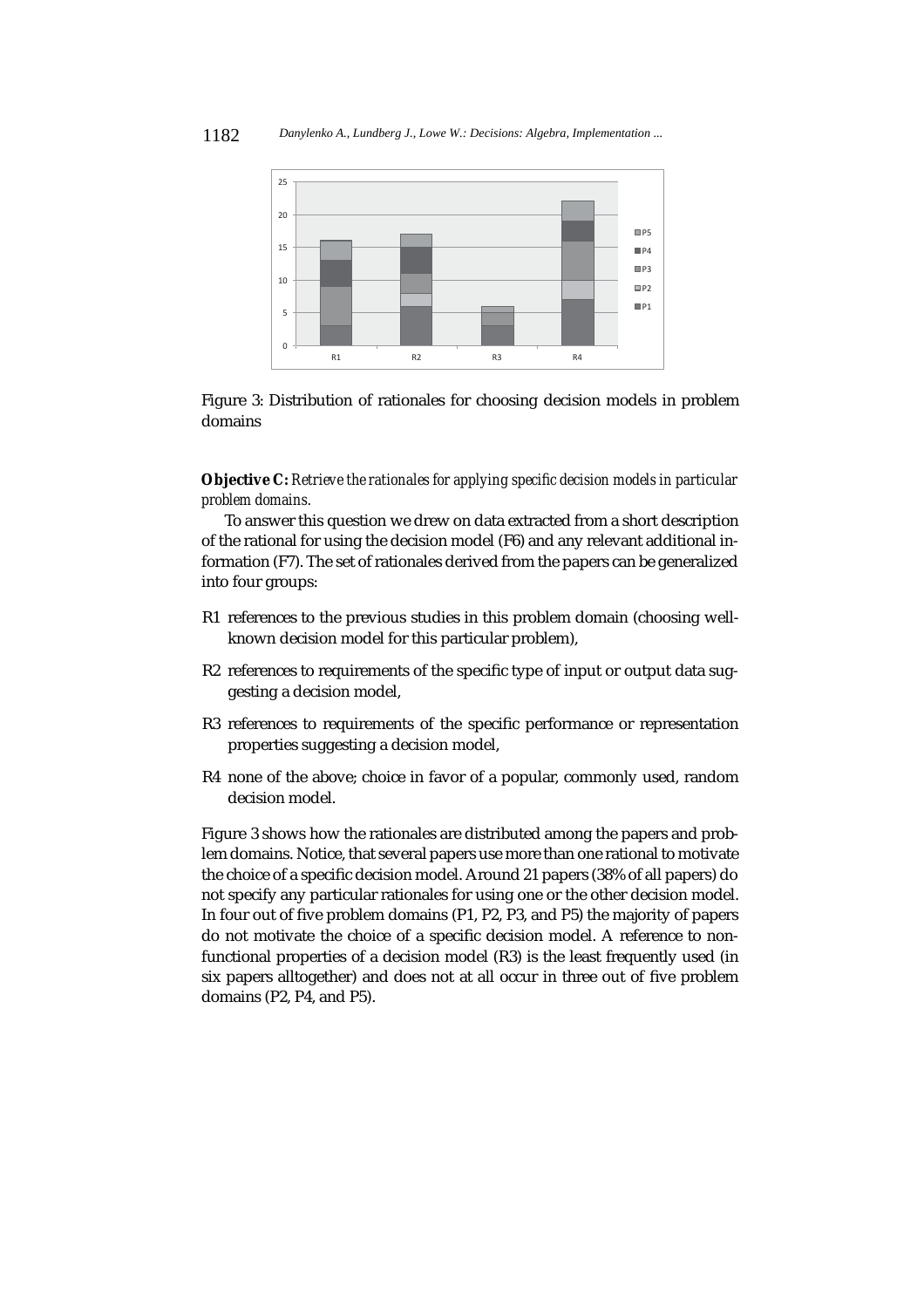#### **2.4 Conclusions**

In this study we observed that

- A decision models [DM1 DM6] that we attempt to abstract with our theoretical framework Decision Algebra are popular (84%) and tree-based models [DM1] constitute an important category among them (13%),
- B decision models that we abstract with Decision Algebra including tree-based models are popular in all (considered) Computer Science problem domains but, there is no single decision model dominating any problem domain, and
- C the selection of a decision model is mostly ad-hoc.

As we have only looked at a limited set of papers of J.UCS (2010 - 2012), there is a threat to external validity of a generalization of these observations. However, the results indicate that (A) different decision models co-exist, they are (B) applicable across problem domains and (C) culture of comparing pros and cons of the decision models to select one could be further developed in general and in any individual problem domain (assessed). The reason is the difficulties in adapting, configuring or even re-implementing decision models for a specific problem domain which lead to problems in benchmarking their accuracy, robustness, and scalability. This motivates the present work: Decision Algebra allows using decision models as black-box components hiding the different kinds (categories) of decision models and their implementation details behind a common interface.

# **3 Decision Algebra**

In this section we introduce a set of notions that characterize decision information and decision functions (which formalize decision information). Moreover, we also give a formal definition of the theoretical framework of Decision Algebra (DA).

We define the notion of *decision information* in [Section 3.1] and the notion of a *decision function* and its term representation in [Section 3.2]. Furthermore, in [Section 3.3] we show how to *learn* a decision function and how to *decide* using a decision function. For implementing the other operations in a number of variants, we define the auxiliary operations *restrict*, *merge*, *approximate*, *apply*, and *evert* in [Section 3.4]. In [Section 3.5] we formally define DA. Finally, in [Section 3.6] we define a generalization of DA.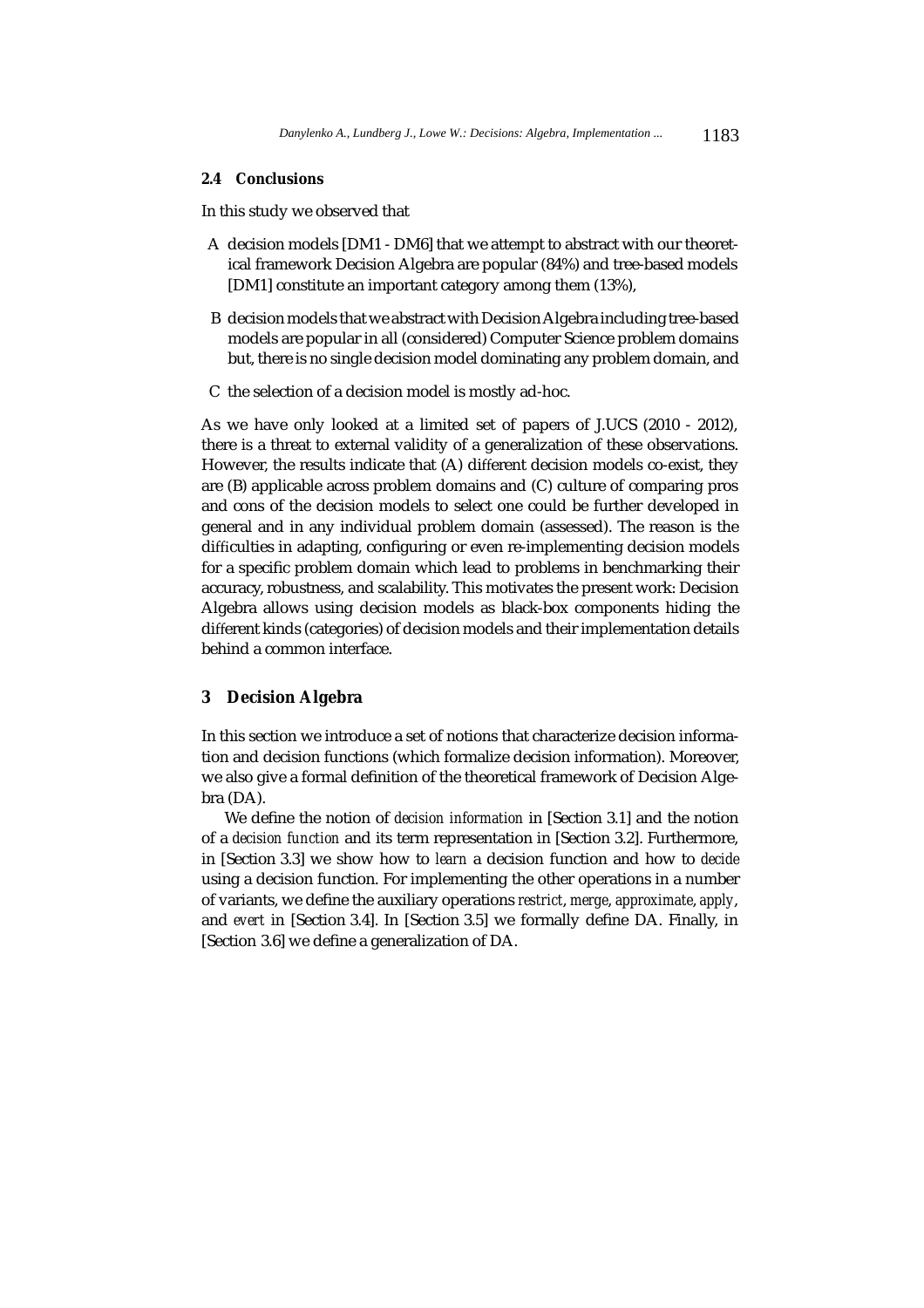1184 *Danylenko A., Lundberg J., Lowe W.: Decisions: Algebra, Implementation ...*

#### **3.1 Decision Information**

**Definition 1.** A **decision tuple** (**a**, c) is a tuple that relates an actual context **a** ∈ **A** with an actual decision  $c \in C$ , where **A** is a formal context and *C* is a formal decision.

The decision tuple can also be referred to as a *decision fact* or a *training instance*. Notice that we distinguish between an actual context and a formal context.

**Definition 2.** An **actual context a** =  $(a_1, \ldots, a_n)$  is a tuple of attribute values  $a_i \in$ *Ai*, where *Ai* is an attribute that corresponds to a property in a certain problem domain. A **formal context A** is the set of all actual contexts  $\mathbf{a} = (a_1, \ldots, a_n)$  for all possible *a<sub>i</sub>* ∈ *A<sub>i</sub>*. Hence, it is the Cartesian product  $\mathbf{A} = A_1 \times A_2 \dots \times A_n$  over sets of possible values of attributes  $A_1, \ldots, A_n$ . Finally, an **actual decision**  $c \in C$ is one out of a set of alternative decisions. A **formal decision** *C* is the set of all alternative decisions.

As an example of a formal context, consider weather attributes like "Temperature" and "Rain probability"; an actual context could be values like "hot" and "0.86". A corresponding formal decision could be "Should we go out?" with actual decisions "yes" or "no".

**Definition 3. Decision Information** is a set of decision tuples:  $DI = \{({\bf a}_1, c_1), \ldots, ({\bf a}_n, c_n)\}\)$ . Decision information is:

- **complete** if and only if: ∀**a** ∈ **A** : (**a**, *c*) ∈ *DI*
- **non-contradictive** if and only if: ∀(**a***i*, *ci*), (**a***j*, *cj*) ∈ *DI* : **a***<sup>i</sup>* = **a***<sup>j</sup>* ⇒ *ci* = *cj*

Decision information can also be referred to as *dataset*, *training set* or *training sample*. Complete decision information contains decisions for all possible actual contexts within a given problem domain; in non-contradictive decision information there are no two tuples having the same actual context **a** leading to different decisions.

#### **3.2 Decision Functions**

A decision function is a representation of complete and non-contradictive decision information defined as:

**Definition 4.** A **decision function**  $df$  is a mapping of a formal context  $A$  (domain of *df*) to a formal decision C (co-domain of *df*):

$$
df: A_1 \times \ldots \times A_n \to C.
$$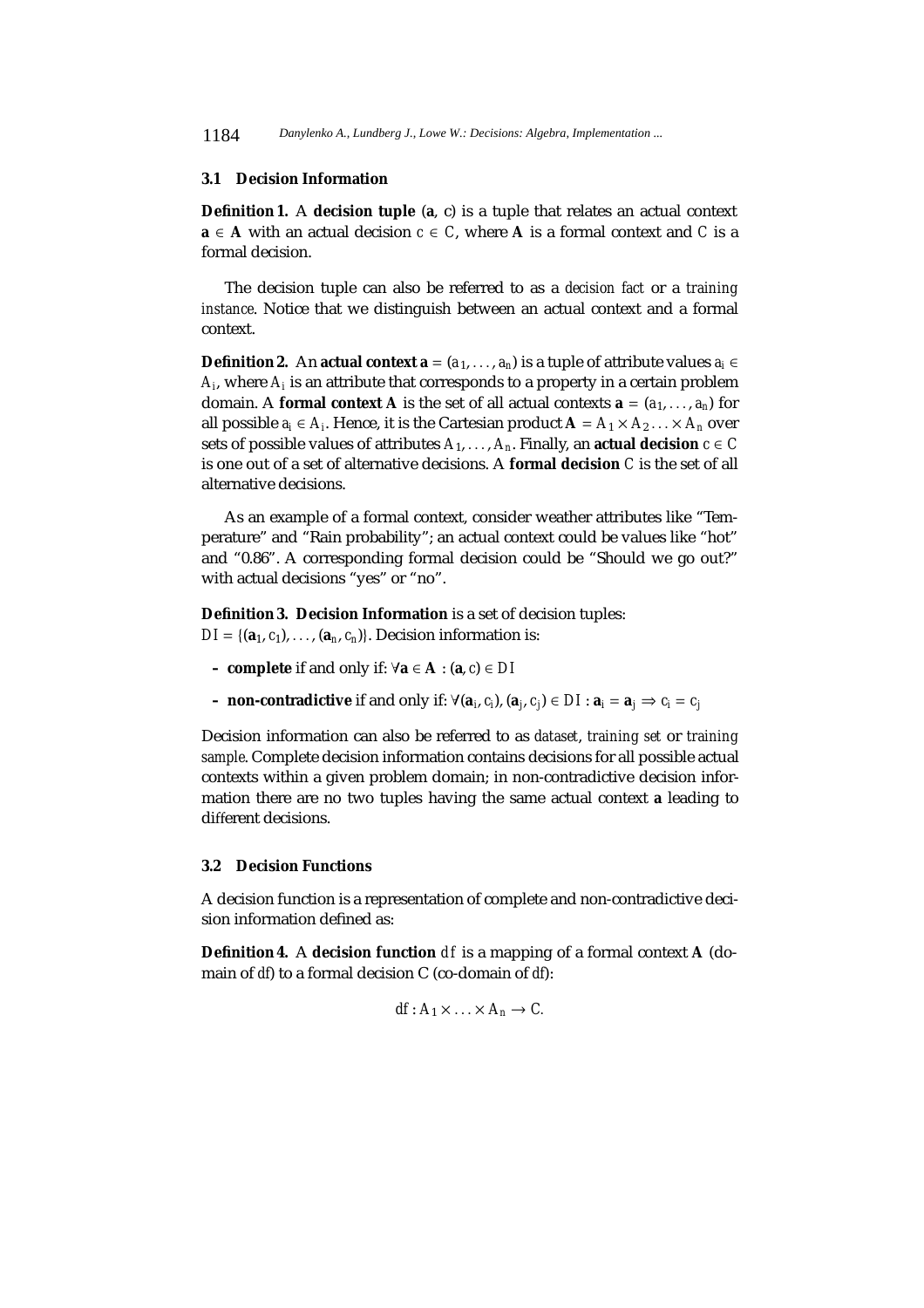Basically, a descision function is a mapping of attributes  $A_1, \ldots, A_n$  to a classification decision *C*. We assume here that  $A_1, \ldots, A_n$  and *C* are discrete (or categorical) domains; a discretization of continuous domains is outside the scope of this section but will be captured by our implementation, cf. [Section 6].

We denote by *DF* the set of all decision functions with the same signature  $A_1 \times \ldots \times A_n \to C$ . The *arity* of a decision function  $df : A_1 \times \ldots \times A_n \to C$ , denoted by *arity*(*df*), is the number *n* of attributes. If important we annotate the definition function with its arity *n* as a superfix,  $df^n$ .

A decision function can be represented in different ways by a specific representation, referred to as *decision model*.

**Definition 5.** A **decision model** is a representation of a decision function.

Example: A decision function  $df: A_1 \times \ldots \times A_n \to C$  over finite domains  $A_i$  can be defined explicitly by all its tuples ( $\mathbf{a}, c$ ) with  $\mathbf{a} \in A_1 \times \ldots \times A_n$  and  $c \in C$ . The tuples can be captured in a *decision table* which is a decision model with *n* + 1 columns, one for each attribute *ai* and a final column for the actual decision *cj*. Such a decision table would have  $|A_1| \cdot ... \cdot |A_n|$  rows. Decision tables are one type of decision models but there exist alternative decision models that often differ from one domain to another as discussed in [Section 2.3].

For convenience of defining alternative decision models of and operations on decision functions, we will understand them as higher order functions where 0-ary (constant) decision functions  $df^0 : \rightarrow C$  are the result of an 1-ary decision function  $df^1: A_1 \to (\to C)$  and so forth. A decision function is then represented by a *curried* function.

$$
df^n: A_1 \to (A_2 \to (\ldots \to (A_n \to C) \ldots)
$$

A *curried decision function*  $df^n$  takes one argument (attribute) of type  $A_1$ , and generates a new decision function of type  $(A_2 \rightarrow (\dots \rightarrow (A_n \rightarrow C) \dots)$  which in its turn takes the next argument  $A_2$  and yields new decision function  $(A_3 \rightarrow \ldots)$ . The final decision function will be of a type  $\rightarrow C$ , the actual decision. These curried functions can easily be represented as a *decision tree* or *decision term*  $d f^n = x^1(d f_1^{n-1},..., d f_{|A_1|}^{n-1})$  where the  $|A_1|$ -ary selection operator  $x^1$  is applied to the arguments of  $A_1$ . There are  $|A_1|$  result functions, one for each attribute value  $a \in A_1$ , which are  $(n-1)$ -ary decision functions:

$$
df_{idx_i(a)}^{n-1}: A_2 \to \ldots \to A_n \to C
$$

with  $idx_i(a)$  being a bijective mapping of each attribute value  $a \in A_i$  to a unique Natural index number. If necessary for distinction, we index a selection operator  $x^i$  with the index of the attribute  $A_i$  it switches on.

As a simple example, a 3-ary decision function  $df^3$  with three boolean attributes  $A_1$ ,  $A_2$ ,  $A_3$  can be represented as:

$$
df^{3} = x^{1}(x^{2}(x^{3}(1,2), x^{3}(1,2)), x^{2}(x^{3}(1,2), x^{3}(2,2))).
$$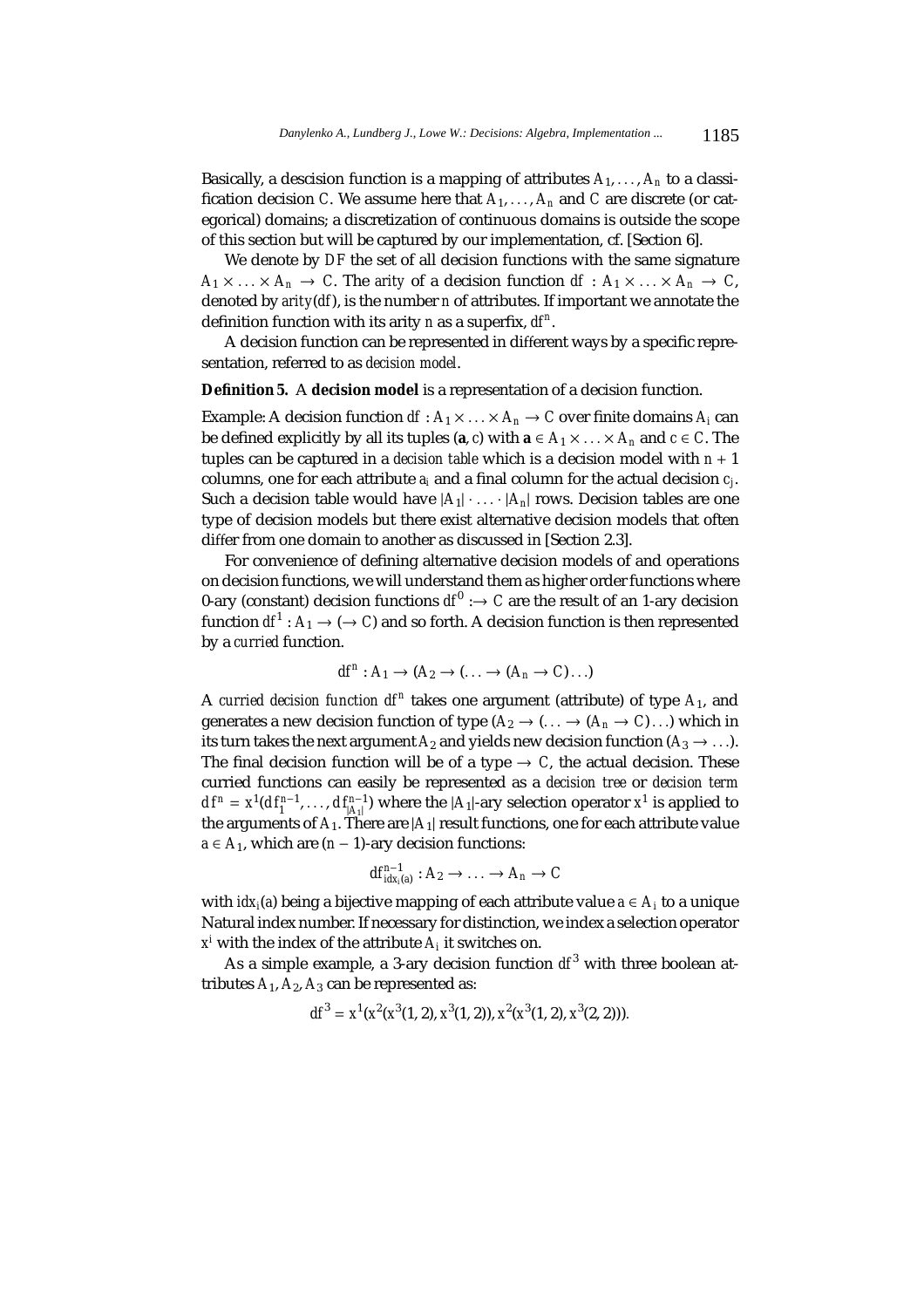

Figure 4: *left:* A straight forward tree representation of  $df^3$ *x*1(*x*2(*x*3(1, 2), *x*3(1, 2)), *x*<sup>2</sup> (*x*3(1, 2), *x*<sup>3</sup> (2, 2))). *Right:* a non-redundant tree representation of the same decision function.

The outermost selection operator  $x^1$  gives the result  $x^2(x^3(1,2), x^3(1,2))$  if  $A_1$ is *true*, otherwise  $x^2(x^3(1, 2), x^3(2, 2))$ . In both cases the result is 2-ary decision function containing selection operators  $x^2$  and  $x^3$  that switch depending on the values of the remaining attributes  $A_2$  and  $A_3$ , resp.

We refer to this decision model as decision trees since each decision function can easily be depicted as a tree. The left-hand side of [Fig. 4] shows a tree representation of the above mentioned decision function  $\mathit{df}^3$ . Each circle node represents a decision term with a selection operator *x<sup>n</sup>*, each square leaf node corresponds to a certain decision  $c \in C = \{1, 2\}.$ 

## **3.2.1 Redundancy and Equivalence**

**Definition 6.** An *n*-ary decision function  $df^n = x(df^{n-1},...,df^{n-1}) \equiv df^{n-1}$  is **redundant** if all its sub-functions *df<sup>n</sup>*−<sup>1</sup> are equivalent, i.e., represent the same decision, and can therefore be replaced with this decision.

That is, a decision function *df* containing a redundant sub-function  $df_r =$  $x^{r}(df_j, \ldots, df_j)$ , where each branch leads to the same decision  $df_j$ , can without any loss of information be rewritten as:

$$
df = x(\ldots, x^r(df_j, \ldots, df_j), \ldots) \equiv df' = x(\ldots, df_j, \ldots)
$$

In a decision tree representation, this corresponds to replacing a term with with root *df<sub>r</sub>* by any of its (equivalent) sub-terms. The process of removing redundancy is called *redundancy elimination*. Our previous example decision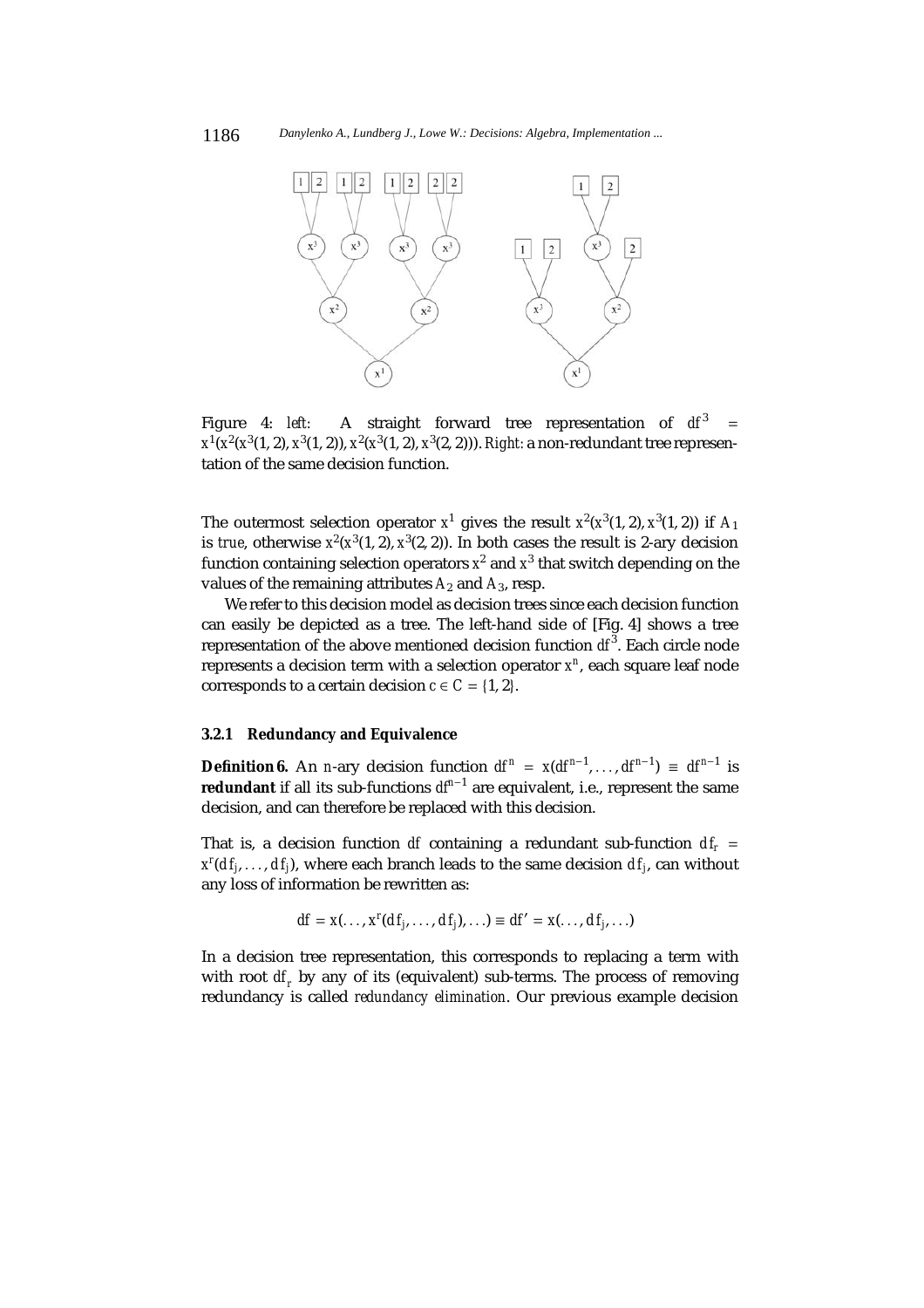

**Figure 5:** Equivalent decision functions: *df* ≡ *df*

function *df*<sup>3</sup> contains two redundant sub-functions  $df^1 = x^3(2, 2) \equiv 2$  and  $df^2 = 2$  $x^{2}(x^{3}(1, 2), x^{3}(1, 2)) \equiv x^{3}(1, 2)$ , and can therefore be rewritten as:

$$
df^{3} = x^{1}(x^{2}(x^{3}(1, 2), x^{3}(1, 2)), x^{2}(x^{3}(1, 2), x^{3}(2, 2))) = x^{1}(x^{3}(1, 2), x^{2}(x^{3}(1, 2), 2))
$$

The right-hand side of [Fig. 4] shows a non-redundant representations of  $\mathit{df}^3$ . Notice, that for  $df^3$  the first child of  $x^1$  refers to  $x^3$  due to redundancy elimination applied to  $x^2(x^3(1, 2), x^3(1, 2))$ , where two children of  $x^2$  correspond to  $x^3(1, 2)$ .

**Definition 7.** Two decision functions *df* and *df'* are **equivalent**, denoted by  $df \equiv df'$ , if they give the same decisions *c* for the same attribute values **a** disregarding permutations of attribute values.

As an example, Figure 5 depicts two equivalent decision functions since for each set of actual boolean attributes  $(a_1, a_2, a_3) \in A_1 \times A_2 \times A_3$  they give the same decision  $c_j \in C$ .

### **3.3 Learning and Deciding of Decision Functions**

Capturing decision information is an important part of the learning decision functions from training sets. The training set may be *incomplete*, i.e., it does not contain a decision for all possible combinations of attribute values, or *contradictive*, i.e., it contains different decisions for the same combination of attribute values. The latter requires a generalization of the decision terms as introduced before. Let *C* be the co-domain of a decision function (a finite set of discrete decisions) and define  $d(C) = \{(c, n) | c \in C, n \in \mathbb{N}\}\$  (with N the Natural numbers) a discrete *distribution* over *C*, i.e., a total mapping of the elements of *C* to their frequencies (or some weights). We denote the set of all possible distributions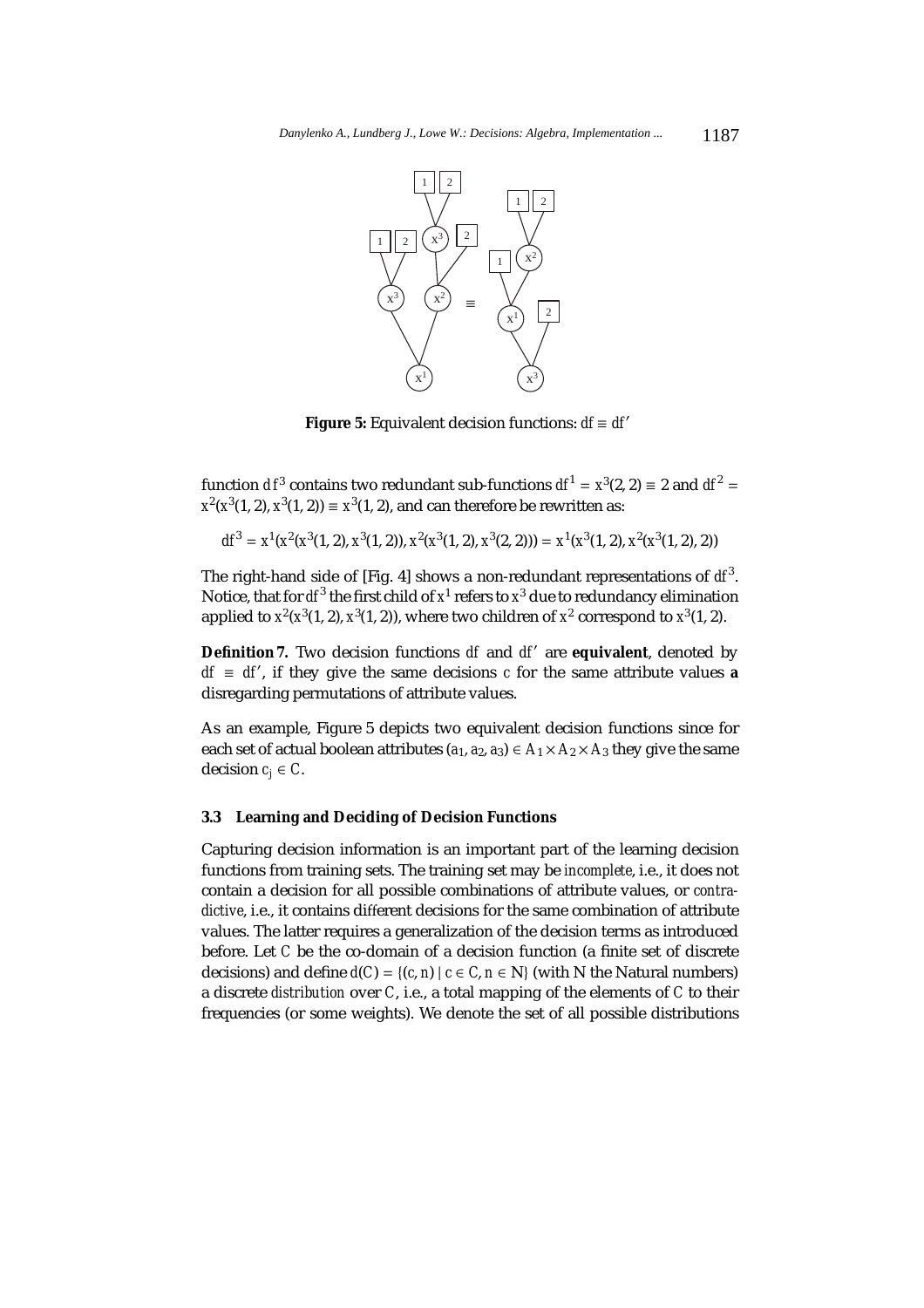over *C* by *D*(*C*). For capturing decision information, which can be seen as a simple learning, we replace 0-ary (constant) decision functions  $df^0 : \rightarrow C$  with 0-ary decision distribution functions  $df^0 : \to D(C)$ . For each tuple (a, *c*) in a training dataset, we update *d*(*C*) of the corresponding leaf(s) by incrementing the frequency of *c* in *d*(*C*) by one.

# **3.3.1 Deciding**

Deciding means to come to a unique decision *c* for a given attribute tuple **a** using a decision function *df*. Therefore, we evaluate *df* for **a** and then select the *mode* element of the resulting distribution, i.e., the most frequently occurring element in the distribution: let  $df(a) = d(C)$  then  $decide(df(a)) = mode(d(C))$ :

 $df^n: A_1 \rightarrow \ldots \rightarrow A_n \rightarrow D(C)$  $mode: D(C) \rightarrow C$  $eval: (A_1 \rightarrow \ldots \rightarrow A_n \rightarrow D(C)) \times A_1 \rightarrow (A_2 \rightarrow \ldots \rightarrow A_n \rightarrow D(C))$  $decide: (A_1 \rightarrow \ldots \rightarrow A_n \rightarrow D(C)) \times (A_1 \times \cdots \times A_n) \rightarrow C$ *decide*(*df<sup>n</sup>*, **a**):=*decide*(*eval*(*df<sup>n</sup>*, *a*<sub>1</sub>), **a**') **a** = (*a*<sub>1</sub>, **a**') *decide*(*df*<sup>0</sup>, \_):=mode ∘ *df*<sup>0</sup>

where "" corresponds to an empty attribute. Obviously, we can pre-compute *decide* if the learning phase precedes and is not interleaved with the decision phase. That is, we apply the *mode*-function on each of the distributions learned for a *df*-function. This saves space and decision time but loses information captured in the decision distributions.

# **3.3.2 Learning**

Learning is the construction of a decision function from a decision information. It is actually independent of possible decision function implementations. Different learning algorithms exist [Moshkov 1997]. As one example, [Algorithm 1] presents (a sketch of) the commonly used C4.5 algorithm [Quinlan 1993] used in the experiments presented in [Section 6].

The algorithm works by recursively selecting the best attribute to split the training set (lines 6-10) and expanding the terms of the decision function (lines 14-17) until the stopping criteria are met (lines 3,11). Every decision function is created only when each corresponding dataset *DSv* is processed (line 16).

# **3.4 Auxiliary Decision Function Operations**

We now motivate and define a set of auxiliary operations on decision functions: *restrict*, *merge*, *approximate*, *apply*, and *evert*.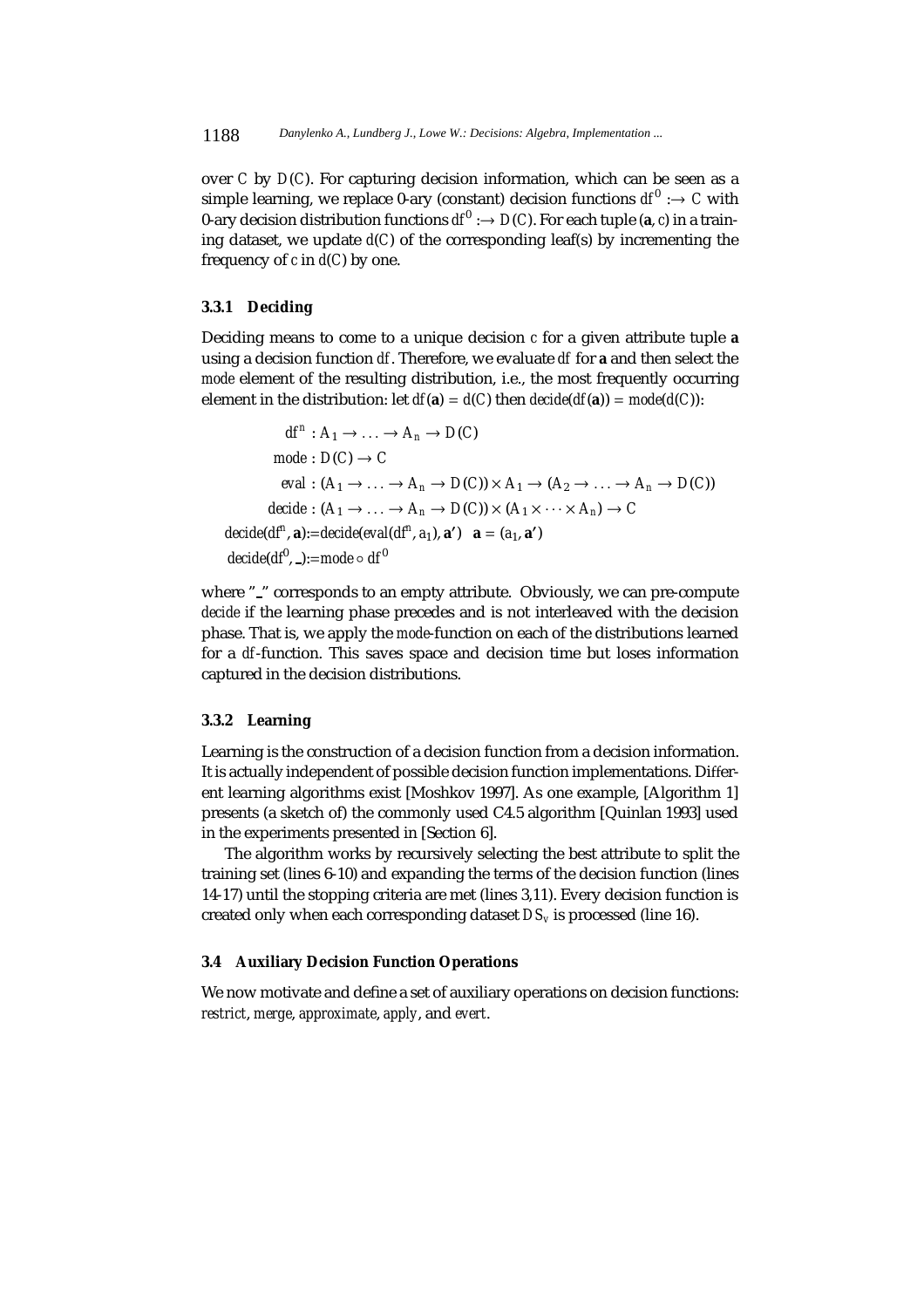# **Algorithm 1** Learning

Dataset *DS* → decision function *df*

- 1: compute *distribution* of classes *D*(*C*) in *DS*;
- 2: compute *error* of just selecting the *mode* of *D*(*C*) as the decision;
- 3: **if** *error* acceptable **then**
- 4: return  $df: \rightarrow D(C)$
- 5: **end if**
- 6: let *A* set of the dataset attributes;
- 7: **for all**  $A_i \in A$  **do**
- 8: compute *gain*(*Ai*)
- 9: **end for**
- 10: choose the attribute  $A_i$  with *max gain*( $A_i$ )
- 11: **if** *gain* not acceptable **then**
- 12: return  $df: \rightarrow D(C)$
- 13: **end if**
- 14: **for all** *v* ∈ *Ai* **do**
- 15: let  $DS_v \leftarrow \{(\mathbf{a}, c) \in DS | A_i = v\}$
- 16: recursively construct  $df_v$  for a data subset  $DS_v$

```
17: end for
```
18: return *df*, where  $\forall v \in A_i$ , *df*(*v*) = *df*<sub>*v*</sub>

### **3.4.1 Approximating and Merging Decision Functions**

Pre-computing *decide* after learning saves representation space without sacrificing decision accuracy. Alternatively, space can be traded off against information accuracy if we *approximate* a decision by ignoring one attribute and *merge* the different decisions functions of alternative values of that attribute. For defining approximations and mergers of decision functions, we first define restriction of an *n*-ary decision function *df* to the *k*th value of the *i*th attribute, referred to as *restrict* operation and denoted by  $df^{n}|_{ik}$ , as a new  $(n - 1)$ -ary decision function where the *i*th attribute is bound to the value  $a \in A_i$  with index  $k = i dx_i(a)$ . For example, for  $df^3 = x^1(x^3(1, 2), x^2(x^3(1, 2), 2))$  we have

 $df^{3}|_{1:2} = x^{2}(x^{3}(1, 2), 2)$  *and*  $df^{3}|_{3:1} = x^{1}(1, x^{2}(1, 2))$ 

The merge operation  $\sqcup$  of two distributions  $d(C)$  and  $d'(C)$  is defined as:

$$
\sqcup: D(C) \times D(C) \to D(C)
$$
  

$$
d(C) \sqcup d'(C) = \{(c, w + w')|(c, w) \in d(C), (c, w') \in d'(C)\}
$$

Here  $(c, w) \in d(C)$  denotes that decision *c* is supported to a degree *w* by  $d(C)$ , corresponding to the frequency *w* of decision *c* in  $d(C)$ . The + operator on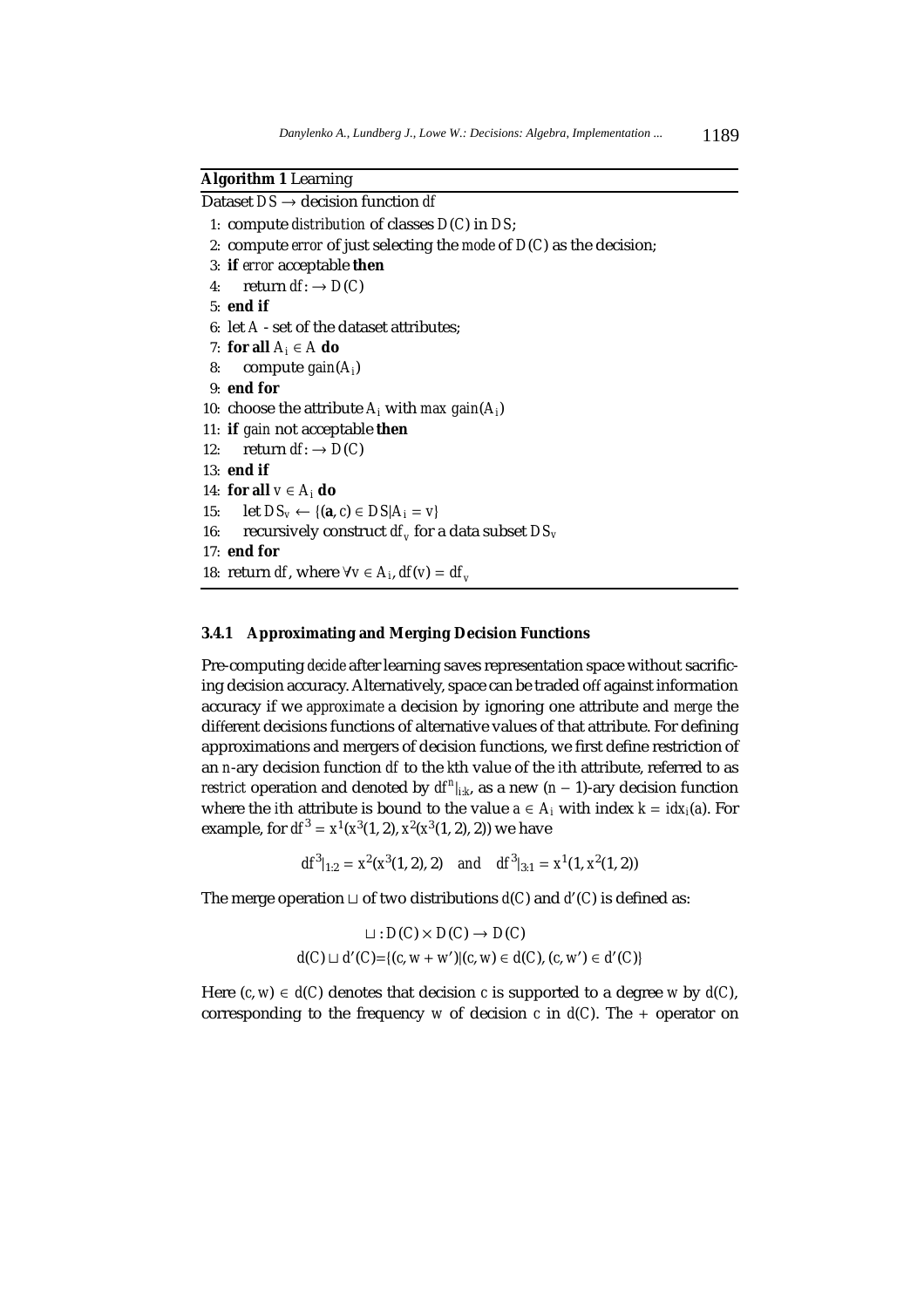

**Figure 6:** Approximation and k-approximation of  $x^1(x^3(1, 2), x^2(x^3(1, 4), 2))$ 

frequencies *w* is the plus of Natural numbers. We consider  $\sqcup$  of two distributions as the base case of our merge operation of decision functions. We can recursively define this merge  $\sqcup$  of two decision functions:

$$
df, df': A_1 \times \ldots \times A_n \to D(C)
$$
  

$$
df \sqcup df' = x^1(df|_{1:1} \sqcup df'|_{1:1}, \ldots, df|_{1:k} \sqcup df'|_{1:k}
$$

where  $k = |A_1|$ . Note that  $df|_{1:i}$  and  $df'|_{1:i}$  are  $(n-1)$ -ary functions. Hence, we reduce the  $\sqcup$ -definition of decision functions eventually to  $\sqcup$  on distributions (0-ary decision functions, base case).

We approximate a decision function *df* by ignoring an attribute  $A_i$  using  $\sqcup$ :

$$
approx(i): (A_1 \to \dots \to A_n \to D(C)) \to
$$
  
\n
$$
(A_1 \to \dots \to A_{i-1} \to A_{i+1} \to \dots \to A_n \to D(C))
$$
  
\n
$$
approx(i, df) = \bigsqcup_{a \in A_i} df_{i \text{ } \text{ } idx_i(a)}
$$

In fact, the decision function *df* can be approximated by ignoring any number  $i \le n$  of attributes, where *n* is the *arity*(*df*).

Based on the above operation, it is possible to derive another approximation operation called *k-approx*, which represents an approximation of a decision function *df* of all attributes indexed *i* starting with a certain attribute index *k* < *i* ≤ *n*. *k* − *approx* is a repeated *approx* operation starting from the leaves and proceeding to a certain *k*-index of a decision function *d f*. This operation can be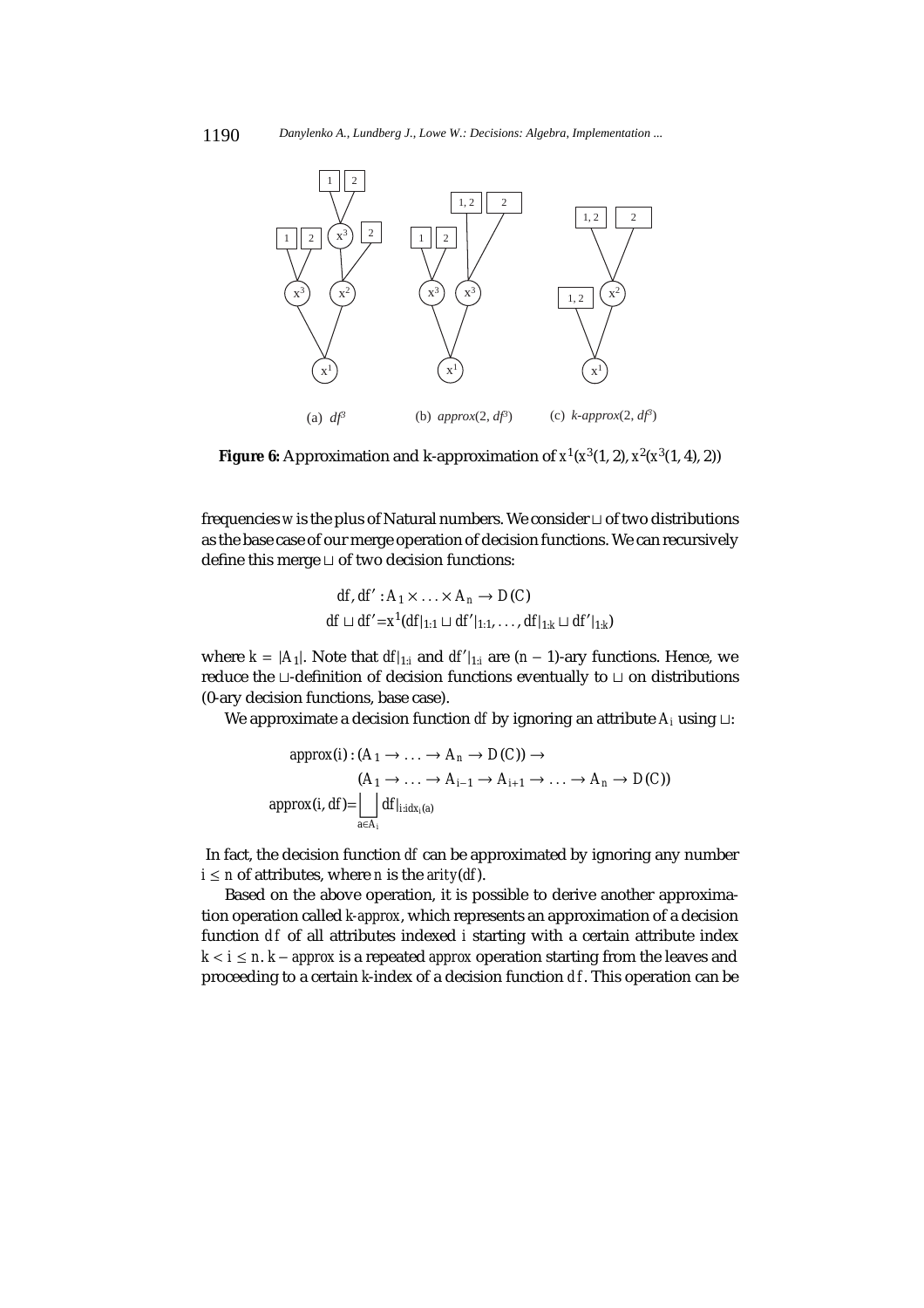formalized as follows:

$$
k - approx(k) : (A_1 \to \dots \to A_k \to \dots \to A_n \to D(C)) \to
$$
  

$$
(A_1 \to \dots \to A_k \to D(C))
$$
  

$$
k - approx(k, df) = approx(i, df_j), \forall i > k
$$

Figure 6 shows an example of approximation and *k*-approximation of decision function  $df^3 = x^1(x^3(1, 2), x^2(x^3(1, 2), 2)$ . This particular approximation will also be used in our experiment section.

We can use  $\sqcup$  to formalize a simple learning algorithm: a neutral element ⊥ ∈ *C* is a default class representing "don't know", and learning starts without any knowledge, i.e., with the initial decision function  $df \equiv \bot$ . Each tuple (a, *c*) in the training set corresponds to a decision function:

$$
df'(\mathbf{b}) = \begin{cases} c & \text{if } \mathbf{b} = \mathbf{a} \\ \perp & \text{otherwise} \end{cases}
$$

For each *df'* corresponding to a tuple of the dataset, learning incrementally sets  $df := \sqcup(df, df').$ 

# **3.4.2 Applying Functions to Decision Functions**

We can *apply* functions *g*, defined on the co-domain of a decision function, to the leaves of this decision function. In [Section 3.4.1] we applied *mode* to the leaf distributions of a decision function and  $\sqcup$  of two distributions to the corresponding leaves of two decision functions. These examples are just useful special cases of applying general functions to decision functions. We define such a general *apply* of arbitrary *k*-ary functions *g* to *k*-tuples of decision functions:

$$
g : C_1 \times \ldots \times C_k \to C
$$
  
\n
$$
apply(g, c_1 \ldots c_k) = g(c_1 \ldots c_k)
$$
  
\n
$$
df_i : A_1 \to \ldots \to A_n \to C_i
$$
  
\n
$$
apply(g, df_1 \ldots df_k) = x^1 (apply(g, df_1|_{1:1} \ldots df_k|_{1:1}), \ldots,
$$
  
\n
$$
apply(g, df_1|_{1:K} \ldots df_k|_{1:K}))
$$

where  $i \in [1 \dots k]$ ,  $K = |A_1|$ . *apply*( $g$ ,  $df_1 \dots df_k$ ) recursively applies  $g$  to the respective subtrees of the arguments and eventually evaluates it on the leaves; the result is a decision function over *C*. The special cases *decide* and *merge* discussed earlier in Sections [ 3.3.1] and [ 3.4.1], respectively, could be redefined as:

> *decide*(*df*, **a**) = *eval*(*apply*(*mode*, *df*), **a**- ), where  $eval(df, a) = eval(...evaleval(df, a<sub>1</sub>), a<sub>2</sub>), ..., a<sub>n</sub>)$  $df_1 \sqcup df_2 = apply(\sqcup, df_1, df_2)$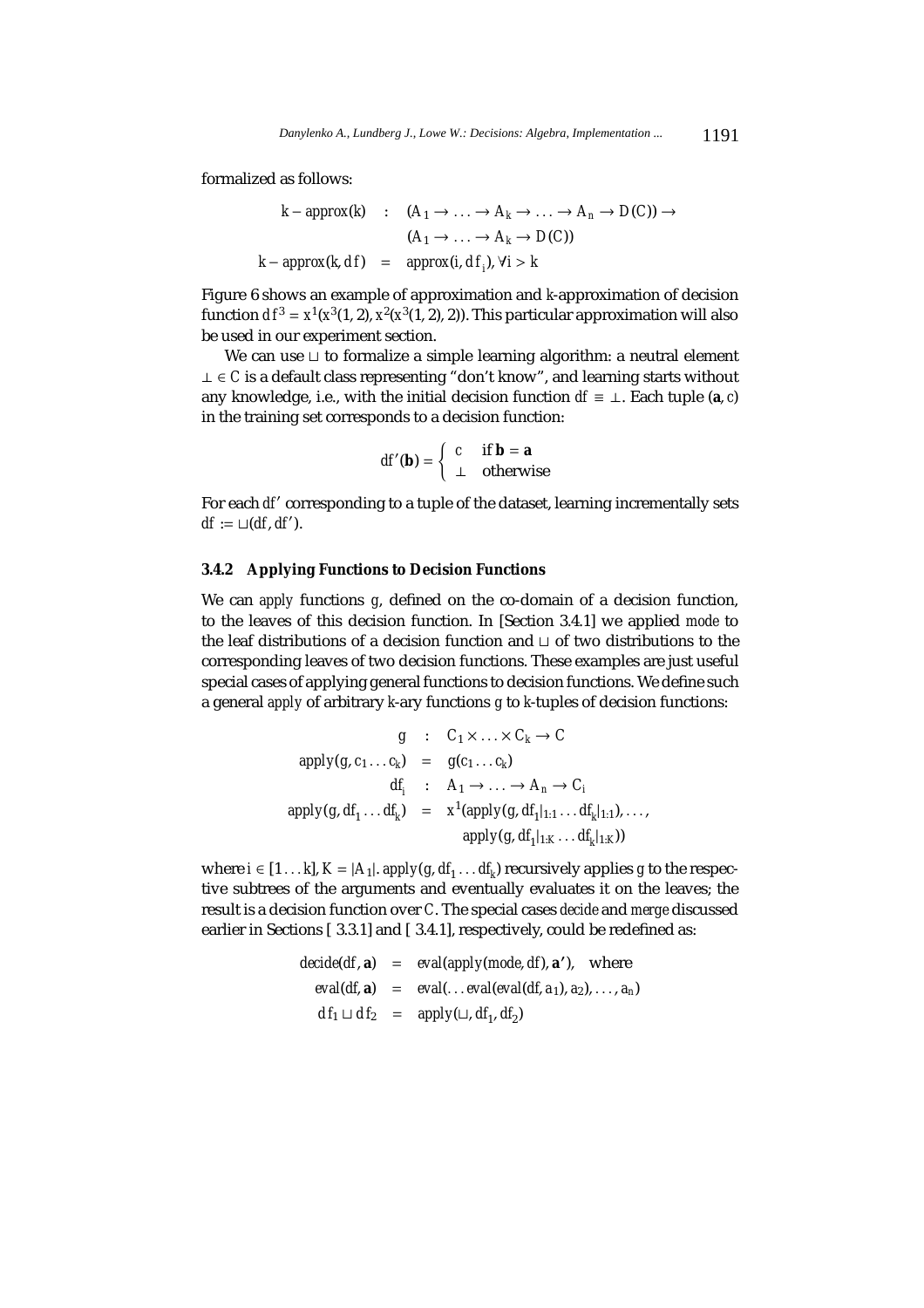In general all functions defined on the classes of decision functions could be lifted to the decision functions over these classes.

#### **3.4.3 Everting Decision Functions**

Everting alters the order in which attributes occur in the decision functions. This is, e.g., used in heuristics for saving space during learning. *Evert* is naturally defined as a generalization of the so-called *Shannon expansion* of OBDDs [Bryant 1986] over a decision function *df* with the *i*th attribute:

$$
event(i): (A_1 \rightarrow ... \rightarrow A_n \rightarrow D(C)) \rightarrow
$$
  
\n
$$
(A_i \rightarrow A_1 \rightarrow ... \rightarrow A_{i-1} \rightarrow A_{i+1} \rightarrow ... \rightarrow A_n \rightarrow D(C))
$$
  
\n
$$
event(i, df) = x^i(df_{i:1}, df_{i:2}, ..., df_{i:k})
$$
  
\n
$$
event(i, df) \equiv df
$$

where  $k = |A_i|$ . The Shannon expansion creates a new decision function corresponding to a new decision tree but does not change the decisions. It is just a rewrite rule that can be used to reorder the attributes of a decision function, sometimes making the representation more compact. Hence, a decision function *df* is equivalent to *evert*(*i*, *df*) (equivalence was discussed in [Section 5]). For example, for  $df^3 = x^1(x^3(1, 2), x^2(x^3(1, 2), 2))$  it holds:

$$
df_1^3 = \text{evert}(3, \, dt^3) = x^3(x^1(1, x^2(1, 2)), \, x^1(2, x^2(2, 2)))
$$
\n
$$
df_2^3 = \text{evert}(2, \, df_1^3) = x^2(x^3(1, 2), \, x^3(x^1(1, 2), 2))
$$
\n
$$
df_3^3 = \text{evert}(1, \, df_2^3) = df^3
$$

The everted decision function  $df_1^3$  was previously depicted in Figure 5 in Section 3.2.

## **3.5 Decision Algebra**

Finally, DA is a theoretical framework that generalizes over different decision models of decision functions by defining common properties and operations of all decision functions.

**Definition 8.** A **Decision Algebra** is a triple  $DA = \langle DF, \Omega, R \rangle$ , where *DF* is a set of decision functions, Ω is a set of operations defined over *DF*, and *R* is an equivalence relation.

The equivalence relation *R* partitions the terms of the algebra *DA* into a number of equivalent classes. This relation enables us to determine that two decision functions which are syntactically distinct do, nevertheless, represent the same decisions.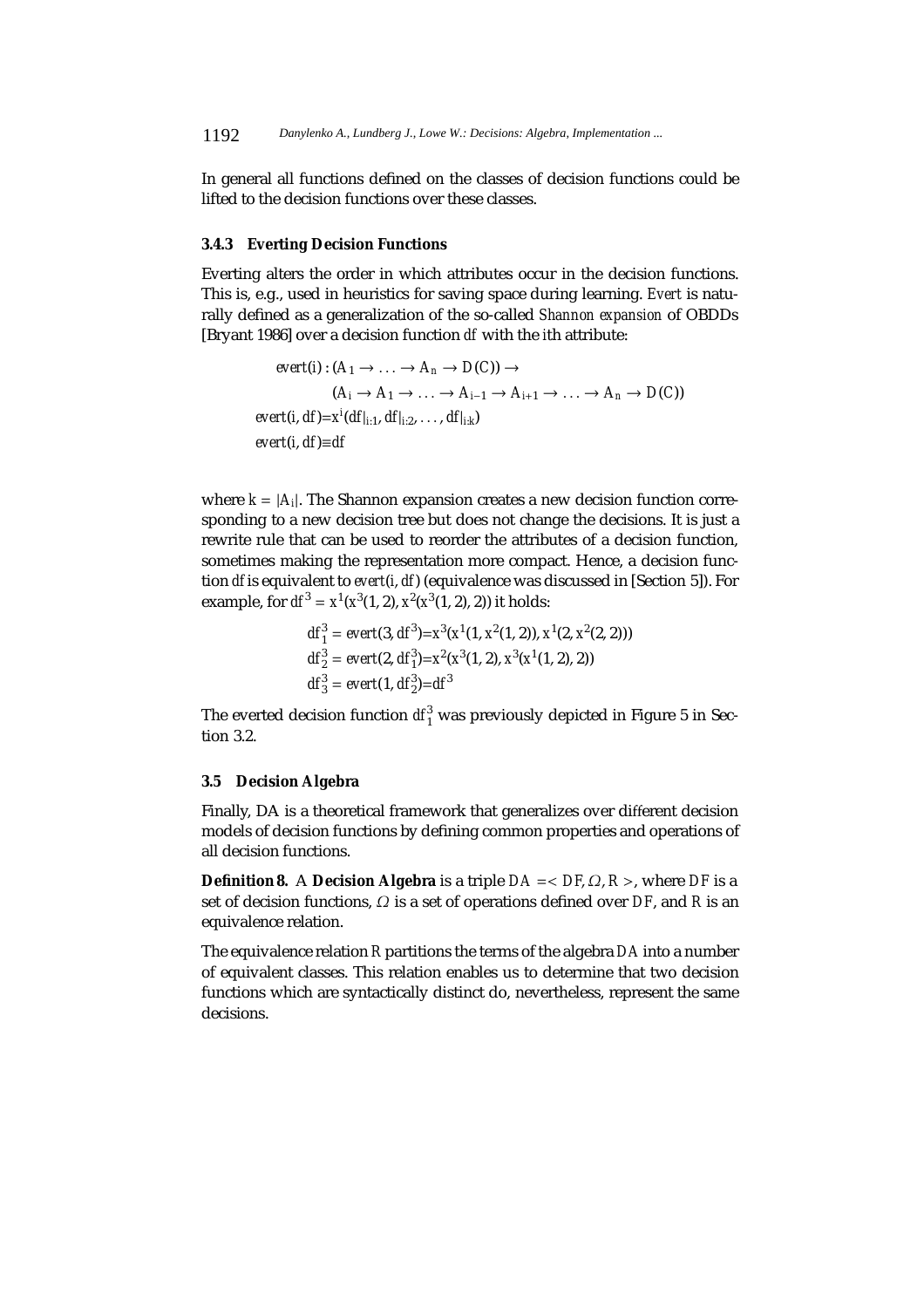## **3.6 Decision Algebra: Generalization**

In the previous sections we introduced DA operations limited to tree-based models, such as decision trees and graphs. However, in Section 2 we observed several other decision models that are also frequently used for decision making, e.g., probability-based models, maximum-margin models, vector-based, and regression models. Therefore, the aim of this section is to introduce a theoretical generalization of DA over other decision models. In [Section 3.6.1] we present the operations over generalized decision functions, and in [Section 3.6.2] we define a constant decision function which serves as a base case scenario for defined operations.

In [Section 3.2] we introduced the notion of decision function that maps a formal context  $A = A_1 \dots A_n$  to a finite set of discrete decisions *C*. In practice, we have fuzzy decision bases, i.e., the decision function is rather modeled as a mapping to a more general co-domain *D*(*C*) (a distribution over *C*). For instance, a general discrete distribution is used in: decision trees and graphs (represented by discrete distributions in the leaves), Na¨ıve Bayes (represented by the result of multiplications of conditional probabilities) and support vector machines (represented by a distance between a vector and a maximummargin [Cortes and Vapnik, 1995]). Therefore, DA can be defined in terms of a parameterized specification, with **A** and *D*(*C*) as parameters, that provides a general representation of decision information as an abstract decision model along with a set of operations. Such a generalization requires decision models [see Section 2.3] to implement the core operations of DA with its defined pre- and post-conditions. The core operations are those that have to be implemented on each specific type of decision model. The derived operations are implemented based on the core operations, i.e., their implementation is given on the abstract specification level using the core operations.

#### **3.6.1 Decision Function**

Let us define general parameterized decision function  $df: A_1 \times \cdots \times A_n \to D(C)$ , *df* ∈ *DF*[**A**, *D*(*C*)] as a mapping of context attributes **A** to a formal domain *D*(*C*). The constructor of such a distribution function  $d \in D(C)$  takes a  $k = |C|$  pairs (*p*, *c*) of frequencies of  $p \in P$  and a corresponding classes  $c \in C$ , and returns a distribution  $d \in D(C)$ :

 $cons_D : (C \times P)^k \to D(C)$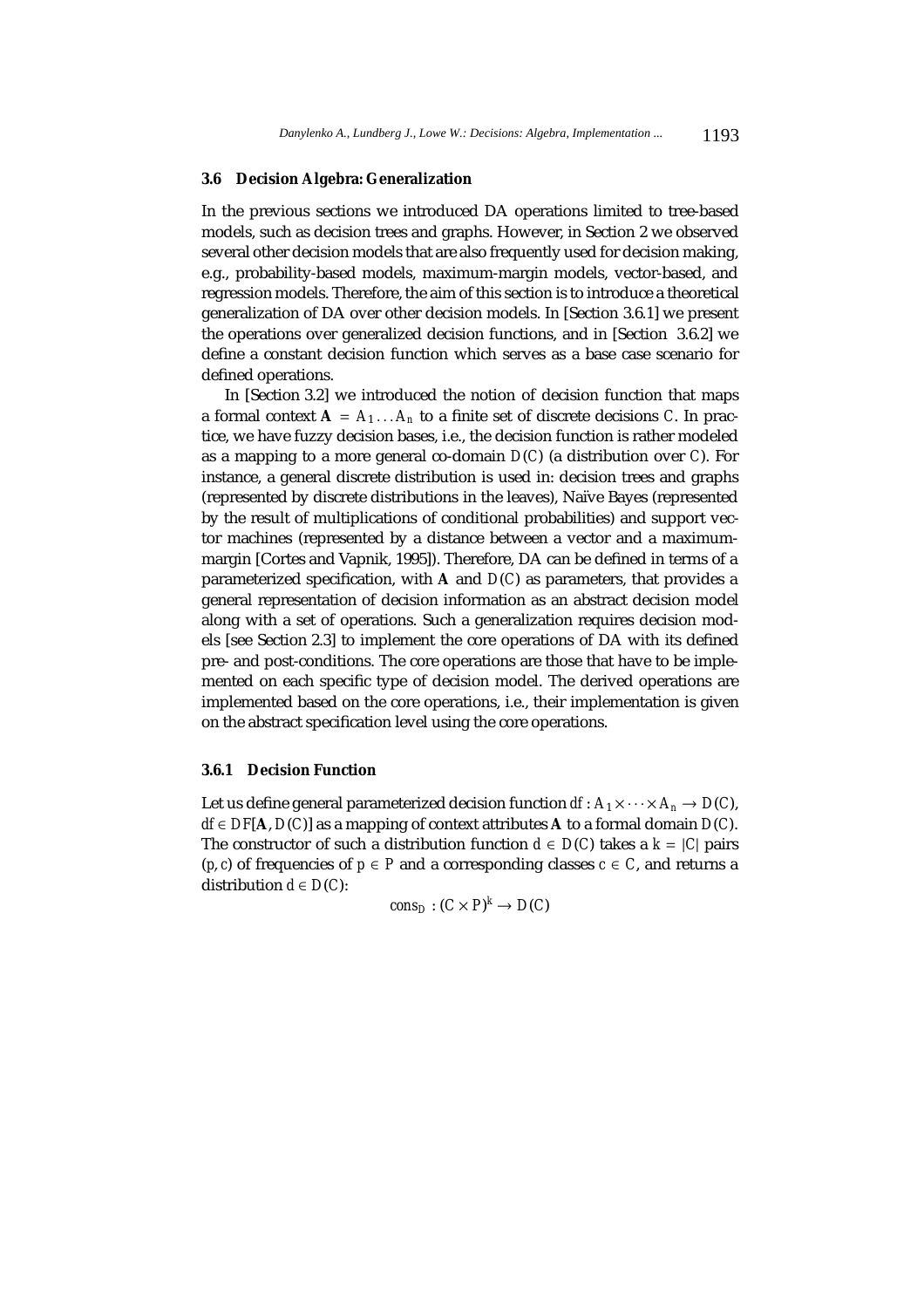The operations over distributions are the following  $(D_i \widehat{=} D(C_i))$ :

$$
g_D: D_1 \times \cdots \times D_k \to D'
$$
 any function to *apply*, especially  
\n $\sqcup_D^5: D \times \cdots \times D \to D$  merge function, or  
\n $\equiv_D: D \times D \to Boolean \quad \text{equivalence function, or}$   
\n*mode*:  $D \to C$   
\n*freq*:  $D \times C \to P$ 

where *mode* returns a most-probable class, and *freq* returns a frequency for a certain class  $c \in C$ . The implementation of these two operations is straightforward:

$$
mode(cons_D(c_1, p_1, \ldots, c_k, p_k)) := \arg\max_{c \in C} p(cons_D(c_1, p_1, \ldots, c_k, p_k), c)
$$
  
freq(cons\_D(c\_1, p\_1, \ldots, c\_k, p\_k), c) := p<sub>i</sub> where c<sub>i</sub> = c

The general constructor of decision function  $df$  ∈  $DF[A, D]$  reflects its higherorder representation discussed in [Section 3.2]. It takes attribute values of the first attribute  $a_i$  ∈  $A_1$  and corresponding decision functions  $df^{n-1}$  ∈  $DF[A', D]$ , where  $A' = A_2 \times \cdots \times A_n$ . Notice, that the constructor also fulfills the nonredundancy property of the decision function:

cons: 
$$
(A_1 \times DF[A', D]) \times \cdots \times (A_1 \times DF[A', D]) \rightarrow DF[A, D]
$$
  
\n $|A_1| \text{ times}$   
\ncons:  $(a_1, df^{n-1}, \ldots, a_{|A_1|}, df^{n-1}) \equiv df^{n-1}$ 

The only core operation of DA is *restrict* operation defined in [Section 3.4.1] which restricts an *n*-ary decision function  $df^n$  ∈ *DF*[**A**, *D*] to the *a* ∈ *A<sub>i</sub>* attribute value of the *i*th attribute, and as a result it returns a new (*n* − 1)-ary decision function *dfn*<sup>−</sup><sup>1</sup> ∈ *DF*[**A** , *D*] where the *i*th attribute is bound to the value *Ai*:

$$
restrict(i): DF[A, D] \times A_i \rightarrow DF[A', D], \quad A' = A_1 \times \cdots \times A_{i-1} \times A_{i+1} \times \cdots \times A_n
$$
  

$$
restrict(1, cons(a_1, df_1, \cdots, a_{|A_1|}, df_{|A_1|}), a) \equiv df_i \text{ where } a = a_i \text{ and } i \in [1 \dots n]
$$

The derived operations of DA are *eval, evert, decide, apply, equals, merge* and *approx*. All these operations were discussed in [Section 3] and concrete examples were given.

*Eval* evaluates the given decision function *df*with regard to a specific attribute value  $a ∈ A$ , as a result it returns another decision function with decreased set

<sup>&</sup>lt;sup>5</sup> The discussion of a merge operation over distribution functions is outside the scope of this paper, as it can be implemented as shown in [Section 3.4.1] or it can refer to the theory of random variables[Lawrence Marple 1987].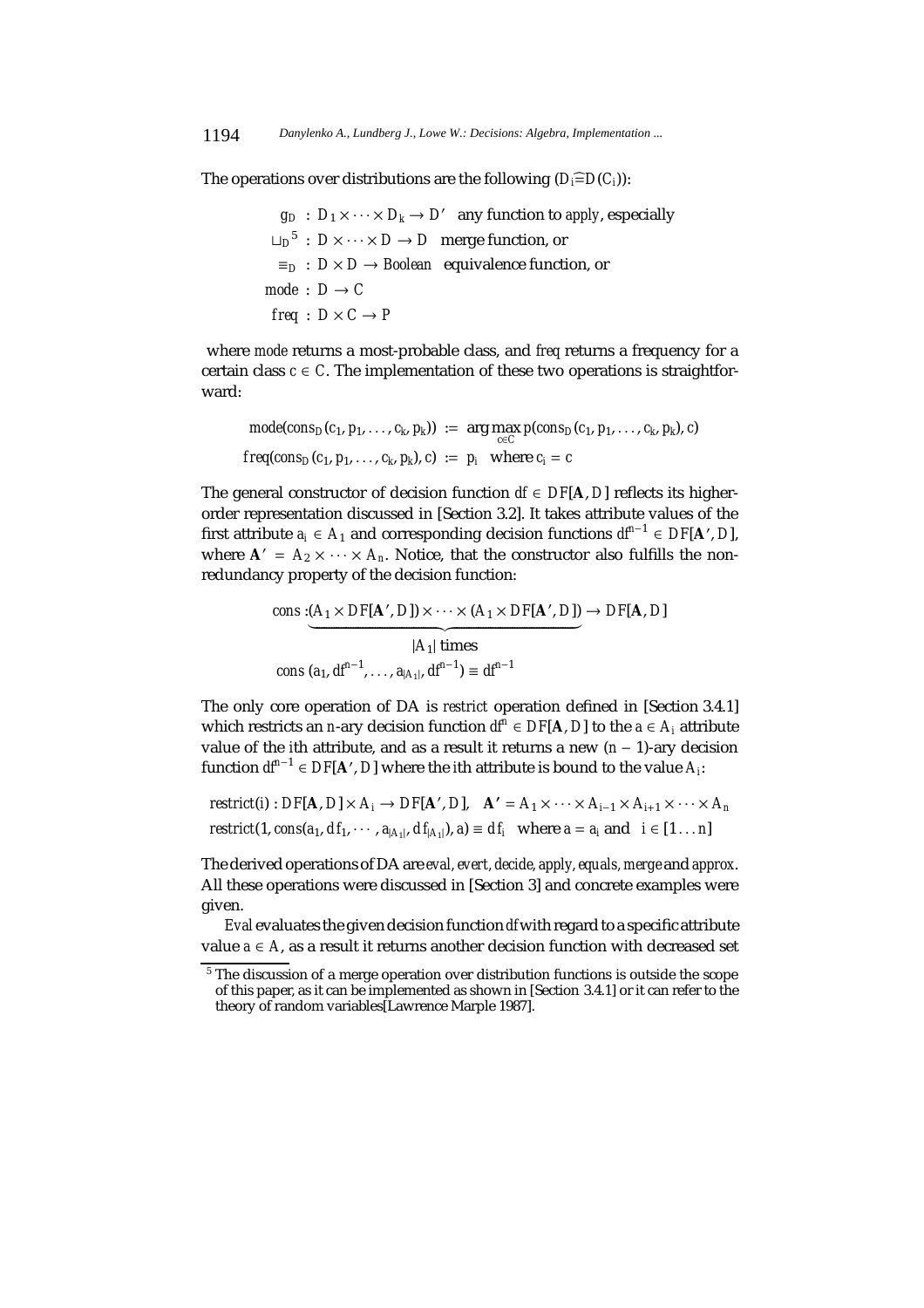of context attributes:

$$
eval: DF[A, D] \times A \rightarrow DF[A', D] \quad A' = A_2 \times \cdots \times A_n
$$
  
eval(df, a) := restrict(1, df, a)

*Evert* changes the order in which attributes occur in the decision function. This operation was discussed in [Section 3.4]:

$$
evert(i) : DF[A, D] \rightarrow DF[A', D] \quad A' = A_i \times A_1 \times \cdots \times A_{i-1} \times A_{i+1} \times \cdots \times A_n
$$
  
\n $i \in [1 \dots n]$   
\n
$$
evert(i, df) := cons(a_1, restrict(i, df, a_1), \dots, a_{|A_i|}, restrict(i, df, a_{|A_i|}))
$$
  
\n $a_1, \dots, a_{|A_i|} \in A_i$ 

*Decide*[see Section 3.3.1] is a process of applying a decision function *df* to a given actual context **a** ∈ **A** =  $(A_1 \times \ldots \times A_n)$  in order to determine a concrete decision *c* ∈ *C*:

decide : 
$$
DF[A, D] \times A \rightarrow C
$$
  
decide(df, a) := decide(eval(df, a<sub>1</sub>), a')<sup>6</sup> a = (a<sub>1</sub>, a')

*Apply* [see Section 3.4.2] applies a function  $g_D$  on a set of decision functions *df*<sub>1</sub>,..., *df*<sub>*k*</sub> ∈ *DF*. We define such a general *apply* of arbitrary *k*-ary function  $g_D$ to *k*-tuples of decision functions:

 $\alpha$ *apply* :( $D \times D_2 \times \cdots \times D_k \rightarrow D' \times DF[A, D] \times DF[A, D_2] \times \cdots \times DF[A, D_k] \rightarrow$  $\rightarrow$  *DF*[**A**, *D'*]  $apply(q_D, df_1, ..., df_k) := cons(a_1, apply(q_D, eval(df_1, a_1), ..., eval(df_k, a_1)),...$  $a_{|A_1|}$ , *apply*( $g_D$ , *eval*( $df_1$ ,  $a_{|A_1|}$ ),..., *eval*( $df_k$ ,  $a_{|A_1|}$ )))<sup>6</sup>, where  $a_1, ..., a_{|A_1|} \in A_1$ 

*Equals* is based on apply operation and checks equivalence ( $\equiv_D$ ) of decisions for all attribute vectors **a** ∈ **A**:

$$
\equiv : DF[A, D] \times DF[A', D] \rightarrow Boolean
$$
  

$$
\equiv (df_1, df_2) := apply(\equiv_D, df_1, df_2) \equiv df_{True}^6
$$

*Merge* is also based on *apply*; it applies a merge function  $\Box_D$  on two decision functions:

> $merge: DF[A, D] \times DF[A, D] \rightarrow DF[A, D]$  $merge(df_1, \ldots, df_k) := apply(\sqcup_D, df_1, \ldots, df_k)$

<sup>6</sup> base case defined in *DF*<sup>∅</sup>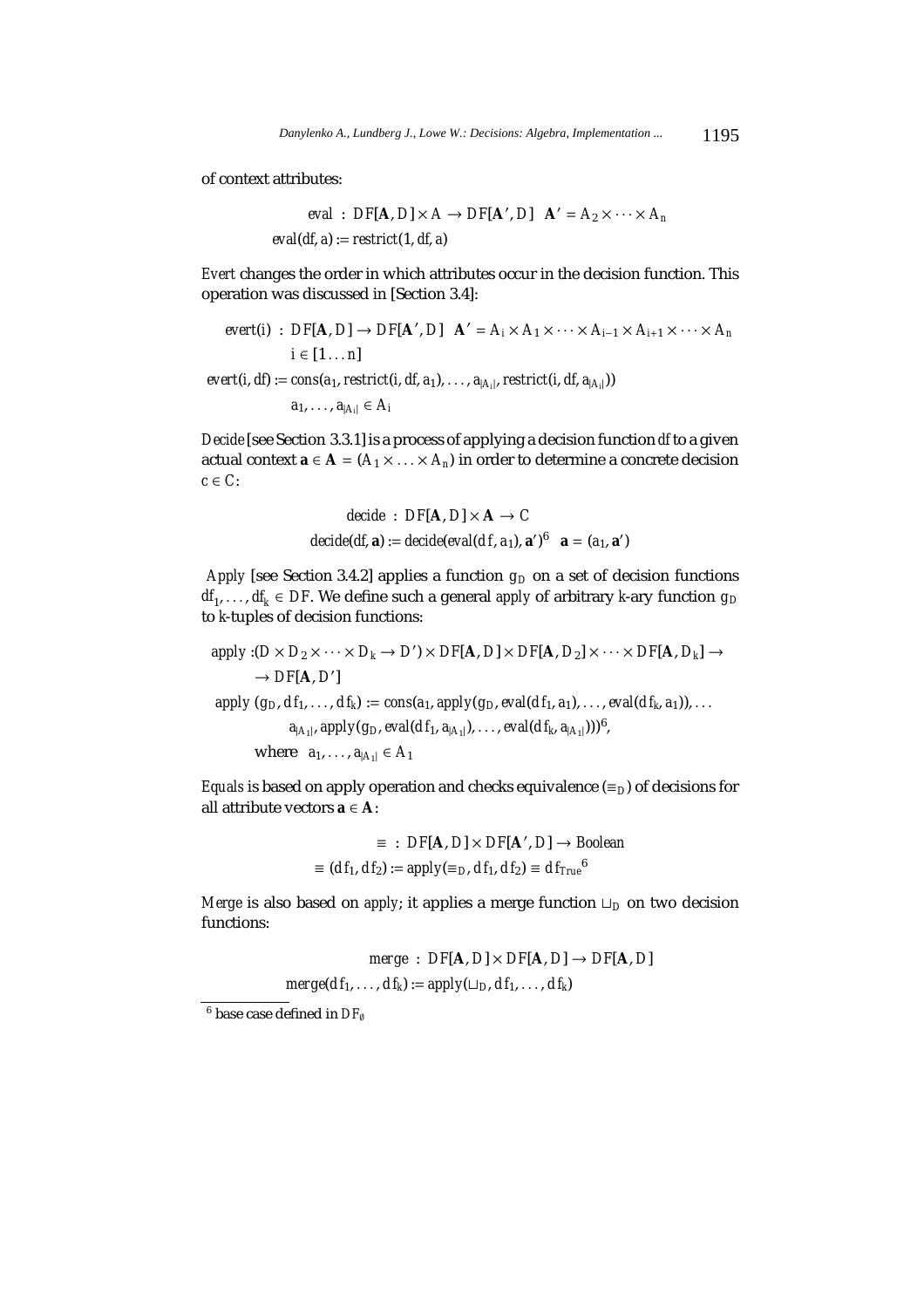*Approx* (defined in [Section 3.4.1]) approximates the decision function by ignoring one (or more) attribute(s) *Ai*. It is based on *merge* and *restrict* operations:

 $approx(i)$  :  $DF[A, D] \rightarrow DF[A', D]$   $A' = A_1 \times \cdots \times A_{i-1} \times A_{i+1} \times \cdots \times A_n$  $i \in [1 \dots n]$  $approx(i, df) := merge(restrict(i, df, a_1), \ldots, restrict(i, df, a_{|A_i|}))$ 

# **3.6.2 Constant Decision Function**

Constant decision function serves as a base case scenario for DA operations. Basically it refers to a 0-ary decision functions  $d^{0}$  :  $\rightarrow$  *D*,  $d^{0} \in DF_{0}[\{0\}, D]$  with zero-dimensional attribute vector space has the following constructor:

$$
cons_{\emptyset}: D \to DF_{\emptyset}[\{0\}, D]
$$

All other operations of DA have the same signatures as described above. Implementation of these operations in the base case scenario is straightforward:

$$
eval(df) := df
$$
  
decide(cos(d), -) := class(d)  
restrict(0, df, -) := df  
event(0, df) := df  

$$
\equiv (df_1, df_2) := eval(df_1) \equiv_D eval(df_2)
$$
  
apply(g<sub>D</sub>, df<sub>1</sub>,..., df<sub>k</sub>) := cons(g<sub>D</sub>(eval(df<sub>1</sub>),..., eval(df<sub>k</sub>)))

where " " corresponds to an empty value.

In order to create a specific decision model implementing DA interface one has to implement its core operations. In [Section 5] we show implementation of *restrict*, *apply*, and special form of approximation *k-approx* for tree-based models, i.e., decision trees and graphs. Additionally, we discuss further instantiation of DA towards Naïve Bayes classifier.

# **4 Accuracy versus Scalability**

In [Section 3.4.1], we discussed, among other operations, the merge operation  $\sqcup$  of decision functions which could be used in simple learning and in different approximation approaches. In this section, we discuss consequences of merging decision functions on their accuracy.

Intuitively, a decision function *df* <sup>1</sup> is *more accurate* than a decision function df<sub>2</sub> iff it more often gives the "right" classification, i.e., we define it based on some ground truth. However, this ground truth is, in general, not known to us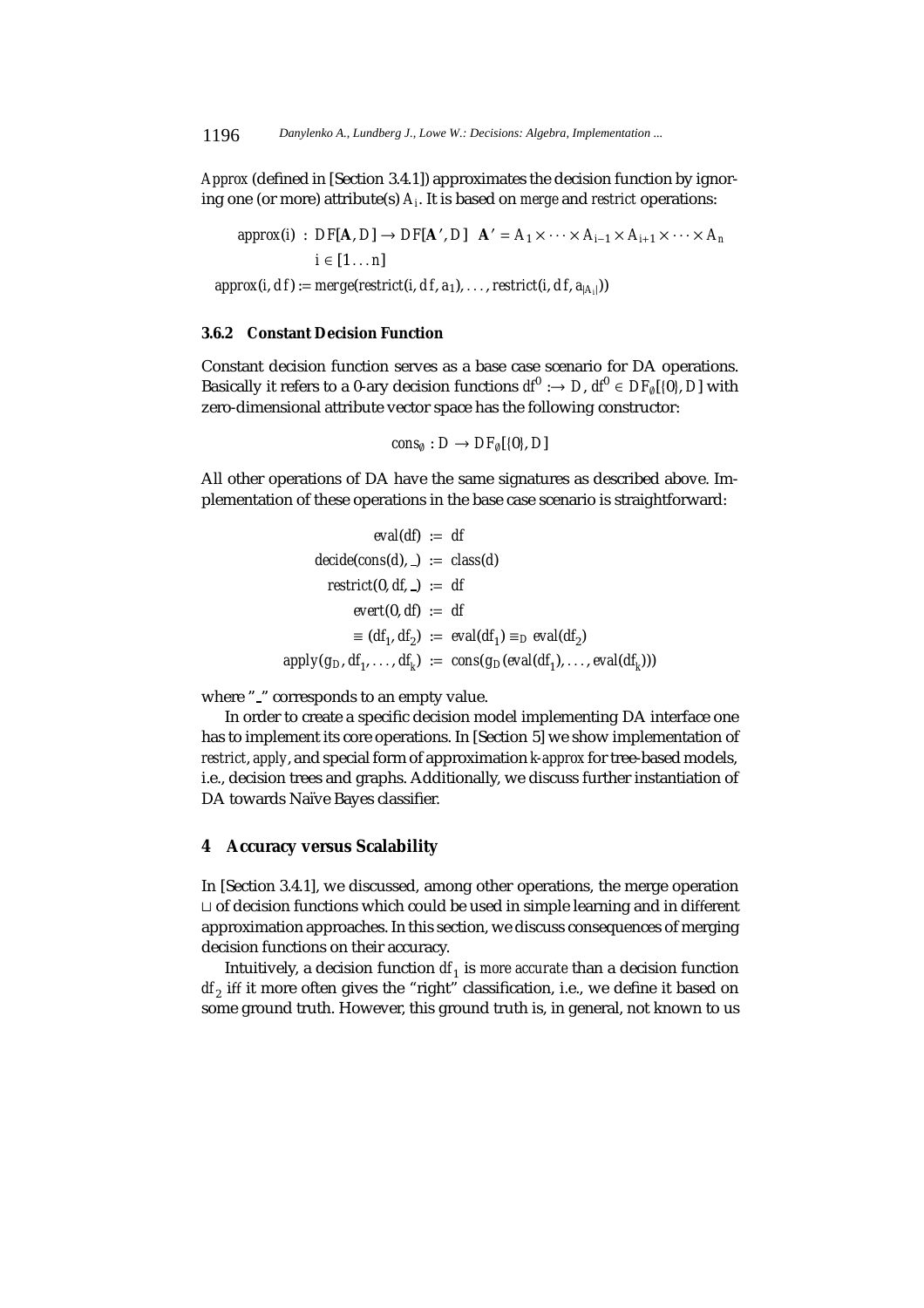usually due to the fact that the formal context **A** does not model all properties that have an inpact on a decision. For one and the same actual context  $a \in A$ different decisions  $c \in C$  are possible following a probability distribution. This probalility distribution is usually not known to us either (just samples thereof with the training data sets). Still we can define a "more accurate" relation based on the idea of "right" classification from a theoretical "oracle".

**Definition 9.** Let us define *oracle*<sub>a</sub> :  $C \rightarrow \mathbb{R}$  as the accurate classification probability distribution of a decision given a concrete context  $a \in A$ , and *oracle* :  $A \rightarrow$ *D*(*C*) as the corresponding accurate decision function with  $\forall$ **a** ∈ **A** : *oracle*(**a**) = *oracle***a**.

Given the *oracle* we can express the classification error in a concrete context **a** and a general error of *df*.

**Definition 10.** Let  $df : A \rightarrow D(C)$  be any decision function, and *error*<sub>df</sub>(a) of a distribution of decisions  $d_a = df(a)$  in a concrete context  $a \in A$  is defined as

$$
error_{\text{df}}(\mathbf{a}) = \frac{1}{|C|} \sum_{c \in C} (oracle_{\mathbf{a}}(c) - d_{a}(c))^{2}
$$

and a general *error*<sub>df</sub> of *df* is defined as

$$
error_{\text{df}} = \frac{1}{|\mathbf{A}|} \sum_{\mathbf{a} \in \mathbf{A}} error_{\text{df}}(\mathbf{a}).
$$

Finally,

**Definition 11.** The decision function  $df_1 : A \rightarrow D(C)$  is **more accurate** than another decision function  $df_2: \mathbf{A} \to D(C)$  iff  $df_1$  is closer to the *oracle* :  $\mathbf{A} \to D(C)$ accurate decision function than *df*<sub>2</sub>:

$$
error_{df_1} \leq error_{df_2}
$$

# **4.1 Accuracy of Learning by Merging Decision Functions**

What we wish to establish now is that merging decision functions gives a new decision function that is tendentially more accurate, i.e., reduces the error. As a consequence, we could define a simple and general learning approach based on merging decision functions. This merge-based learning approach would work as an online algorithm, as a new decision function can be learned howsoever (any learning algorithm would do) from new training data and merged with an existing decision function which thereby gets more accurate. Moreover, as merging is linear in the size of the decision functions involved, merge-based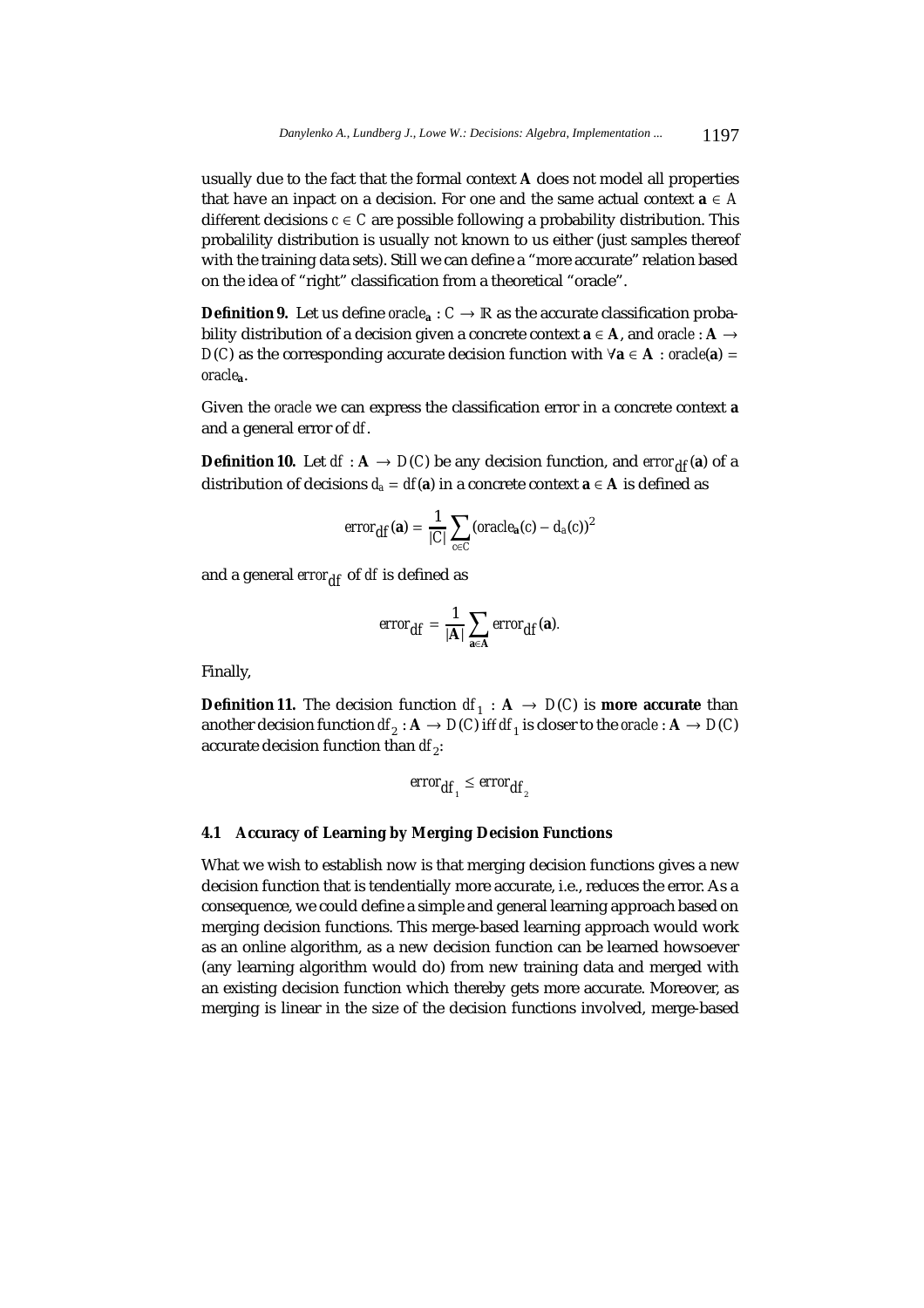learning (dividing training data and learning individual decision functions that get merged) is faster than any hyper-linear learning (learning on the whole training data set). This way, we can save learning time and guarantee scalability even for large training data sets.

Unfortunately, we cannot guarantee that the merger of two decision functions gives a more accurate one in general. This is intuitively clear if we think of merging a very accurate decision function with another one that makes random decisions, which clearly cannot improve the already accurate decision function. We need to assume somewhat accurate input decision functions in order to expect an even more accurate output. We formalize the notion of "somewhat accurate" as probably accurate:

**Definition 12.** A decision functions  $df : A \rightarrow D(C)$  is **probably accurate** with respect to an accurate decision function *oracle* iff ∀**a** ∈ **A** : *df*(**a**) is a random sample of *oracle***a**.

The merger of probably accurate decision functions leads to a more accurate one.

**Theorem 13.** Let  $df_1, \ldots, df_n$  be a series of independently learned decision functions  $df: A \rightarrow D(C)$  *that are probably accurate with respect to an accurate decision function oracle* :  $A \rightarrow D(C)$ *. For large n, the merged decision function*  $df_1 \sqcup \ldots \sqcup df_n$  *converges in probability to the oracle.*

*Proof.* Let  $d_{a,1} = df_1(a),..., d_{a,n} = df_n(a)$  be a series of distributions of decision functions  $df_1, \ldots, df_n$  in a concrete context **a**, each a random sample of *oracle*<sub>a</sub>. As we prove the theorem independently for each concrete conext **a** ∈ **A**, we drop the index **a** from now on and assume an arbitrary but fixed actual context. For the merger  $\sqcup$  of the series of distributions it holds

$$
\forall c \in C : (d_1 \sqcup \ldots \sqcup d_n)(c) = d_1(c) + \ldots + d_n(c) \text{ and}
$$

$$
|d_1 \sqcup \ldots \sqcup d_n| = |d_1| + \ldots + |d_n|
$$

with  $|d_i| = \sum_{c \in C} d_i(c)$  the size of a distribution, i.e., the sum of all frequencies *di*(*c*) of all possible classes *C*. As each *di* is a random sample of *oracle*, it can be understood as a result of a series of |*di*| random decisions:

$$
\frac{d_i(c) = [D_1 = c] + \ldots + [D_{|d_i|} = c]}{|d_i|} = \frac{[D_1 = c] + \ldots + [D_{|d_i|} = c]}{|d_i|}
$$

which is the unweighted average of a series of random decisions for which Corollary 16 applies, cf. Appendix A. Understanding  $X_i = \frac{d_i(c)}{|d_i|}$  as random variables, it therefore holds that  $E(X_i) = p_c$  and  $Var(X_i) \leq p_c(1 - p_c)$ .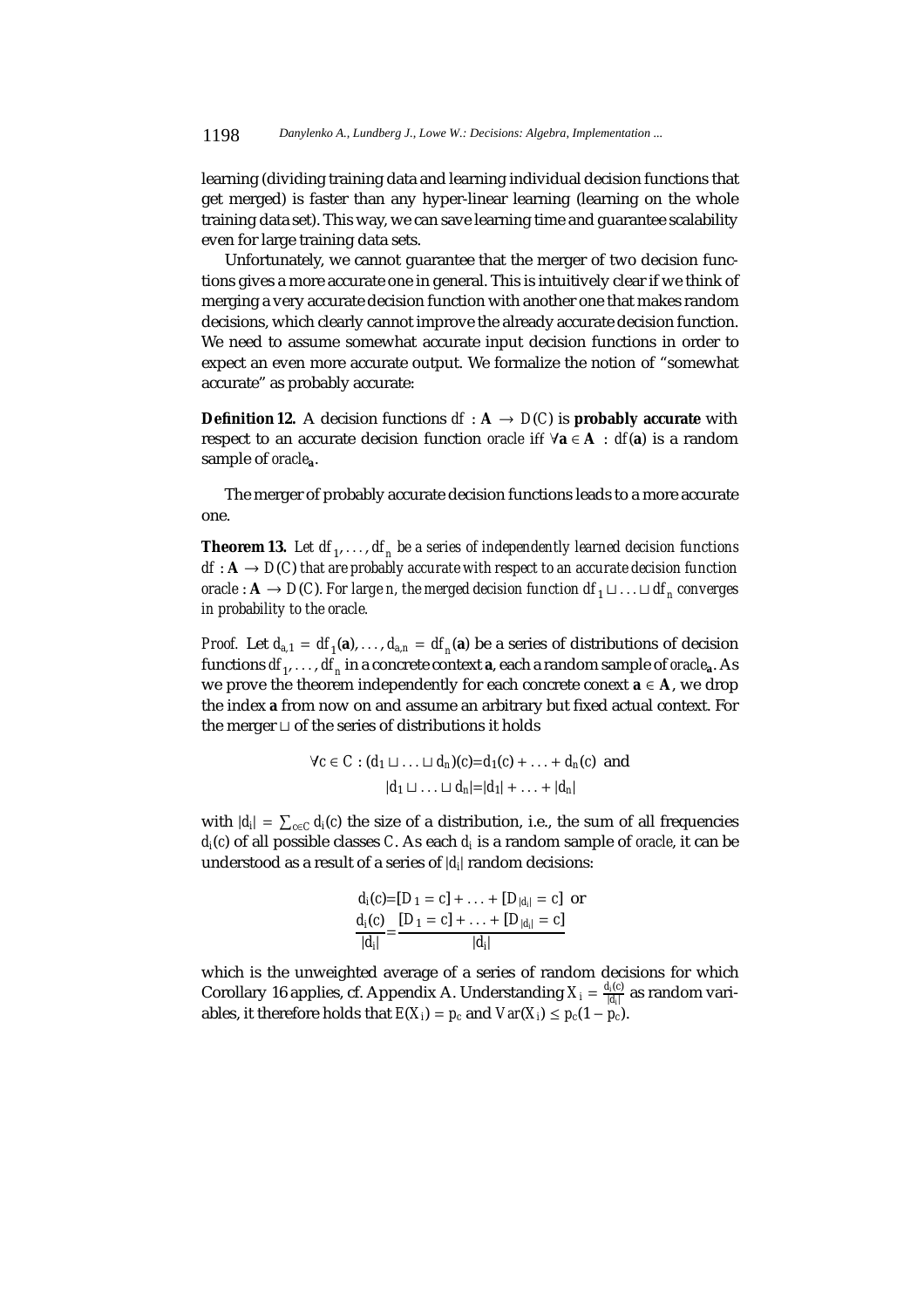Moreover, for the merged distribution it holds:

$$
(d_1 \sqcup \ldots \sqcup d_n)(c) = d_1(c) + \ldots + d_n(c)
$$
  
= 
$$
\frac{d_1(c)}{|d_1|} |d_1| + \ldots + \frac{d_n(c)}{|d_n|} |d_n|
$$
  
= 
$$
X_1|d_1| + \ldots + X_n|d_n|.
$$

Instead of the merged distribution  $(d_1 \sqcup \ldots \sqcup d_n)$ , we consider its corresponding probability distribution  $(d_1 \sqcup ... \sqcup d_n)_N$  which is normalized with  $N = \sum_{i=1}^n |d_i|^T$ 

$$
(d_1 \sqcup \ldots \sqcup d_n)_N(c) = \frac{\sum_{i=1}^n X_i \times |d_i|}{\sum_{i=1}^n |d_i|}
$$

This is the weighted average of a series of random variables  $X_i$  with weights  $N_i = |d_i|$  for which Lemma 15 applies. Hence

$$
\forall c \in C : \lim_{n \to \infty} P(| (d_1 \sqcup \ldots \sqcup d_n)_{N}(c) - p_c | \geq \epsilon) = 0 \text{ for any } \epsilon > 0.
$$

This holds for any actual context  $\mathbf{a} \in \mathbf{A}$  which concludes the proof.  $\blacksquare$ 

Recall that *decide*(*df*) = *apply*(*mode*, *df*), i.e., applying *mode* to the underlying distributions. The result of *mode*is uneffected by normalization with any positive constant *N*, especially  $N = |d|$ , the size of the distribution:

$$
mode(d) = c \Leftrightarrow d(c) = \max_{c' \in C} d(c')
$$

$$
\Leftrightarrow d_N(c) = \frac{d(c)}{N} = \max_{c' \in C} \frac{d(c')}{N}, N > 0.
$$

### **4.2 Accuracy of Approximation by Merging Decision Functions**

The simple approximation operations *approx* and *k* − *approx* are based on merge  $(L)$  like the simple learning approach discussed in [Section 3.4.1]. However, it should be intuitively clear that, although based on merge, these approximations do not converge (in probability) to an accurate decision function. This is not a contradiction to Theorem 13 as, in general, the theorem's prerequisites are not fulfilled by the merge operations used in approximations. It is sufficient to observe this for *approx* since *k* − *approx* is just a repeated application of *approx*.

Recall the definition of *approx*(*i*, *df*) =  $\bigsqcup_{a \in A_i} df|_{i : idx_i(a)}$ . This means that we merge distributions  $d_{\bf a} = df({\bf a})$  and  $d_{\bf a'} = df({\bf a'})$  of *different* actual contexts  ${\bf a}, {\bf a'} \in$ **A**. The actual context vectors **a**, **a** differ in position *i* and take different values  $a, a' \in A_i$ .

<sup>&</sup>lt;sup>7</sup> Normalization:  $d(c) = N \times p_c \Leftrightarrow d_N(c) = p_c$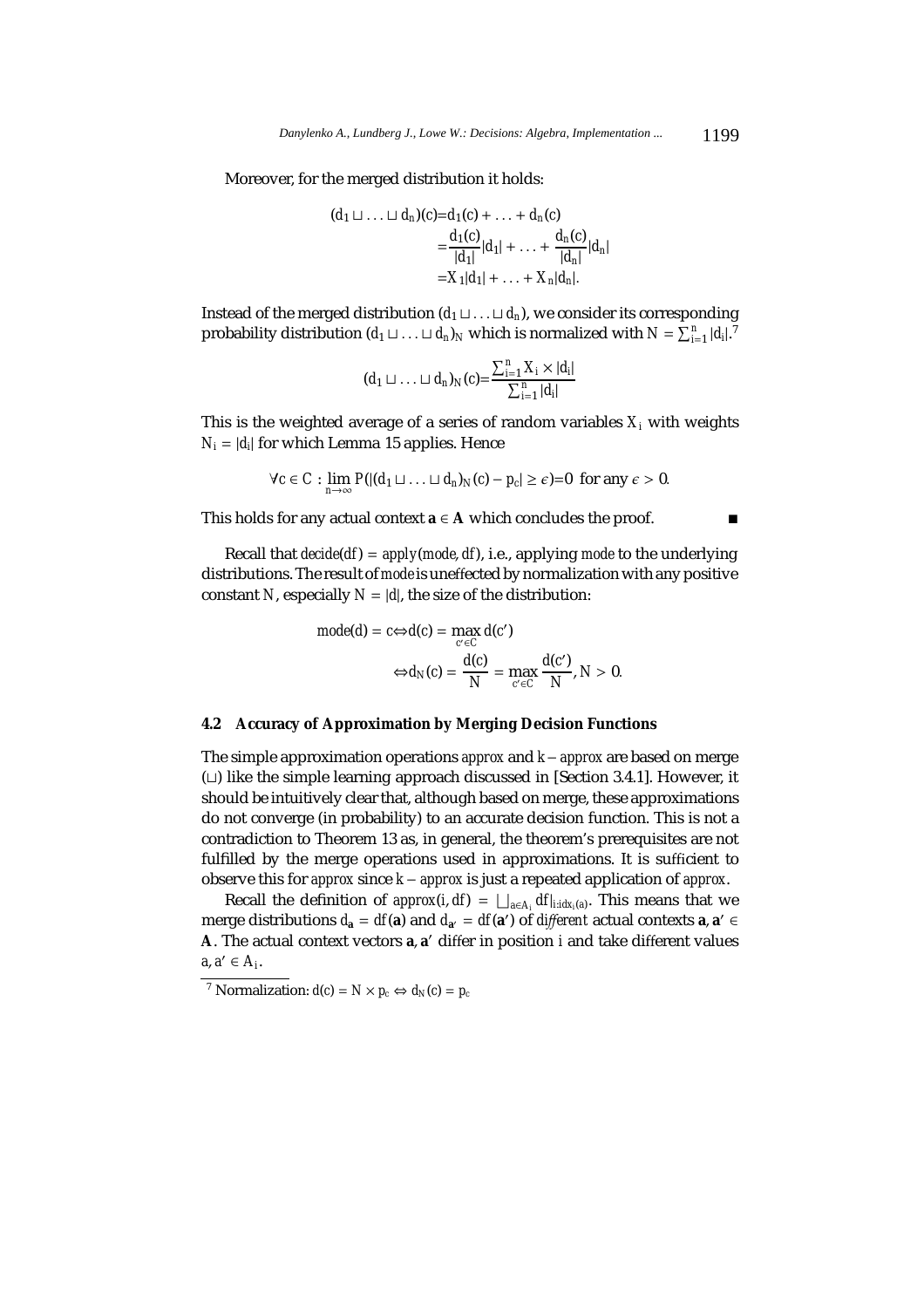In general, the formal context attribute  $A_i$  has an impact on the decision. Then, however, *oracle***<sup>a</sup>** and *oracle***a** are *di*ff*erent* classification probability distributions. Still  $d_{a}$  and  $d_{a'}$  could be random samples of—hence probably accurate with respect to—the same accurate distribution, either *oracle*<sub>a</sub> or *oracle*<sub>a</sub>. But, this could only happen by chance and must not be assumed in general. Therefore, we expect to loose accuracy by merge based approximation operations like *approx* and *k* − *approx*. In general, these operations trade accuracy for memory space.

#### **4.3 Scalability of Merging Decision Functions**

Decision functions  $df : A \to C$  require memory  $\Omega(|A| \times |C|)$ , i.e., they need to capture, for each actual context  $\mathbf{a} \in \mathbf{A}$  and each class  $c \in C$ , the corresponding frequency  $d_a(c)$ . Hence, this is obviously a *lower bound* for the time complexity of any learning algorithm creating such decision functions.

Assuming that accessing the distribution of a decision function in an actual context  $d_a = df(a)$  takes constant time, the time complexity of merged based learning is exactly this lower bound. Hence, other learning algorithms are at least as complex as merged based learning. Therefore, we can save learning time of more complex learning algorithms and guarantee scalability even for large training data sets by learning on smaller data sets and merge the resulting decision functions.

Moreover, learning on the smaller data sets can trivially be parallelized; using *p* processors it takes time *O*(*l*(*n*/*p*)) to learn *p* decision functions given a data set of size *n* and a complexity of *O*(*l*(*n*)) of the learning algorithm. Using a parallel sum technique, the merge operation of the resulting decision functions can be parallelized as well, requiring *O*(log(*p*)) sequential merge operations of decision functions on *p* processors. Merging distributions takes time *O*(|*C*|) on one processor or *O*(1) on |*C*| processors. Merging decision functions takes  $O(|A| \times |C|)$  one processor or  $O(1)$  on  $|A| \times |C|$  processors. Altogether simple learning can be done in time  $O(l(n/p) + log(p \times |A| \times |C|))$  on *p* processors or  $O(l(n/p) + log(p))$  on  $p \times |A| \times |C|$  processors.

## **5 Implementation**

In this section we introduce an instantiation of DA towards tree-based decision models, referred to as Decision Graph Algbera (DGA). Decision functions of DGA is, thus, defined as decision graph functions (DFG). The implementation of DGA, referred to as *decision graph* (DG), avoids redundancies in the representation of a decision function. It serves as a concrete example of an instance of our DA framework and will be compared to decision trees, another implementation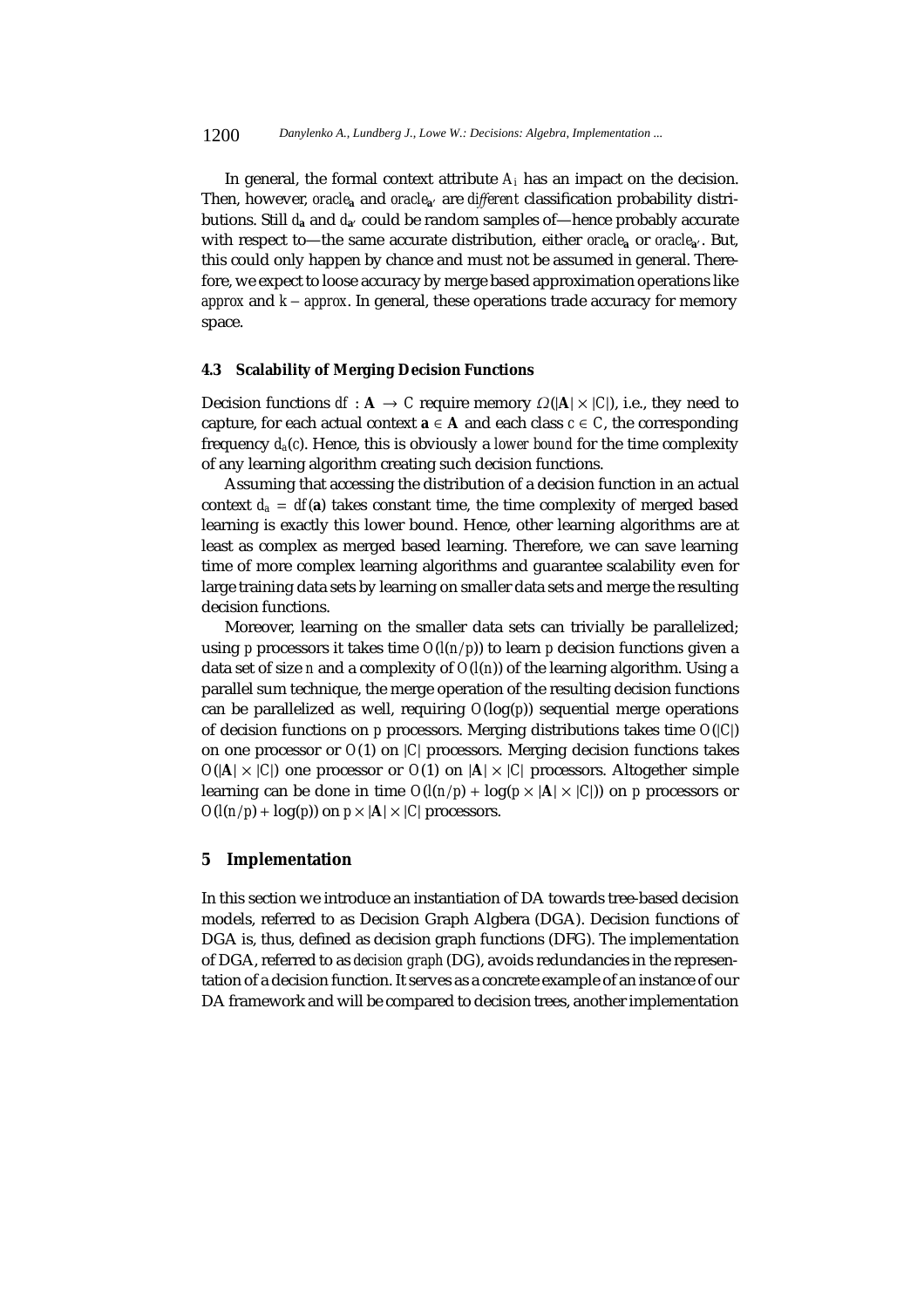of DGA, in our experiments in [Section 6]. DGs combine Ordered Binary Decision Diagrams (OBDDs) [Bryant 1992, Bryant 1986] used to represent boolean functions, and  $\chi$ -terms used to handle context-sensitive information in static program analysis [Trapp 1999].

As stated in [Section 3], every decision term representation of *df* can be seen as a tree  $G = (N, E, r)$ . The root node  $r \in N$  corresponds to the selection operator *x*<sup>1</sup> of attribute *A*<sub>1</sub>, returning the child *idx*<sub>1</sub>(*a*) for a given argument *a* ∈ *A*<sub>1</sub>. The child is a sub-term representing the  $(n - 1)$ -ary decision function  $df(a)$ . 0-ary decision functions  $df^{0}$  are leaves labeled with elements of *Y*. Thus, the only one core operation for DGA is an operation of getting a child of the node:

*child* : *DFG*[**A**,  $Y$ ] × *A* → *DFG*[**A**',  $Y$ ] **A**<sup>'</sup> =  $A_2$  × ···×  $A_n$ 

While the rest of discussed operations are derived:

*restrict*(*i*, *dfg*, *a*) := *cons*( $a_1$ , *restrict*(*i*, *child*(*dfg*,  $a_1$ ), *a*),... ...,  $a_{\vert A_1\vert}$ , restrict(*i*, child(*dfg*,  $a_{\vert A_1\vert}$ ), *a*)) *a* ∈ *A*<sub>*i*</sub>, *a*<sub>1</sub>, ···, *a*<sub>|*A*<sub>1</sub></sub> ∈ *A*<sub>1</sub>, *i* ∈ [2...*n*] *restrict*(1, *dfg*, *a*) := *child*(*dfg*, *a*)  $a \in A_1$ 

We introduce DGs in [Section 5.1]; we discuss the *restrict* operation in [Section 5.1.1], *apply* in [Section 5.1.2] and the *k-approx* operation in [Section 5.1.3]. Moreover, in the last [Section 5.2] we discuss how our DA can be instantiated towards probability-based decision model such as Naïve Bayes classifier. Notice, that instantiations towards further decision models are possible too but are not in the scope of this paper.

# **5.1 Decision Graphs**

The co-domain in DGs is represented as a class distribution *D*(*C*) discussed in Section 3.3. Our implementation uses a *repository* that captures decision term representation of *df*. However, the repository guarantees that each term corresponding to a unique decision (sub-)function, reduced by redundancy elimination, cf. Section 3.2.1, is captured only once and gets a unique identifier. The children in the decision tree of *df* only refer to the unique identifier of the corresponding sub-terms. As a consequence, we never store two *equivalent*, cf. Section 3.2.1, decision (sub-) functions in the repository and we never make use of two equivalent sub-terms in the same decision function. Since two selection operators *x* and *x* may point to the same children, our terms are represented by rooted directed acyclic graphs (instead of trees). Figure 7 shows the tree and graph representations of the simple decision function introduced in Section 3.

To help recognizing equivalent sub-terms we maintain a "normal" order of all nodes: If attribute *Ai* is chosen for splitting by a classification algorithm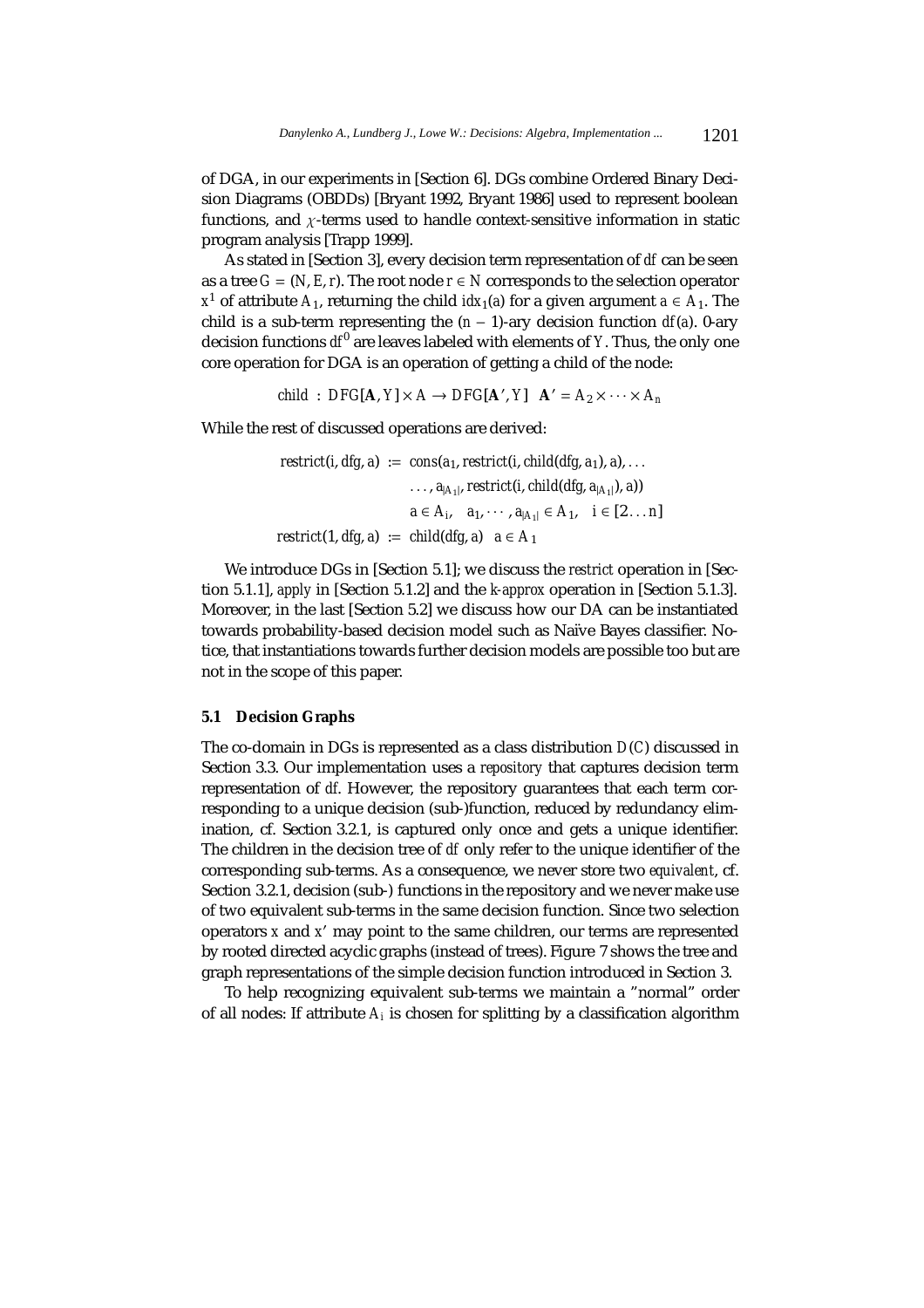

Figure 7: *Left:* A non-redundant decision tree representation of  $df^3$  = *x*1(*x*2(*x*3(1, 2), *x*3(1, 2)), *x*<sup>2</sup> (*x*3(1, 2), *x*<sup>3</sup> (2, 2))). *Right:* a non-redundant decision graph of the same decision function.

before attribute *Aj*, then *i* < *j* and *x<sup>i</sup>* < *x<sup>j</sup>* , and operator *x<sup>i</sup>* occurs before operator *x<sup>j</sup>* on all paths from root to the leaves in the corresponding decision graph.

All DA operations discussed in [Section 3] are implemented on DGs; DGs inherit all decision function properties, e.g., those discussed in [Section 4]. We discuss the implementation of *restric*, *apply* and *k-approx* in the next sections; other operations are implemented in a straightforward way.

#### **5.1.1 Implementation of Restrict**

In the previous [Section 3.6] we showed that many DA operations can be defined using core operation *restrict*. For DGA, *restrict* becomes a derived operation based on core operation *child*. Our implementation of *restrict* on DGs is presented in [Algorithm 2]. Basically, it recursively applies *restrict* operation over the children of the given graph node and returns a new decision term constructed from the results of the operation applied. Lines 1–6 handle the base cases where the decision terms are leaves (lines 1–3), or the attribute, which we restrict to, corresponds to the given decision term (lines 4–6). In the former case the algorithm returns the leaf. In the latter case the restriction is applied by getting *a*-th child *child*(*x<sup>k</sup>* , *a*) of the current decision term *x<sup>k</sup>*, and then *restrict* is pushed further towards the leaves (since there can exist more then one decision term with the same corresponding attribute in the path due to the properties of the learning algorithm).

Lines 7–9 recursively apply *restrict* to the children of the decision term *x<sup>k</sup>* . Note that  $\mathit{children}(x^k)$  refer to the sub-terms of  $x^k$ , and  $|\mathit{children}(x^k)|$  to the number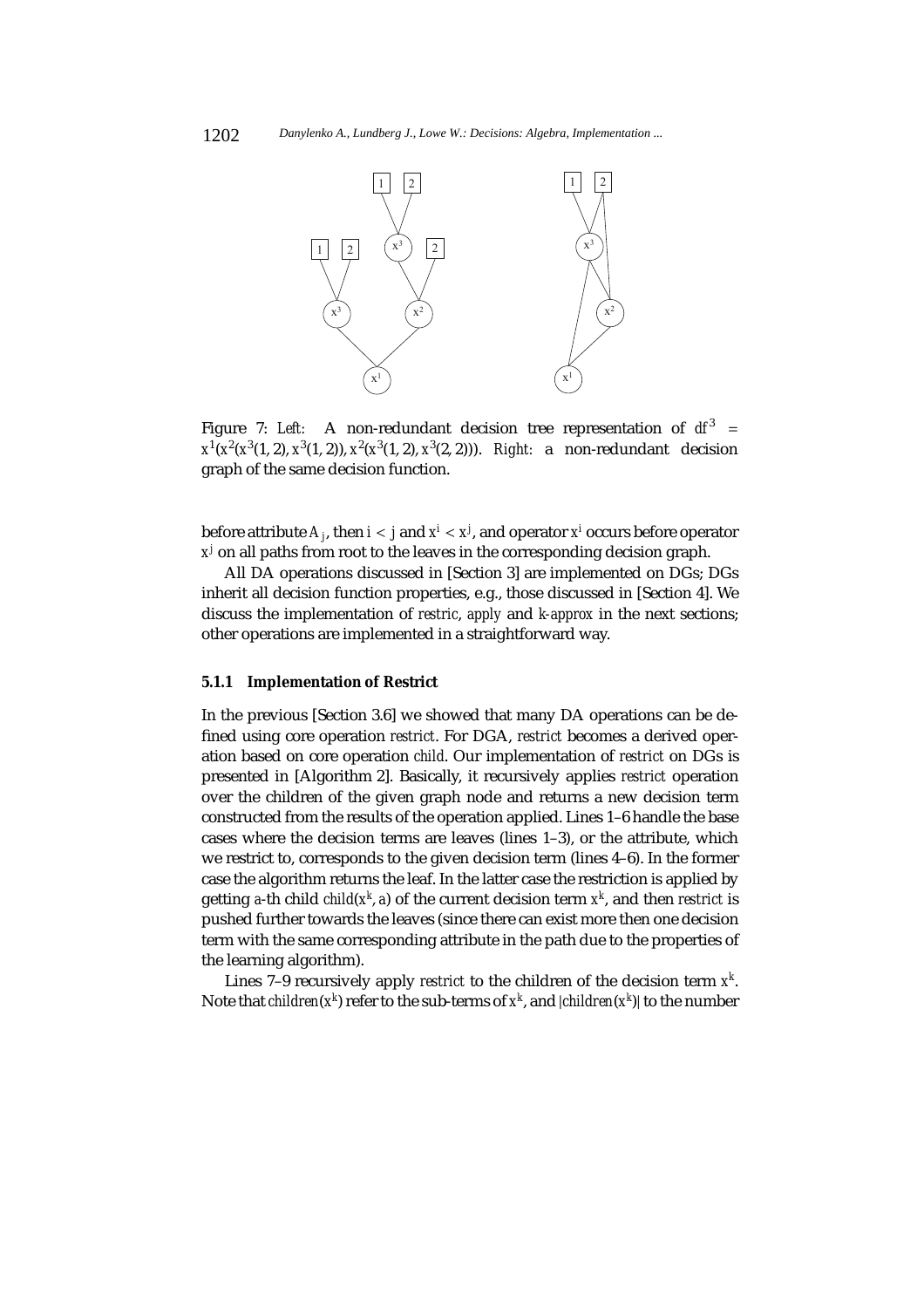**Algorithm 2** restrict( $i \in Integer, x^k \in DG(D)$ ,  $a \in ArtributeValue$ ) →  $DG(D)$ 

1: **if**  $x^k \in D$  **then** 2: **return**  $x^k$ 3: **end if** 4: **if**  $k ==$  *i* then 5: **return** *restrict*(*i*, *child*(*x<sup>k</sup>* , *a*), *a*) 6: **end if** 7: **for all**  $x^j \in children(x^k)$  **do** 8: *x*<sup>∗</sup> = *restrict*(*i*, *x<sup>j</sup>* , *a*) 9: **end for** 10: **return**  $x^k(x^*_{1},...,x^*_{|children(x^k)|})$ 

of sub-terms of *x<sup>k</sup>* . Finally, in line 10, a new decision term is created if and only if it has not been created before.

# **5.1.2 Implementation of Apply**

In [Section 3] we showed that many DA operations can be defined as special cases of the higher order function *apply*. Our implementation of *apply* on DGs is outlined in [Algorithm 3]. It pushes an *operation* to the leaves and applies it on them. Hence, the operations must be defined on the leaf values *D*(*C*). The result is a new decision term recursively constructed from the results of the operation applied to the leaves.

Lines 1–3 handle the base case where decision terms are leaves and the operation is applicable directly. Lines 4–17 handle the case where one of the decision terms is a leaf. Lines 18–23 handle the case where the root selection operators, i.e., the first selection attributes, are identical. In all three cases (lines 9, 15, 22), a new decision term is created if and only if it has not been created before. Line 24 handles the case when the selection operators differ and both decision terms are not leaves. In this case we *evert* the second term *x<sup>j</sup>* to *k*. An *apply* of *op* to the result leads to the case where the root selection operators are identical.

### **5.1.3 Implementation of Approximate**

To save space or to avoid overfitting in a decision functions, pruning is applied and different pruning variants can easily be implemented using the *approx* operation. It was defined in [Section 3.4.1] and allows to ignore any attribute of a decision function. A simple pruning method, the *k*-*approximation* (a special implementation of approximation), is efficiently implemented with Algorithm 4.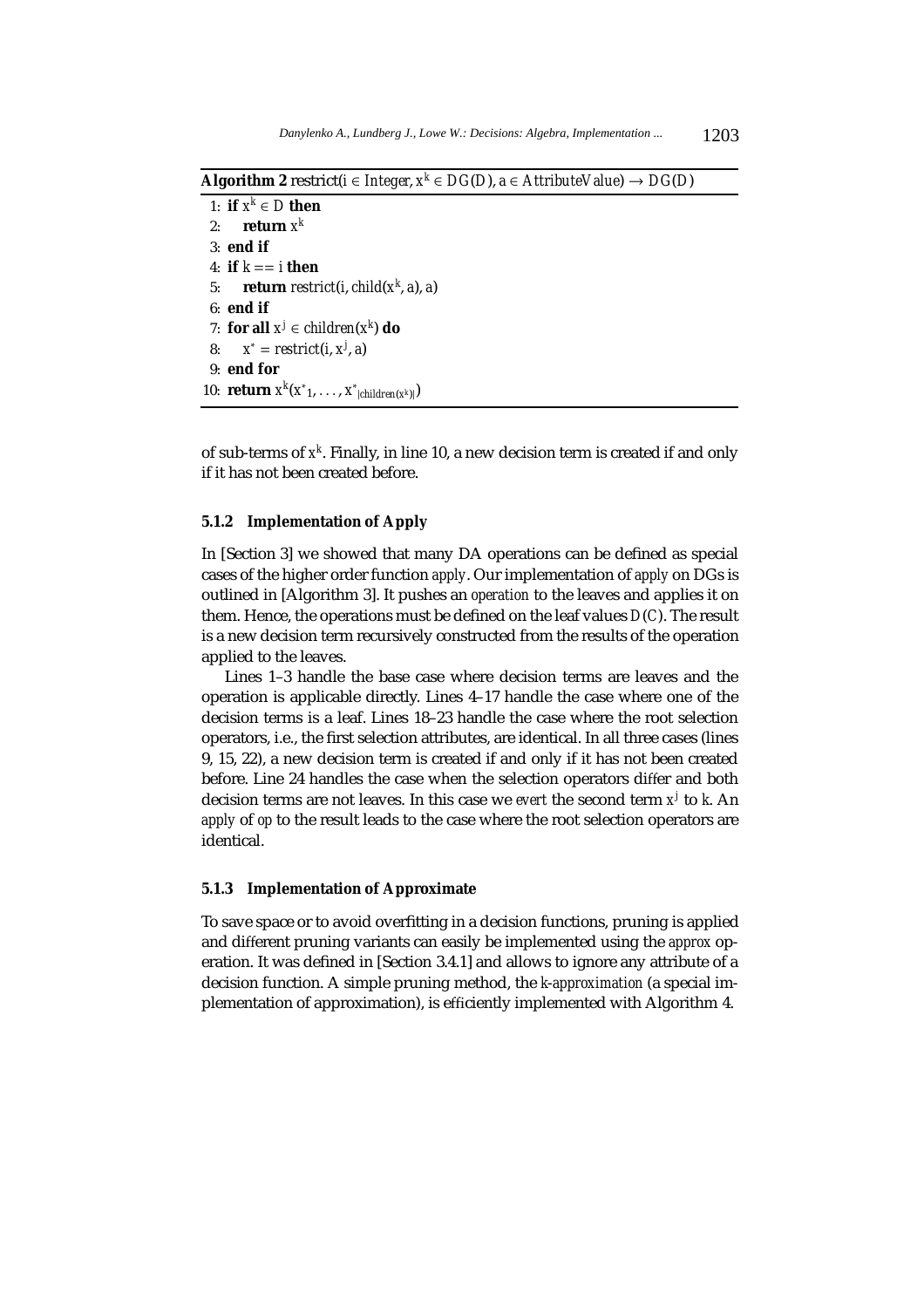**Algorithm 3** apply( $op \in D \times D \to D$ ,  $x^k$ ,  $x^j \in DG(D) \to DG(D)$ 

```
1: if x^k, x^j \in D then
 2: return op(x^k, x^j)3: end if
 4: if x^k \in D \parallel x^j \in D then
 5: if x^k \in D then
 6: for all x' \in children(x^j) do
 7: x^* = apply(op, x^k, x')8: end for
 9: return x^j(x^*_{1},...,x^*_{|children(x^j)|})10: end if
11: if x^j \in D then
12: for all x' \in children(x^k) do
13: x^* = apply(op, x^j, x')14: end for
15: return x^k(x^*_{1},...,x^*_{|children(x^k)|})16: end if
17: end if
18: if k == j then
19: for all i \in [1 \dots | children(x^k)] do
20: x^* = apply(op, children(x^k)_i, children(x^j)_i)21: end for
22: return x^j(x^*_{1},...,x^*_{|children(x^k)|})23: end if
24: return apply(op, xk
,evert(xj
, k))
```
The *k*-approximation of decision functions is easy to understand based on the tree representation: all subtrees of depth  $\geq k$  from the root are replaced with the merger  $\sqcup$  of their leaves. In particular it means that the distributions of the same classes is summarized. Recall from the standard tree representation that every leaf keeps the distribution for each class. Therefore, the result is a new decision function with depth  $\leq k$ . [Algorithm 4] finds the subtrees at depth *k*, [Algorithm. 5] then merges their respective leaves.

# **5.2 Na¨ıve Bayes Classifier**

As an example of how DA can be instantiated with decision models other than trees and graphs, we discuss Naïve Bayes classifiers. Naïve Bayes is a simple probabilistic classifier based on Bayesian statistics [Keogh and Pazzani 1999]. It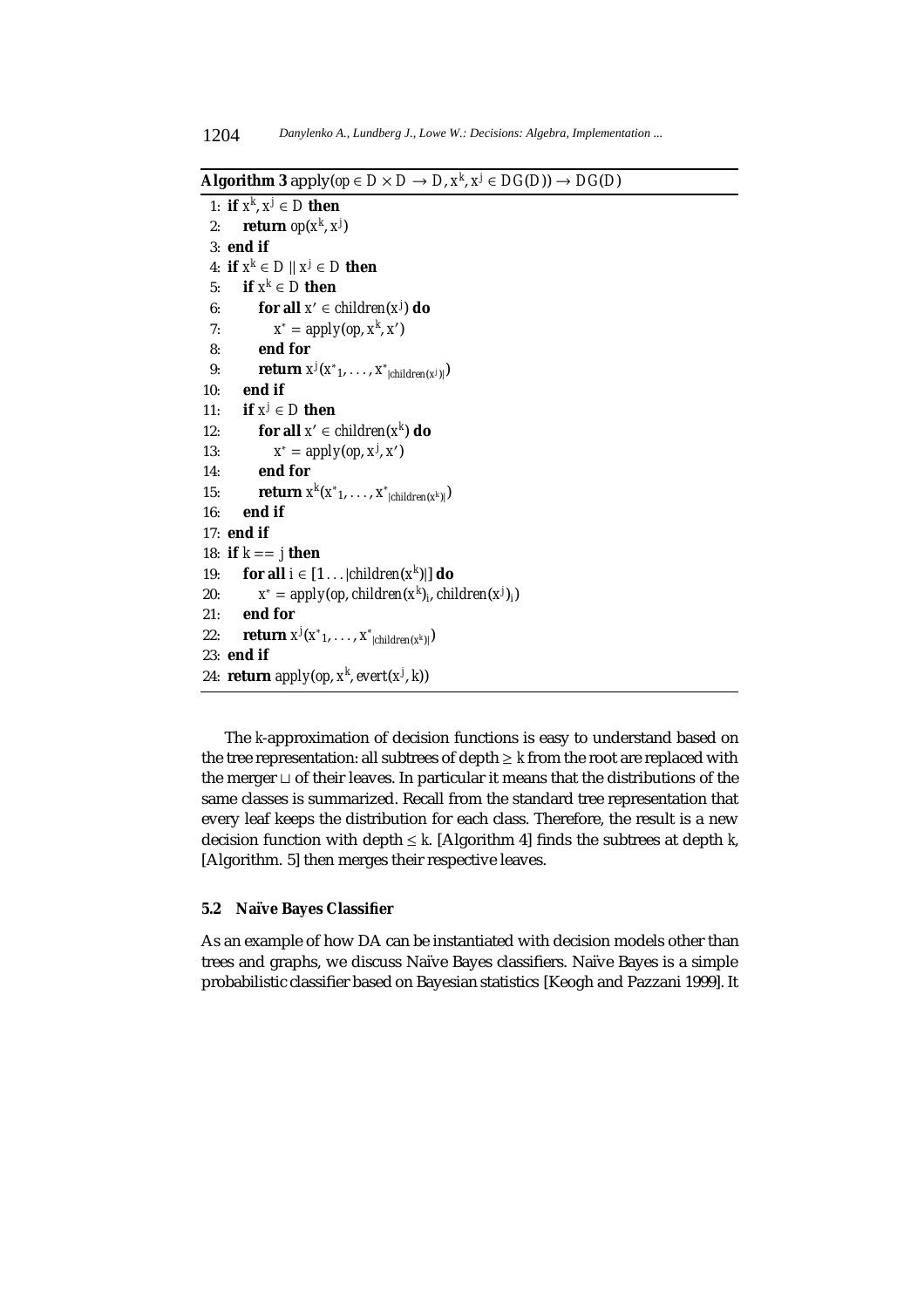$\overline{Algorithm 4 \ k\text{-approx}(k \in N, x \in DG(D)) \rightarrow DG(D)}$ 

1: **if**  $k = 0$  **then** 2: **return new** *collapse*(*x*) 3: **end if** 4: **for all**  $x^i \in \text{children}(x)$  **do** 5:  $x_i^* = k \text{-}approx(k-1, x^i)$ 6: **end for** 7: **return new**  $x(x_1^*, \ldots, x_{|children(x)|}^*)$ 

### $\overline{\text{Algorithm 5 collapse}}(x \in DG(D)) \rightarrow D$

1: **if**  $x \in D$  **then** 2: **return** *x* 3: **end if** 4: *v* ← ⊥ 5: **for all**  $x' \in children(x)$  **do** 6:  $v \leftarrow add(v, collapse(x'))$ 7: **end for** 8: **return new** *v*

calculates conditional probabilities

$$
\forall \mathbf{a} \in A, c \in C : P(C = c | \mathbf{A} = \mathbf{a}),
$$

the probability of an actual class *c* given actual attribute values  $\mathbf{a} \in \mathbf{A} = (A_1 \times \cdots \times$ *An*). Thereby, it naively assumes a conditional independence of the attributes from each other. Then class  $c$  is most probable for actual attribute values  $a =$  $(a_1, \ldots, a_n)$  if

$$
P(C = c) \times P(A_1 = a_1 | C = c) \times \cdots \times P(A_n = a_n | C = c)
$$

is maximum among all classes in *C* [Mitchell 1997, Keogh and Pazzani 1999]. Therefore, a decision model representing Naïve Bayes obviously needs to capture (or compute) the absolute probability distribution of each actual class *D*(*C*), and the conditional probabilities of each actual attribute given each actual class:

$$
\forall c \in C, \forall A_{i \in [1,n]}, \forall a \in A_i : P(A_i = a | C = c).
$$

The constructor for decision function over Naïve Bayes classifier (DFNB), takes a *D*(*C*) that represents the absolute probability over classes *C* and probability distribution functions ( $PDF_i = PDF(A_i)$ ) for each attribute  $A_i \in \mathbf{A}$ , that represents the conditional class probability for each class value  $c \in C$ :

cons: 
$$
(D(C) \times \underbrace{PDF_1 \times \cdots \times PDF_n \times \cdots \times PDF_1 \times \cdots \times PDF_n}_{k \text{ times}})
$$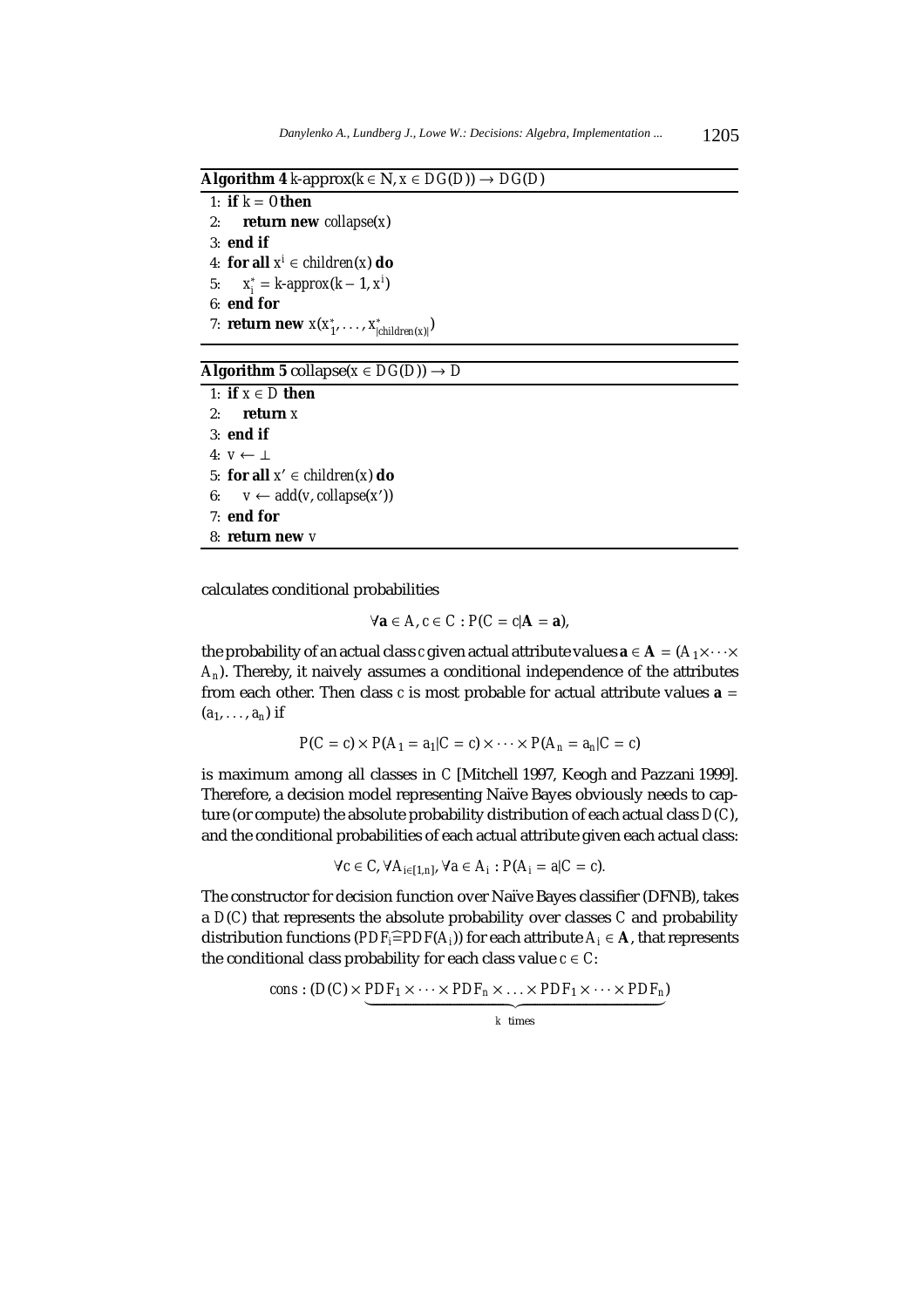where  $k = |C|$ . The constructor of such a probability distribution for each attribute  $A_i$  takes a  $y = |A_i|$  number of pairs of a probability value  $p \in P$  and a corresponding attribute value  $a \in A_i$ , and returns a PDF:

$$
cons_{PDF}: (A_i \times P)^y \rightarrow PDF_i
$$

where

$$
\sum_{p_i\in P}p_i=1 \text{ and } p\in [0\ldots 1]
$$

Alternatively, *PDFi* can be constructed from a parametric distribution, e.g., Normal distribution, with the respective parameters, e.g.,  $\mu$  and  $\sigma$ . The operations over *PDF* are following:

$$
freq: PDF \times A_i \rightarrow P
$$
  

$$
freq(cons_{PDF_i}((a_1, p_1), \ldots, (a_i, p_i), \ldots (a_{y}, p_y)), a_i) \equiv p_i
$$

The core operations of DFNB are: getting the class distribution *D*(*C*), and getting the PDF for a certain class value  $c \in C$  of *i*th attribute, respectively:

$$
df_c : DFNB \rightarrow D(C)
$$
  
pdf(i) : DFNB × C → PDF<sub>i</sub>

The *restrict* operation multiplies the class frequencies with the conditional probabilities of an attribute value  $a \in A_i$  of *i*th attribute of a respective class  $c \in C$ . It returns a new Naïve Bayes:

$$
restrict(i) : DF[A, D] \times A_i \rightarrow DF[A', D],
$$
  
\n
$$
A' = A_1 \times \cdots \times A_{i-1} \times A_{i+1} \times \cdots \times A_n
$$
  
\n
$$
restrict(i, dfnb, a) := cons(cos_a(c_1, freq(df_c(dfnb), c_1) * freq(pdf(i, dfnb, c_1), a), ...
$$
  
\n
$$
c_k, freq(df_c(dfnb), c_k) * freq(pdf(i, dfnb, c_k), a)),
$$
  
\n
$$
pdf(1, dfnb, c_1), ..., pdf(i - 1, dfnb, c_1), pdf(i + 1, dfnb, c_1), ...
$$
  
\n
$$
pdf(1, dfnb, c_1), ... , pdf(i - 1, dfnb, c_k), pdf(i + 1, dfnb, c_k), ... ,
$$
  
\n
$$
pdf(n, dfnb, c_k))
$$
  
\n
$$
a \in A_i
$$

The *evert* operation simply changes the order of the PDFs of attribute values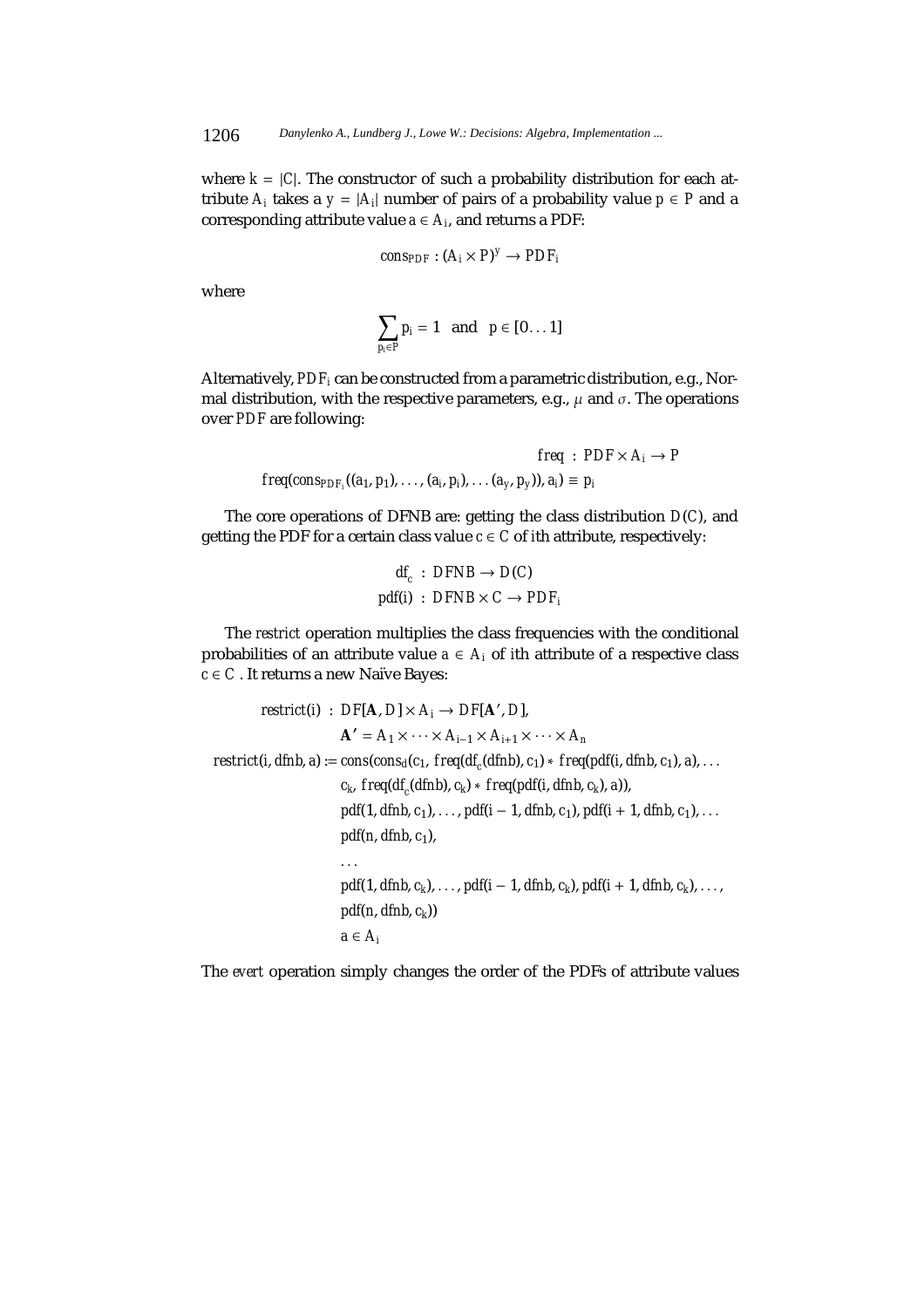while putting the set of the *i*-th attribute first in the constructor:

*, <i>D*]  $\mathbf{A}' = A_i \times A_1 \times \cdots \times A_{i-1} \times A_{i+1} \times \cdots \times A_n$  $evert(i, dfnh) := \cos(df_c(dfnh), pdf(i, dfnh, c_1), pdf(1, dfnh, c_1) \ldots$ ,  $pdf(i-1, dfnh, c_1)$ , *pdf*( $i + 1$ , *dfnb*,  $c_1$ ),..., *pdf*( $n$ , *dfnb*,  $c_1$ ) ... *pdf*(*i*, *dfnb*, *ck*), *pdf*(1, *dfnb*, *ck*),..., *pdf*(*i* − 1, *dfnb*, *ck*),  $pdf(i + 1, dfnb, c_k), \ldots, pdf(n, dfnb, c_k))$ 

The *approx* operation constructs a decision function that ignores attribute *Ai* by simply "forgetting" the PDFs of this attribute:

 $approx(i)$  :  $DF[A, D] \rightarrow DF[A', D]$   $A' = A_1 \times \cdots \times A_{i-1} \times A_{i+1} \times \cdots \times A_n$ *i* ∈  $[1 \dots n]$  $approx(i, dfnb) := cons(df_c(dfnb), pdf(1, dfnb, c_1), \ldots, pdf(i-1, dfnb, c_1),$  $pdf(i + 1, dfnb, c_1), \ldots, pdf(n, dfnb, c_1),$ ... *pdf*(1, *dfnb*, *ck*),..., *pdf*(*i* − 1, *dfnb*, *ck*),  $pdf(i + 1, dfnb, c_k), \ldots, pdf(n, dfnb, c_k))$ 

In order to apply a function *g* on a set of *k* DFNBs, this function has to be defined over *D*(*C*). The default definition of *apply* as a derived operation was shown in [Section 3.6.1]. However, the *merge* operation, which is a special case of *apply*, can be defined directly as a special core operation. The prerequisite of this operations is that both DFNBs are defined over the same domain and co-domain:

*dfnb*<sub>1</sub>, *dfnb*<sub>2</sub> :  $A \rightarrow D(C)$ 

and a special operation  $\Box_{PDF}$ :  $PDF(A) \times PDF(A) \rightarrow PDF(A_i)$  is implemented over *PDF*( $A$ ) domain, i.e., over the *PDFs* of each attribute  $A_i$  given a class *c*  $\in$  *C*. The  $\Box_{PDF}$  can be implemented as a sum of discrete random variables, convolutions, etc. [Bertsekas and Tsitsiklis 2002] (the particular implementation of this operation is outside the scope of this paper). The *merge* operation applies an operator *D* over two Naïve Bayes':

> $merge : DF[A, D] \times DF[A, D] \rightarrow DF[A, D]$  $merge(dfnh<sub>1</sub>, dfnh<sub>2</sub>) := apply(\sqcup_D, dfnh<sub>1</sub>, dfnh<sub>2</sub>)$

The merge operator  $\Box_D$  is defined over  $D(C)$  and is applied on  $df_c(dfnh_1)$ ,  $df_c(dfnh_2)$ .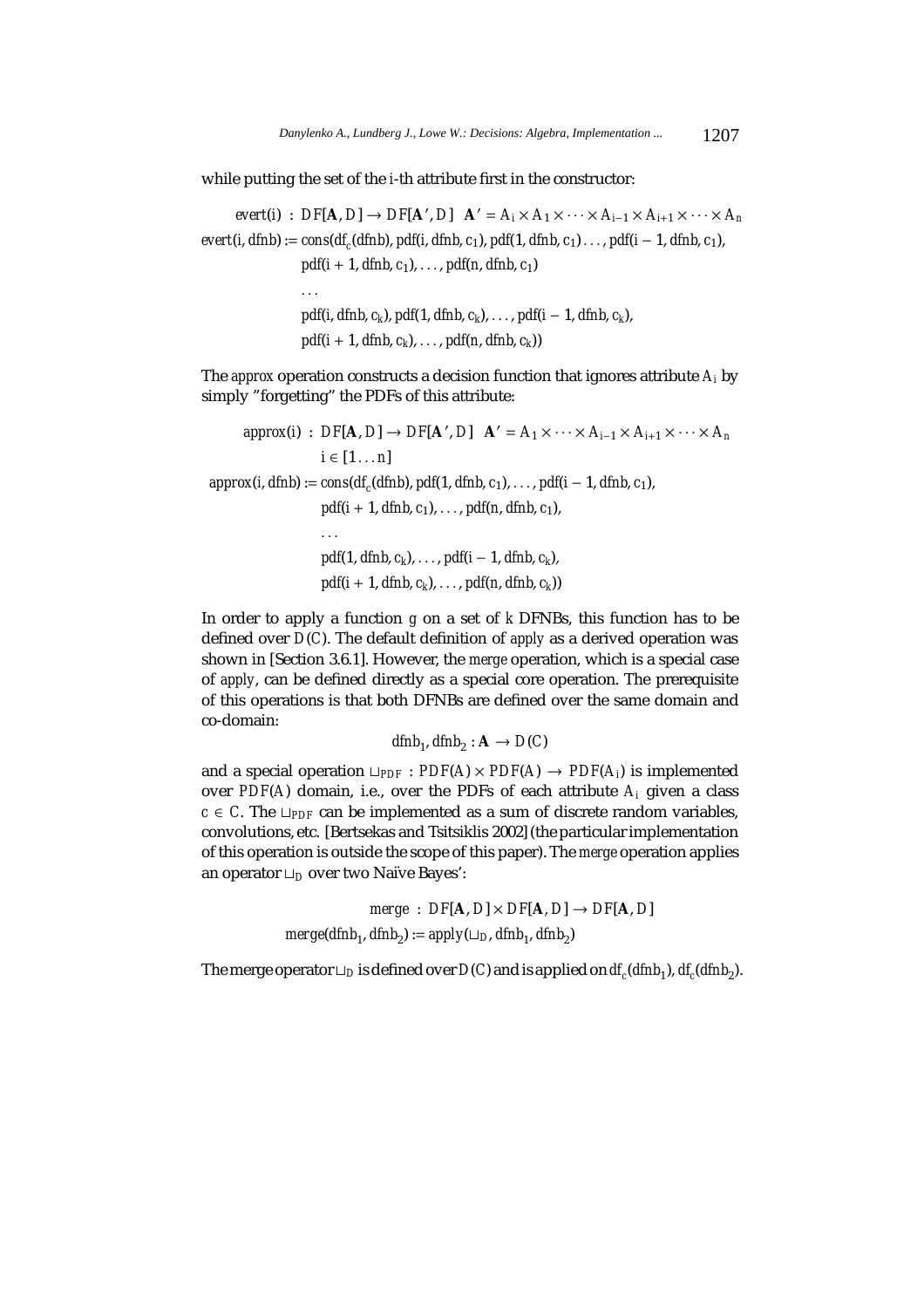Finally, a merger of two decision functions is defined as:

$$
apply: (D \times D \rightarrow D) \times DF[A, D] \times DF[A, D] \rightarrow DF[A, D]
$$
\n
$$
apply(\sqcup_D, dfinb_1, dfinb_2) := cons(\sqcup_D(df_c(dfinb_1), df_c(dfinb_2)),
$$
\n
$$
\sqcup_{PDF}(pdf(1, dfinb_1, c_1), pdf(1, dfinb_2, c_1)), \dots,
$$
\n
$$
\sqcup_{PDF}(pdf(n, dfinb_1, c_1), pdf(n, dfinb_2, c_1)), \dots,
$$
\n
$$
\sqcup_{PDF}(pdf(1, dfinb_1, c_k), pdf(1, dfinb_2, c_k)), \dots,
$$
\n
$$
\sqcup_{PDF}(pdf(n, dfinb_1, c_k), pdf(n, dfinb_2, c_k)))
$$

The *decide* operation can be implemented based on the implementation of a *class* operation in *D*(*C*) or in a more straightforward way:

*decide* :  $DF[A, D] \times A \rightarrow C$ *decide*(*dfnb*, **a**) := arg max  $P(C = c) \times P(A_1 = a_1 | C = c) \times \cdots \times P(A_n = a_n | C = c)$ 

In addition to the general DA operations, certain operations can be common to some but not all decision models. This can be modeled with common subtypes of DA. For instance, decision trees and graphs share operations of a Decision Graph Algebra, Naïve Bayes classifiers and other probability-based models share operations of a Naïve Bayes Algebra, etc.

# **6 Experiments**

In [Section 6.1], we compare our decision graph representation with decision trees. It shows that different DA implementations are comparable. In [Section 6.2], we assess the accuracy of learning by merging decision functions. It experimentally validates [Theorem 13].

# **6.1 Comparison of Decision Trees and Decision Graphs**

In the previous section, we presented decision graphs as an DA implementation alternative to decision trees. Here we compare decision graphs generated by the C4.5 learning algorithm with the corresponding decision tree implementation C4.5.

#### **6.1.1 Data Selection**

Our experiments are performed on 16 different benchmark datasets from the UCI Machine Learning Repository [Frank and Asuncion 2010]. We were interested in a classification problems and, therefore, selected the 14 largest with both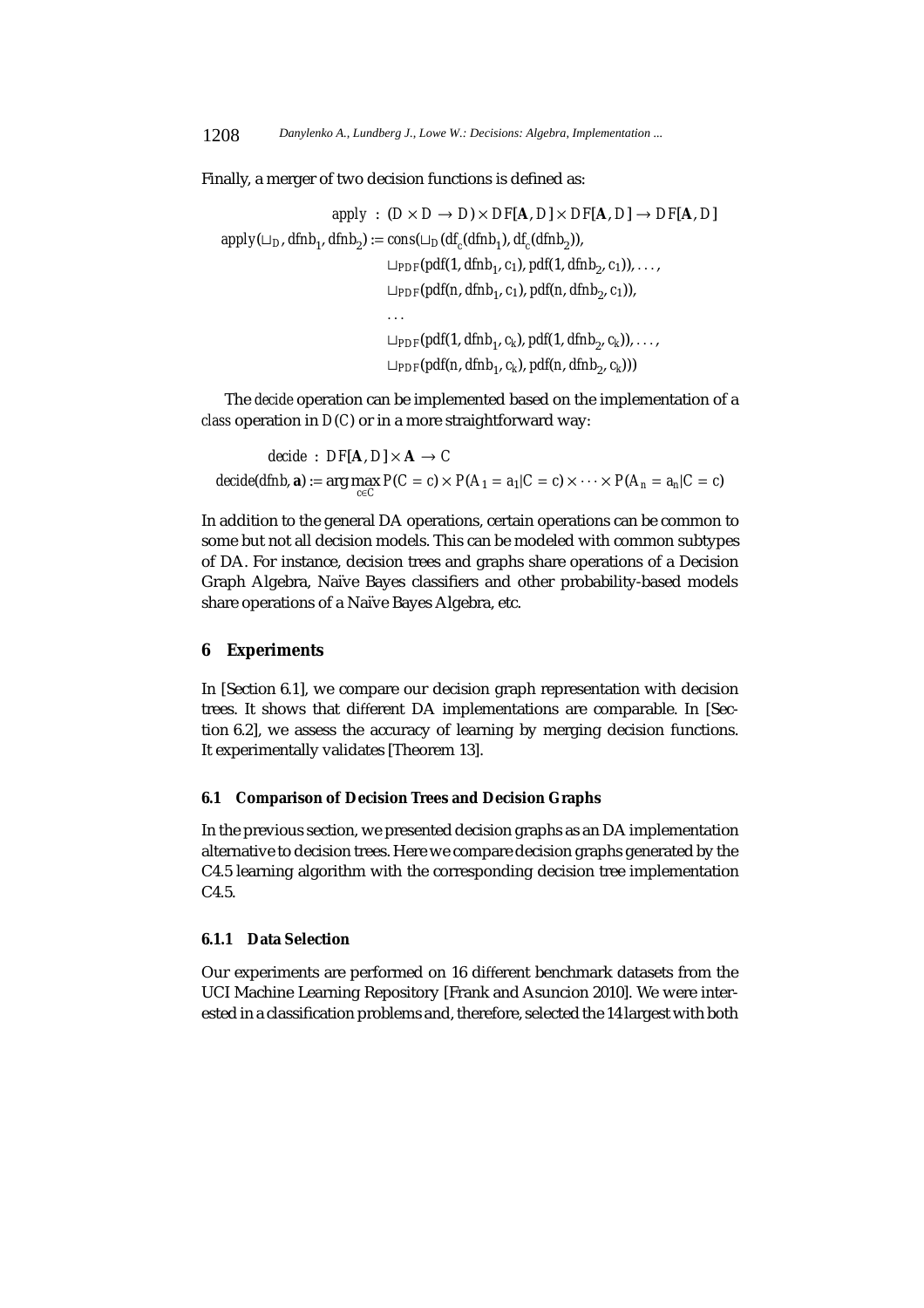| Id             | <b>Dataset</b>   | Training Instances Test Instances Tree Size/Depth |        |                 |
|----------------|------------------|---------------------------------------------------|--------|-----------------|
|                | ionosphere       | 309                                               | 42     | 21/7            |
| $\overline{c}$ | cancer-wisconsin | 500                                               | 199    | 125/4           |
| 3              | australian       | 552                                               | 138    | 143/9           |
| 4              | crx              | 600                                               | 119    | $\frac{174}{9}$ |
| 5              | dibetes          | 688                                               | 100    | 27/7            |
| 6              | anneal           | 798                                               | 133    | 151/14          |
| 7              | german           | 800                                               | 200    | 416/11          |
| 8              | hypothyroid      | 2527                                              | 636    | 19/8            |
| 9              | ad               | 3057                                              | 420    | 153/55          |
| 10             | waveform         | 4000                                              | 1000   | 515/18          |
| 11             | nursery          | 11664                                             | 1294   | 905/7           |
| 12             | chess            | 28042                                             | 4886   | 10001/5         |
| 13             | adult            | 32561                                             | 16281  | 8124/20         |
| 14             | connect-4        | 67557                                             | 13994  | 15940/22        |
| 15             | census-income    | 159617                                            | 39906  | 46363/26        |
| 16             | covtype          | 409985                                            | 171027 | 28389/63        |

**Table 1:** Dataset Characteristics

categorical and continuous attributes. We also added two large datasets with only continuous attributes to show the applicability of our theory framework even in these cases.

The used datasets are presented in [Tab. 1] in ascending order of the number of training instances. In addition to the dataset names, the table also reports on the number of training and test instances, and the number of nodes/the depths of the generated decision trees. The final column (Attributes) describes what type of attributes each dataset is using. In all bar charts we present our experimental results for these datasets in the same order as in this table.

## **6.1.2 Implementation Details**

We used the decision trees generated by the FC4.5 learning algorithm [Ping He and Xu 2007, Ruggieri 2002] as a baseline to which we compare our graph-based implementation. FC4.5 is a fast implementation of the C4.5 learning algorithm outlined in [Section 3.3.2]. We adopted the FC4.5 algorithm to directly learn *both* decision trees and decision graphs. As a result, both representations have exactly the same classification accuracy when no additional pruning is applied8. In order to make a fair comparison between the two representations, we had to make a few minor adjustments though:

<sup>8</sup> This is confirmed experimentally as well.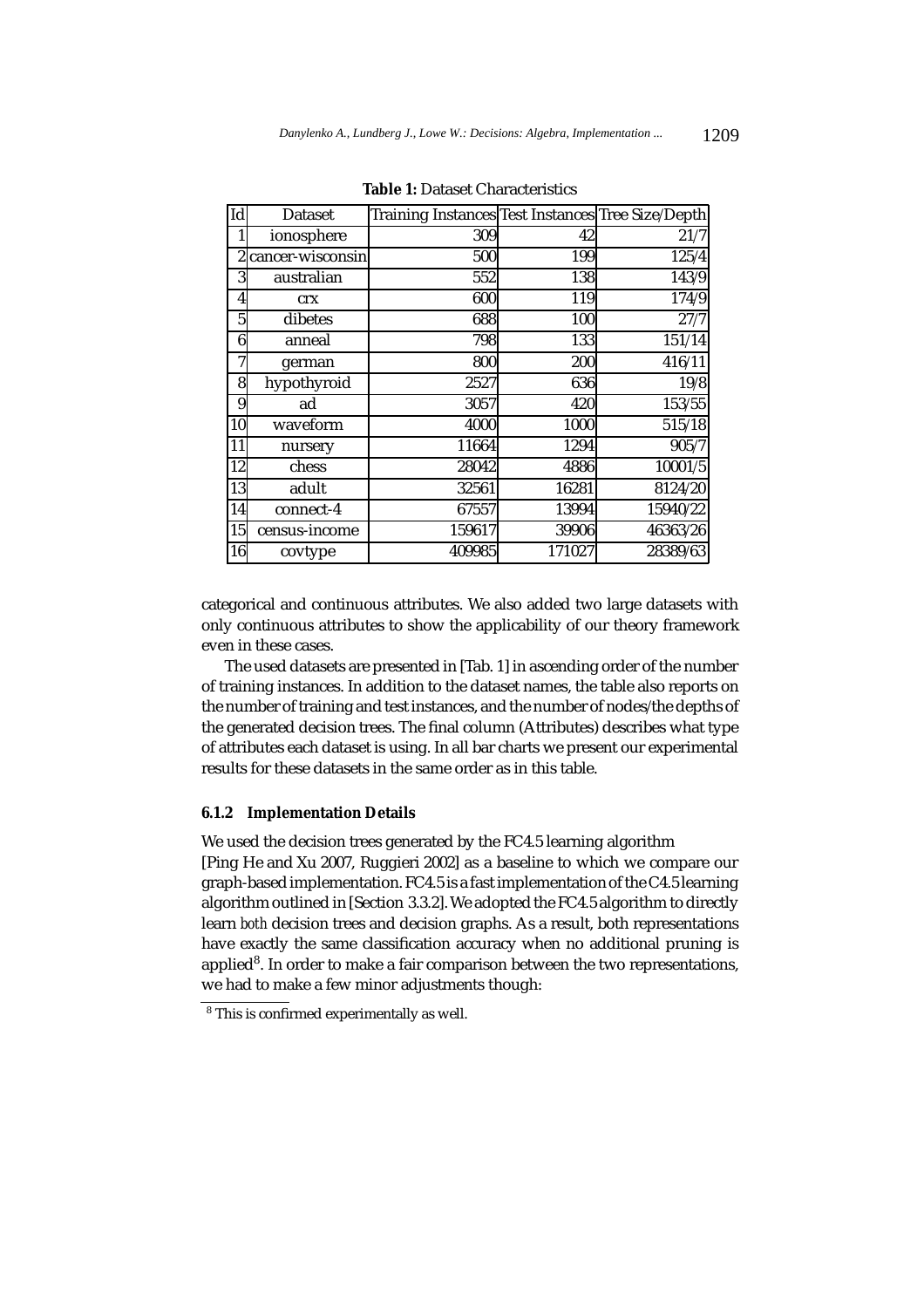- 1. Each internal node of the decision tree constructed by FC4.5 keeps a training weight, a distribution, and a possible classification, information that is later used for decision making. In our decision graph implementation, the internal nodes do not contain any such information. They just contain information about the attribute they represent. Only the leaves keep a classification distribution *d*(*C*). Both representations use the same type of distributions, the frequency based distribution presented in [Section 3]. Additionally, we take into account unknown attribute values by using counts less than one in the distributions [Ruggieri 2002]. Due to these simplifications, the repository is able to identify (and reuse) equivalent sub-graphs without loosing any information.
- 2. As a consequence of (1), the *decide* operation used for both decision graphs and decision trees is a simplified version of *decide* as implemented in the FC4.5 algorithm. For example, when a test attribute value is missing, the test data is passed to all the children of the current node without taking into account the partitioned weight of the children. Because of this simplification, we expected to lose in classification accuracy when comparing the results with the pure unmodified FC4.5 implementation. However, the accuracy remained the same in all experiments. This observation justifies the simplifications presented in (1) where we neglect additional information kept in the internal nodes.
- 3. A continuous attribute  $A_i$  can be partitioned into different intervals in different branches of the tree. In these cases, we consider each new partitioning as a new categorical attribute and also coming with a new selection operator. Having the same partitions for the same continuous attributes yields to the same categorical attributes. Therefore, the merge of two continuous attributes is reduced to the merge of two categorical attributes (recall to the [Section 3.4]). As we will see when we discuss our experimental results, this drastically reduces the chance for the repository to identify redundancy due to equivalent sub-graphs in datasets where many continuous attributes are used.

## **6.1.3 Assessment Sizes and Times of Decision Trees and Graphs**

In this section, we present the result of the first experiment. Our decision graph implementation recognizes identical subtrees and makes sure that we only keep one such instance. Thus, we expect our graphs to contain fewer nodes than the corresponding decision trees.

[Fig. 8] displays two bars for each dataset for comparing the number of nodes in the decision graph (right) with the tree size (left, always scaled to 100%). For example, Bars 1 (ionosphere) show that our decision graph has the same size as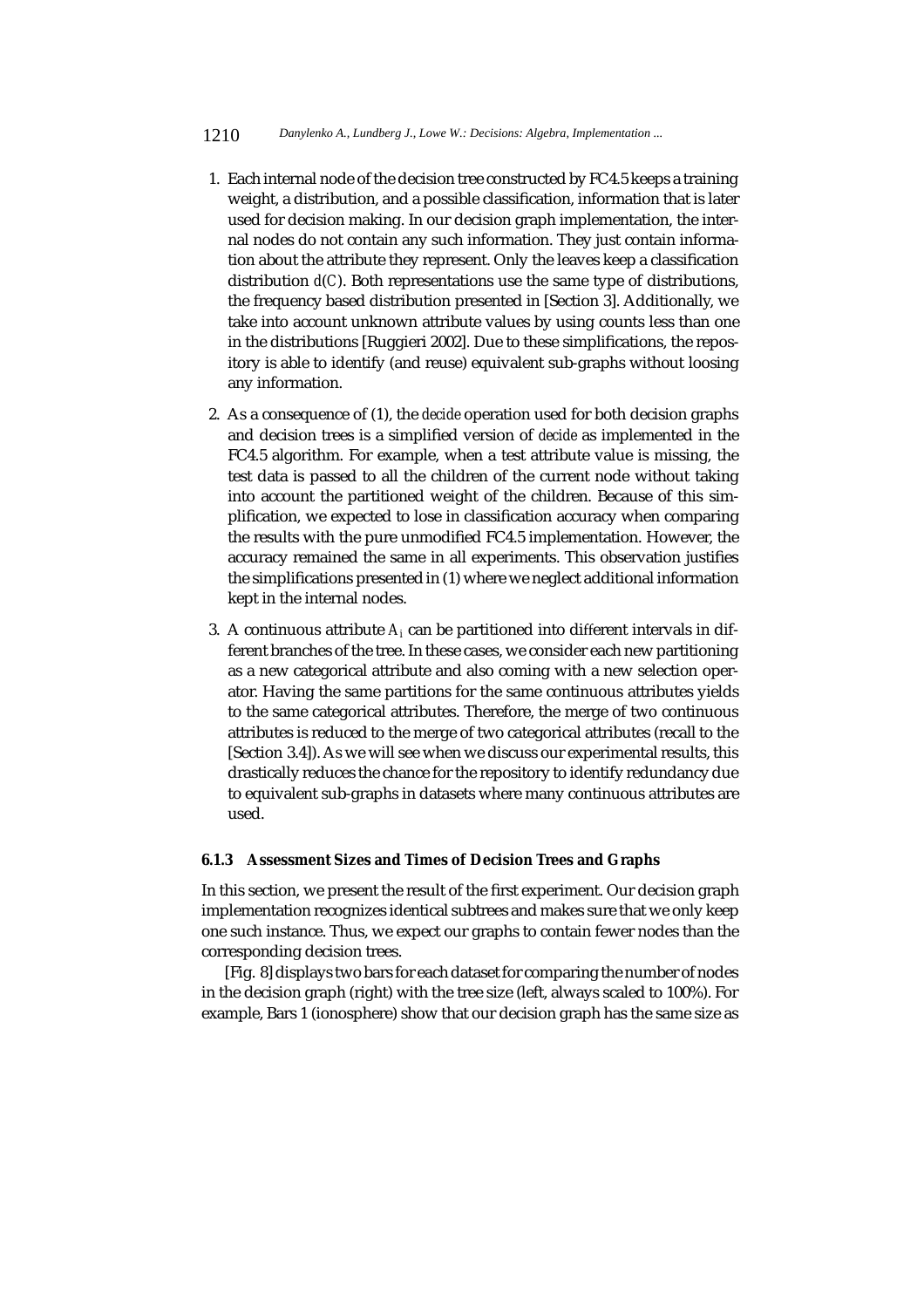

Figure 8: The percentage of reduced nodes and leaves compared to the total tree size (100%)

a corresponding decision tree whereas Bars 2 (cancer-wisconsin) show that our decision graph contains only 36% of the nodes of the corresponding decision tree, indicating a 64% node reduction when using graphs rather than trees. The overall result, an average node reduction of 44%, indicates that much memory can be saved by using our decision graph representation.

Each bar in the chart is also divided into two parts separating internal nodes from leaves. When comparing the number of internal nodes in the tree bars with the corresponding graph bars, we see that, in most cases, the numbers are almost the same, indicating that a majority (98%) of the reduced nodes are leaves. The result has two reasons:

- 1. A large part of the removed leaf nodes are *bottom leaves*representing attribute value combinations not covered by any instances in the dataset. Although associated with different weights, a majority of these leaves could be removed. The remaining part of the removed leaves are due to non-empty, but identical, distributions.
- 2. The internal node reduction is quite small (4%). The major reason is that we treat different interval partitions of continuous attributes as entirely different attributes. Hence, the possibility of identifying identical subtrees in these cases is very low. This explanation is supported by the observation that in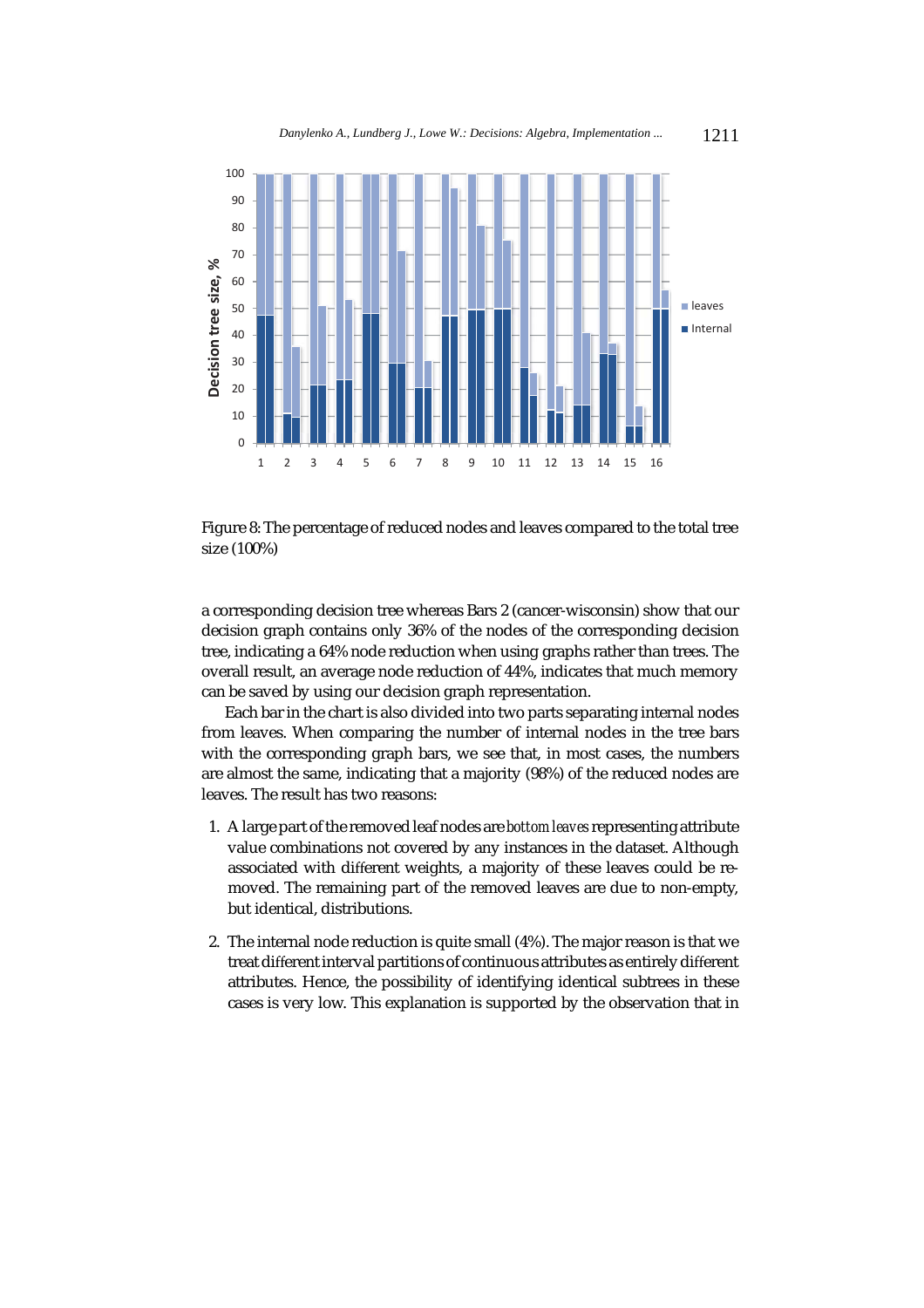

Figure 9: Times of learning and deciding based on a decision graph as % of decision tree (100%)

1 2 3 4 5 6 7 8 9 10 11 12 13 14 15 16

 $\Omega$ 10 20

datasets where we are using mainly categorical attributes (2,11,12,14) , we have a larger internal node reduction. For example, case 11 (nursery) has a reduction of 37%.

Additionally, we measured the time for construction the decision trees (DT) and decision graphs (DG) and also the time used for classifying (*decide*) a fixed number of instances for each dataset. The time was measured in milliseconds but, we have used a relative measure (*DG.Time*/*DT.Time*) in order to simplify the comparison. The result presented in [Fig. 9] shows that the decision graph implementation is faster in almost all cases. The only exception is the graph construction in the case 13. The average construction and classification time for decision graphs is about 19 and 20% less than for decision trees, respectively. The reduced classification time for decision graphs is at first glance a bit surprising given that the number of selections in both cases are the same. However, this is likely due to a reduced strain on disk cashes and the hierarchy of memory cashes due to the reduced memory usage in the smaller graphs.

1212 *Danylenko A., Lundberg J., Lowe W.: Decisions: Algebra, Implementation ...*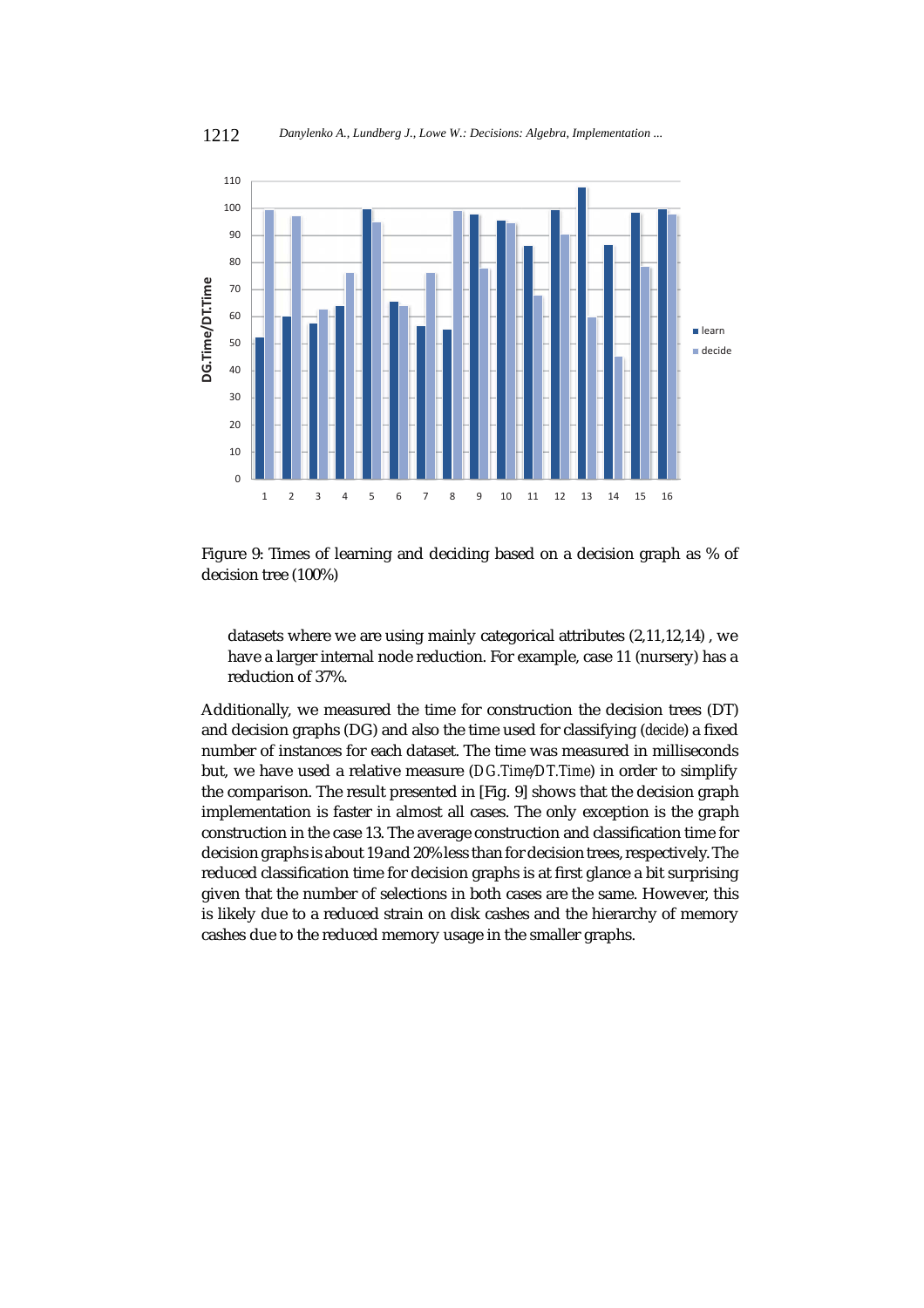

**Figure 10:** Pruning of the decision function  $df^3$ 

# **6.1.4 Assessment of Accuracy and Times of Approximated Decision Trees and Graphs**

In a second experiment, we compare the accuracy of *k*-approximated decision graphs with post-pruned decision trees. We also compare the time required for learning followed by pruning of decision trees with the time required to learn directly to *k*-approximated decision graphs.

The post-pruning in the FC4.5 implementation uses a so-called reduced error pruning strategy [Quinlan 1987b], a rather complicated process where internal nodes of a fully grown tree are removed one at a time as long as the error is decreasing. In fact, the algorithm selects particular subtrees and replaces them with single leaves assigned the most common classification value corresponding to the highest class distribution on the roots of these subtrees [Witten and Frank 2005]. [Fig. 10] shows an example of the reduced error pruning of the previously introduced decision function  $df^3$ . The right subtree rooted in  $x^2$  is pruned and replaced by the most common classification value 2.

Our *k*-approximation is, in contrast, a very simple process, where we merge the leaves of all subtrees below a certain depth *k*, cf. [Section 5.1.3]. Notice that although the approximation takes place during the learning process, it is some kind of post-pruning approach since we merge the leaves of fully grown branches, unlike pre-pruning which can suffer from premature termination of a tree-growing process. In fact, by carefully observing *k*-approximation and a reduced error pruning strategy the pruning basically performs a *k*-approximation over particular subtrees chosen by the pruning algorithm. In our experiments, we used the depth of the pruned decision trees to decide *k* used in the *k*-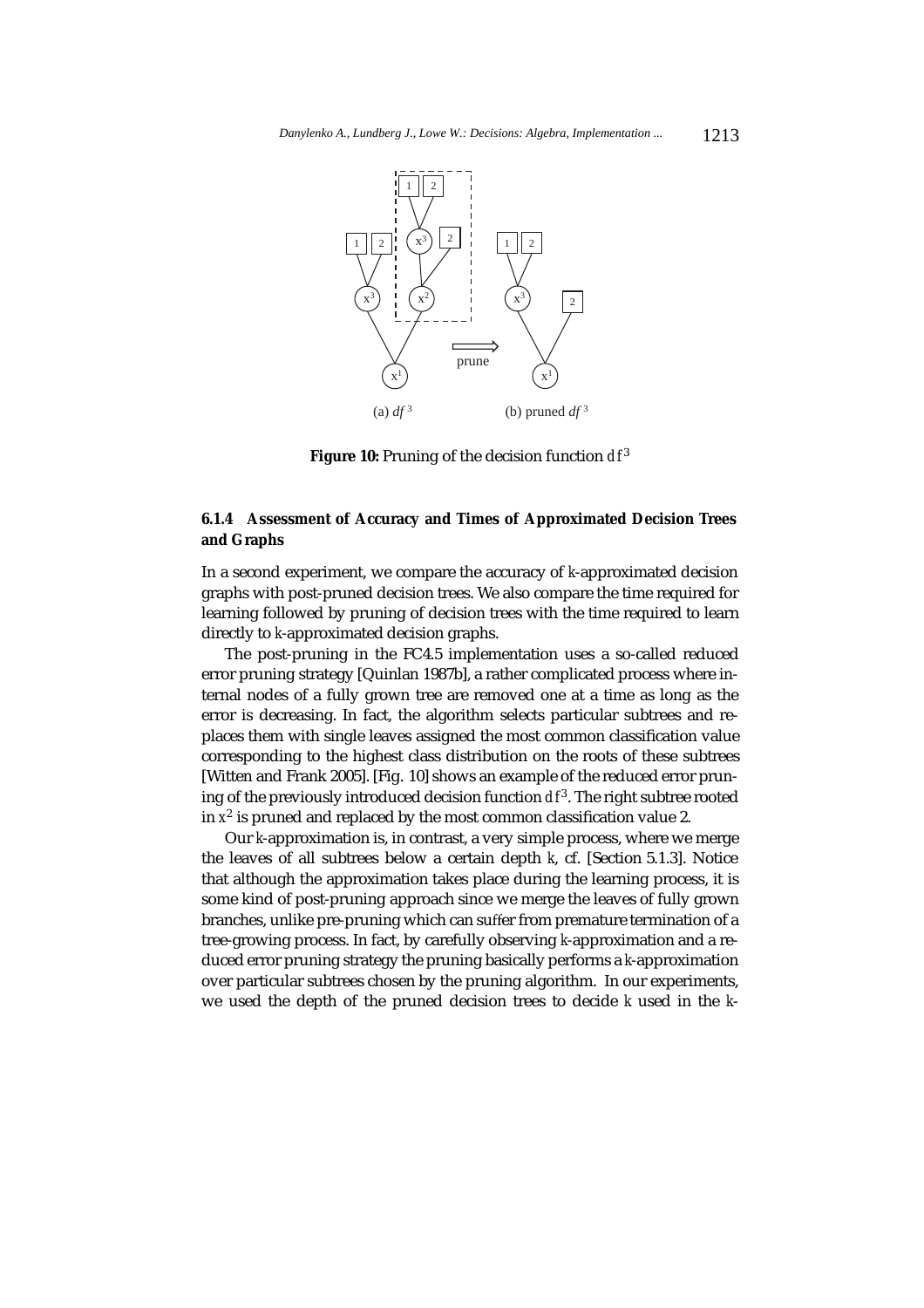

Figure 11: The accuracy gained by pruning decision tree and using kapproximation

approximations. After the pruning over the 16 decision trees was performed by FC4.5 algorithms, we measured the depths of the pruned decision trees and took them as an input  $k_1$ ,... $k_{16}$  parameters to our *k*-approximation procedure over 16 decision graphs. [Fig. 11] shows the results of the accuracy comparison.

For each dataset (1–16) we have four bars. The first three show: 1) the accuracy (%) of the decision tree before pruning (denoted DT), 2) the accuracy of the pruned decision trees (denoted PDT), and 3) the accuracy of the *k*-approximated decision graphs (denoted KDG). On top of each PDT bar, we show the depth *k* of the pruned decision tree; this is also the depth of the corresponding KDG. Finally, the fourth bar shows the results of an improved *k*-approximation referred to as KDG2. Here we decrease the depth *k* step-by-step as long as the accuracy increases (the classification error decreases). The fourth bar shows the KDG2 accuracy along with the final depth as the number on top of that bar.

Firstly, the results for the two approaches (PDT and KDG) are quite similar. On average, the pruned decision trees outperform the *k*-approximated graphs by only 0.04%. This is a bit surprising given the difference in complexity of the two approaches.

Secondly, in a number of datasets (1,10,11,12) the depth of the pruned trees remains unchanged. Consequently, no *k*-approximation is applied and the results for DT and KDG are the same. At least for datasets 10 (waveform), the second approximation strategy leads then to improvements: it reduces the size of the decision graph considerably and reaches the accuracy of pruned decision tree, cf. PDT vs. KDG2.

Thirdly, there are case where KDG and KDG2 are more accurate that PDT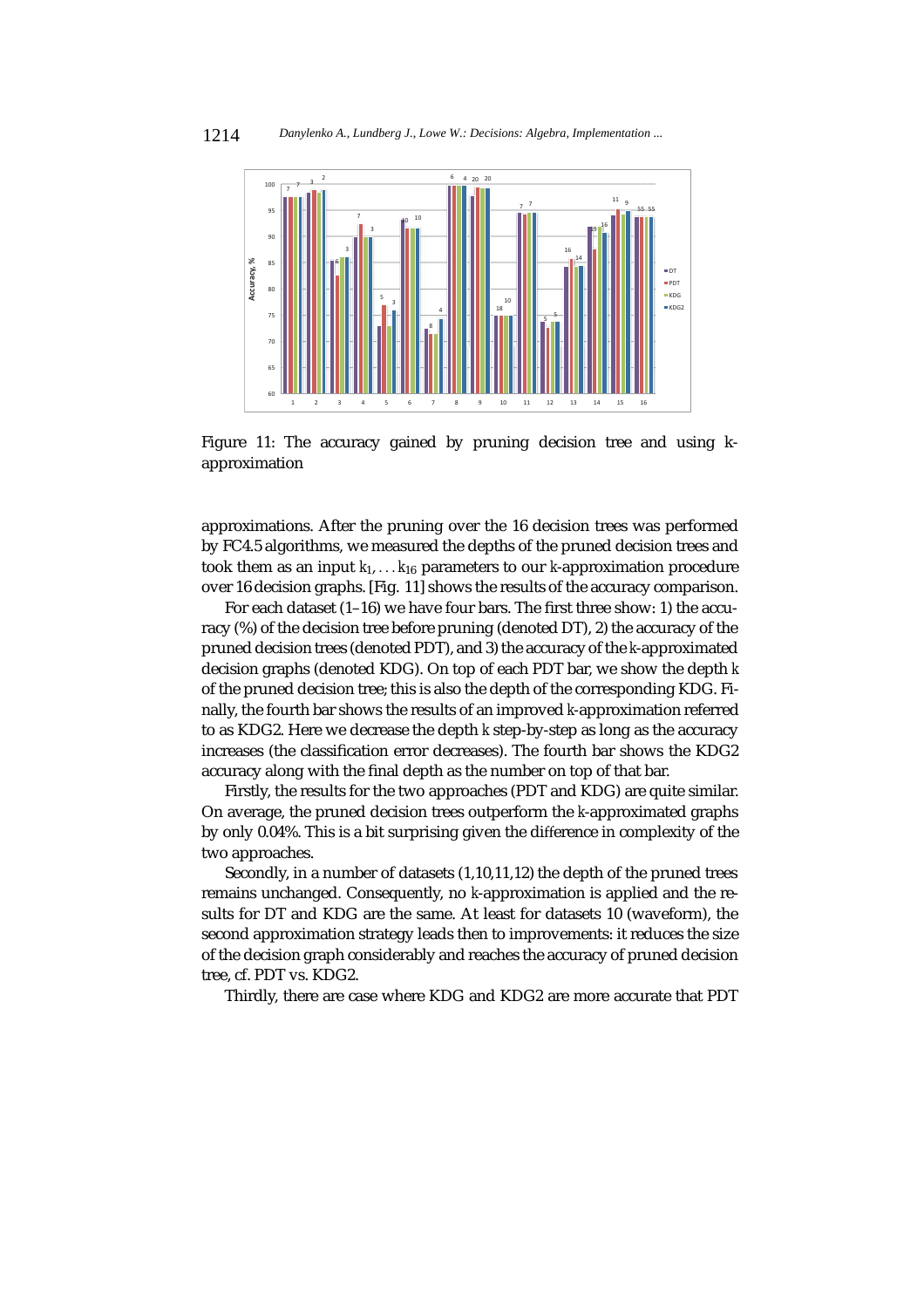

Figure 12: Learning and approximation times of decision graphs as % of decision tree (100%)

(3, 12, 14). For example, dataset 14 (connect-4) indicates that the accuracy of the decision tree before pruning was 92%, after pruning - 88%, *k*-approximated accuracy - 92% with *k*=19, and *k*-approximated accuracy - 91% with *k* = 16. There are also other cases where pruning is not improving accuracy at all and cases where PDT is more accurate than KDG and KDG2.

Regarding the learning and pruning/approximation times, the results are non-ambiguous again. In the time measurements, we have used the same relative metric as in [Section 6.1.3]. [Fig. 12] shows that the learning of *k*approximated decision graphs clearly outperforms the joint procedure of learning and pruning the decision trees by up to 50%. On average, the *k*-approximated approach requires about 21% less time than the tree pruning approach.

# **6.2 Accuracy of Learning by Merging Decision Functions**

In [Section 4.1] we showed that merging of a series of probably accurate decision functions gives a new decision function that is tendentiously more accurate. In this section we present an experiment of merging a series of decision graphs which confirms our theoretical observations.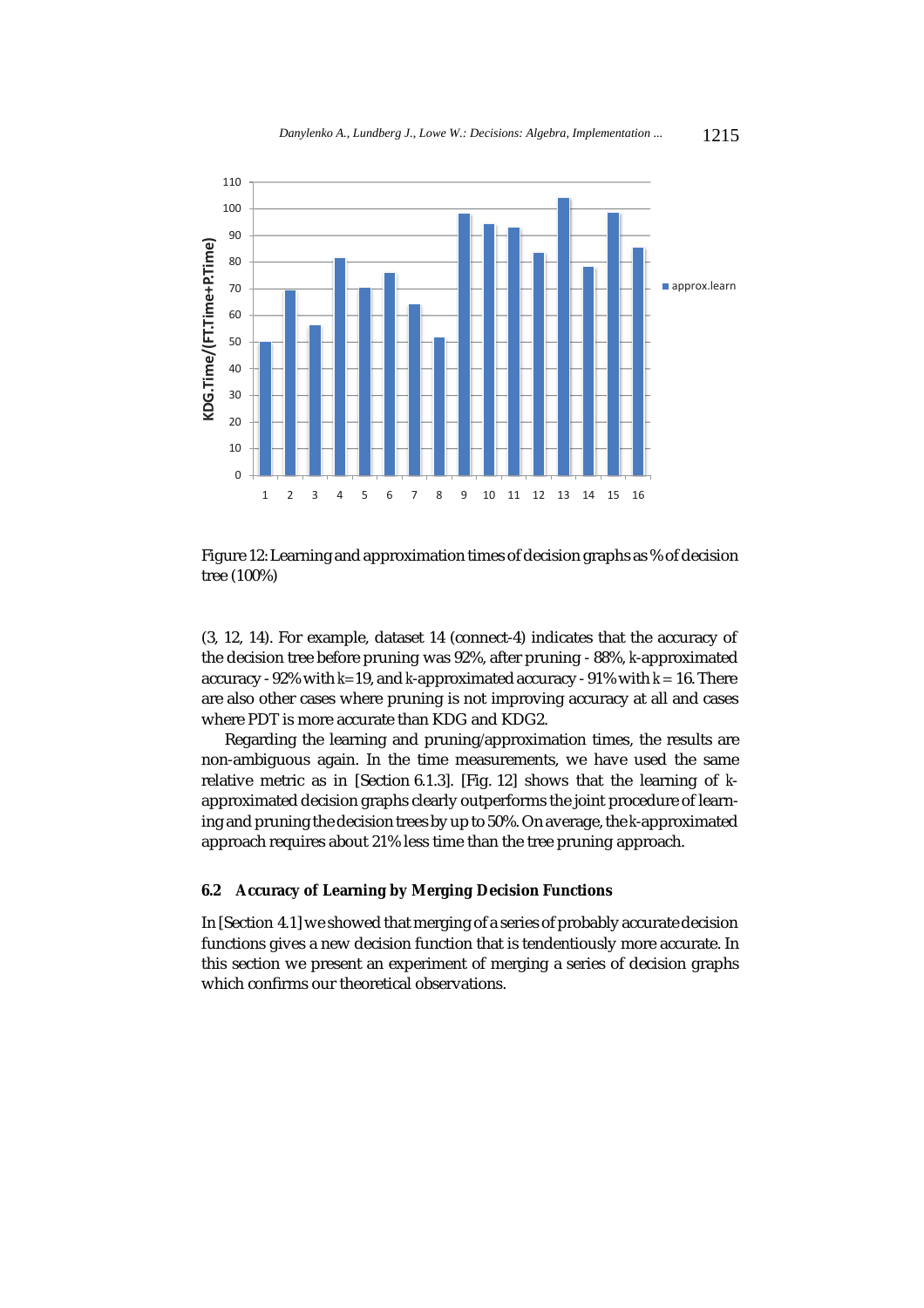| Id | Dataset         | Training Instances Attributes Accuracy(%) |    |     |
|----|-----------------|-------------------------------------------|----|-----|
|    | audiology       | 200                                       | 69 | 81  |
| 2  | monks           | 415                                       |    | 61  |
|    | 3 balance-scale | 438                                       |    | 71  |
| 4  | tic-tac         | 749                                       |    | 83  |
| 5  | car             | 1728                                      |    | 95  |
| 6  | mushroom        | 6494                                      | 22 | 100 |
| 7  | nursery         | 11164                                     |    | 95  |
| 8  | chess           | 28042                                     |    | 74  |

**Table 2:** Dataset Characteristics

# **6.2.1 Data Selection**

This experiment is performed on 8 different benchmark datasets from the UCI Machine Learning Repository [Frank and Asuncion 2010]. Notice, that the datasets chosen for this experiment differ from those we selected before. This is because we were only interested in datasets with categorical attributes. Therefore, we took two datasets from previous experiments (nursery and chess) and added six new datasets. We only selected datasets with a number of learning instances  $\geq 200$ .

The selected datasets are presented in [Tab. 2] sorted in ascending order of the number of training instances. In addition to the dataset names, the table also gives the number of training instances and the number of attributes. The last column (Accuracy %) shows the accuracy gained by learning over a complete dataset using FC4.5 algorithm for decision graphs.

## **6.2.2 Assessment of Accuracy of Merged Decision Graphs**

For this experiment, each training set was divided into eight smaller sets. For each small set (1/8 of a complete dataset), a decision graph was learned, refer to as *regular decision graph*. The accuracy of all regular decision graphs was measured with regard to the same common test set.

For each training set, we merged the regular decision graphs step by step using the apply algorithm discussed in [Section 5.1.2] which, in turn, uses the merge operator  $\sqcup$  over the distributions on the leaves explained in [Section 3.4.1].

The accuracy of the merged decision function depends on the order in which the regular decision graphs are merged. For each training set, we computed all permutations of its 8 regular decision graphs (40 320 permutations for each training set) and regular decision graphs in the order of their occurance in the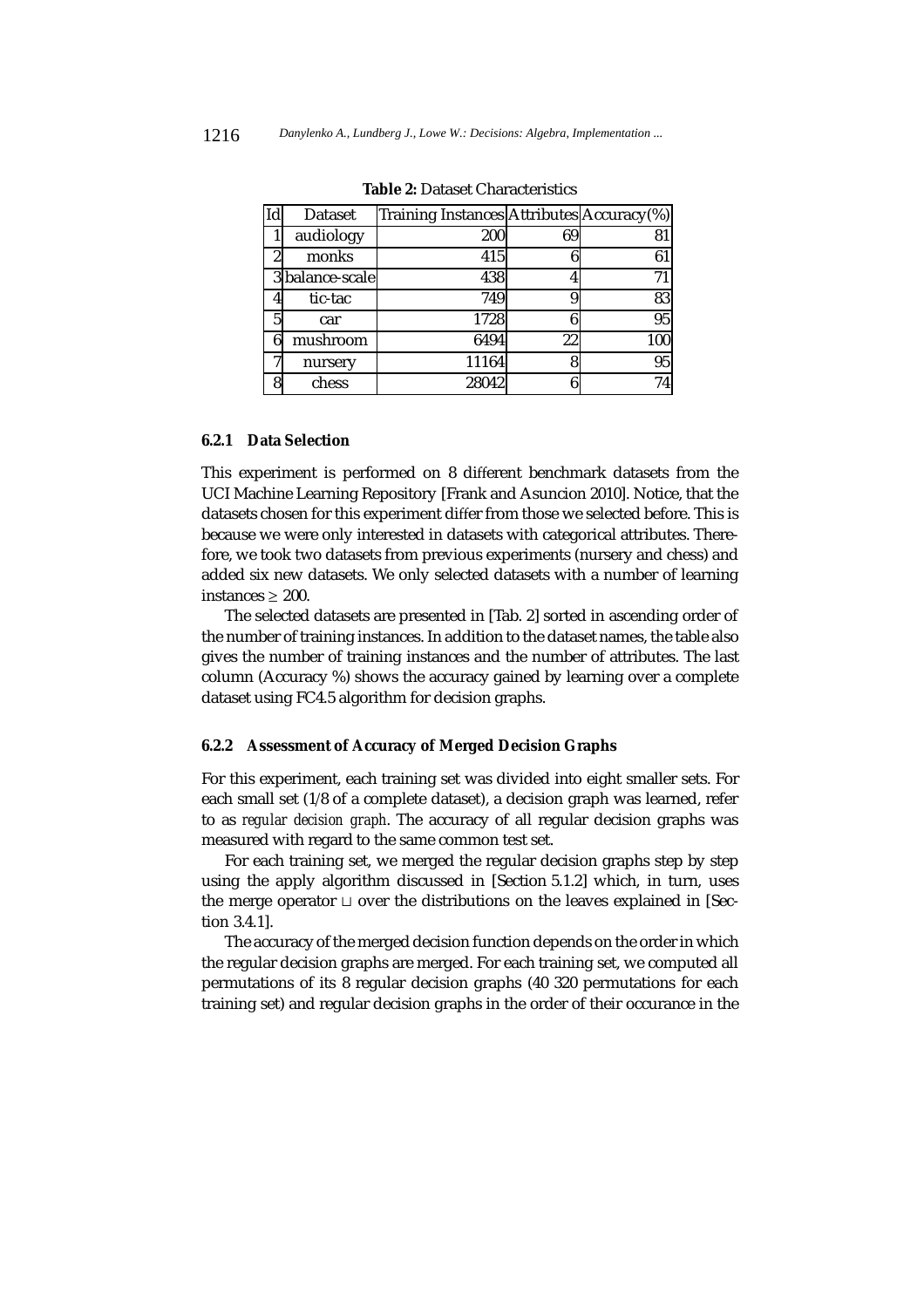



permutations. Measured the accuracy for each step and computed an average accuracy after each merging step.

[Fig. 13] displays for each dataset the average accuracy growth of the merged decision graphs (blue plot) after each step and the average accuracy of the regular decision graph (green line) with regard to the accuracy gained by learning over the complete dataset. That is the merged accuracy and regular accuracy calculated at each step is divided by the complete set accuracy. As predicted by [Theorem 13], all charts show that on each step the accuracy of the merged decision graph tendentiously grows. For example, the accuracy growth for "audiology" is 5.5% (from 62.5% till 68%), while the accuracy of the regular decision graph is around 62.5%. The highest accuracy growth is 16% for the "chess" dataset, and the lowest is 2.5% for "nursery" dataset. Moreover, for all datasets we can see that the merged accuracy slowly growth towards 1(red line), i.e. towards the result that a decision model gives when learned over a complete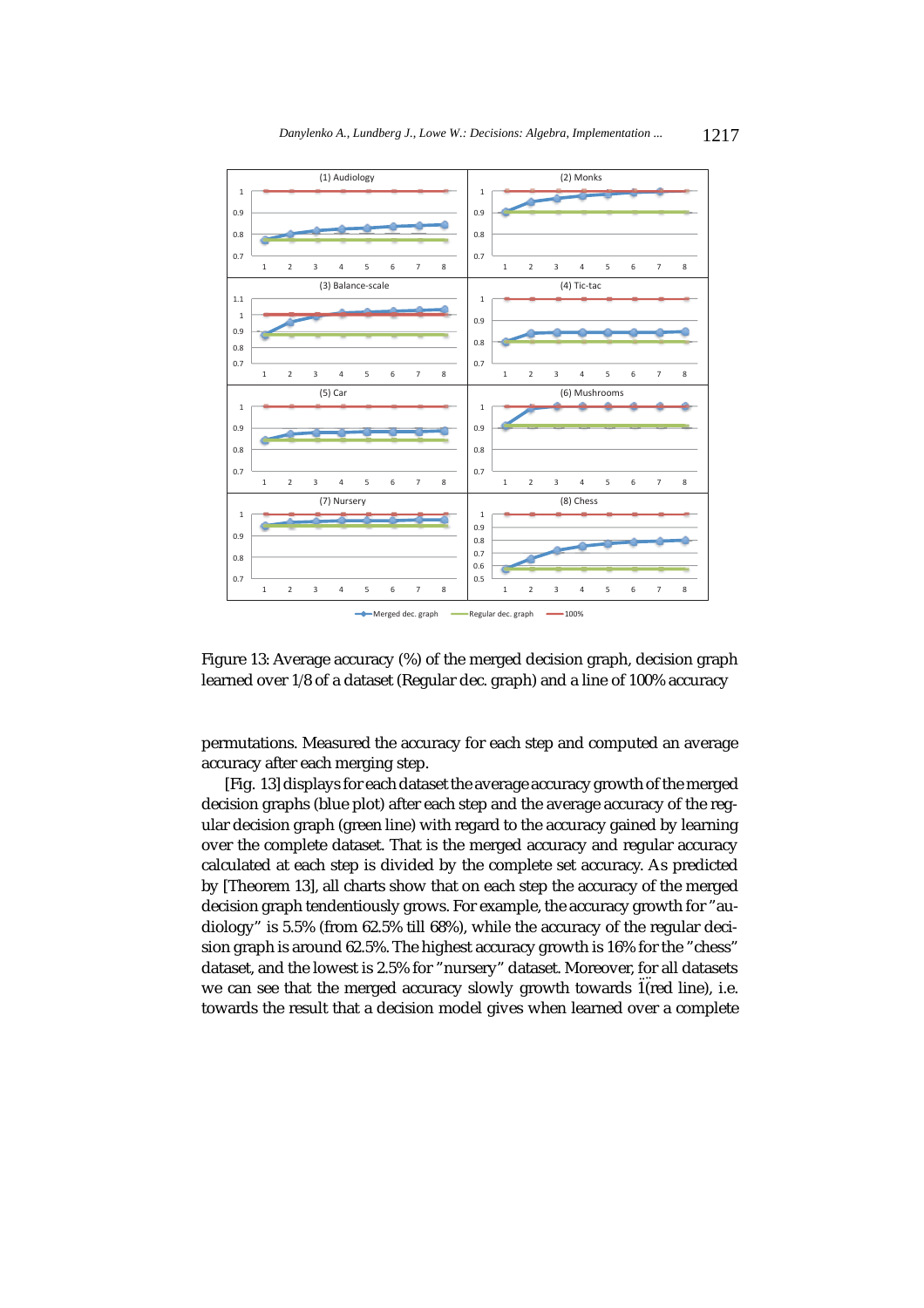

Figure 14: Positive permutations and the number of positive results per permutation.

dataset.

For each dataset, we calculated the average number of *accuracy growth steps* per permutation (the number of steps per permutation when the accuracy of the merged decision function grows by merging) and the *permutations with accuracy growth* (percent of permutations with more than halv of the steps are accuracy growth steps).9

[Fig. 14] shows the results for each dataset, cf. dataset identifiers in [Table 2]. Numbers above each bar give the permutations with accuracy growth and the accuracy growth steps (in phases). For instance, Bar 8 ("chess") show that 100% of the permutations have at least 4 merging steps leading to accuracy growth; on avarage about 5 merging steps per permutation lead to accuracy growth.

The overall result indicates that merging decision functions gives a new decision function that is tendentiously more accurate and, therefore, we could define a general online learning approach based on merging decision functions.

### **6.3 Complexity Bound of the Decision Models**

Depending on the strategy and the problem to solve, resulting decision models differ in speed of learning and deciding, their memory consumption, and their decision accuracy. Therefore, the decision models to be applied are usually chosen based on the problem domain, sometimes even on the sample data [P.-N. Tan and Kumar 2005, Nilsson 1996]. Our previous work practically compared the memory and decision overheads of different decision models

<sup>&</sup>lt;sup>9</sup> Notice, that the total amount of merging steps is seven, since on the first step we do not merge the decision graph.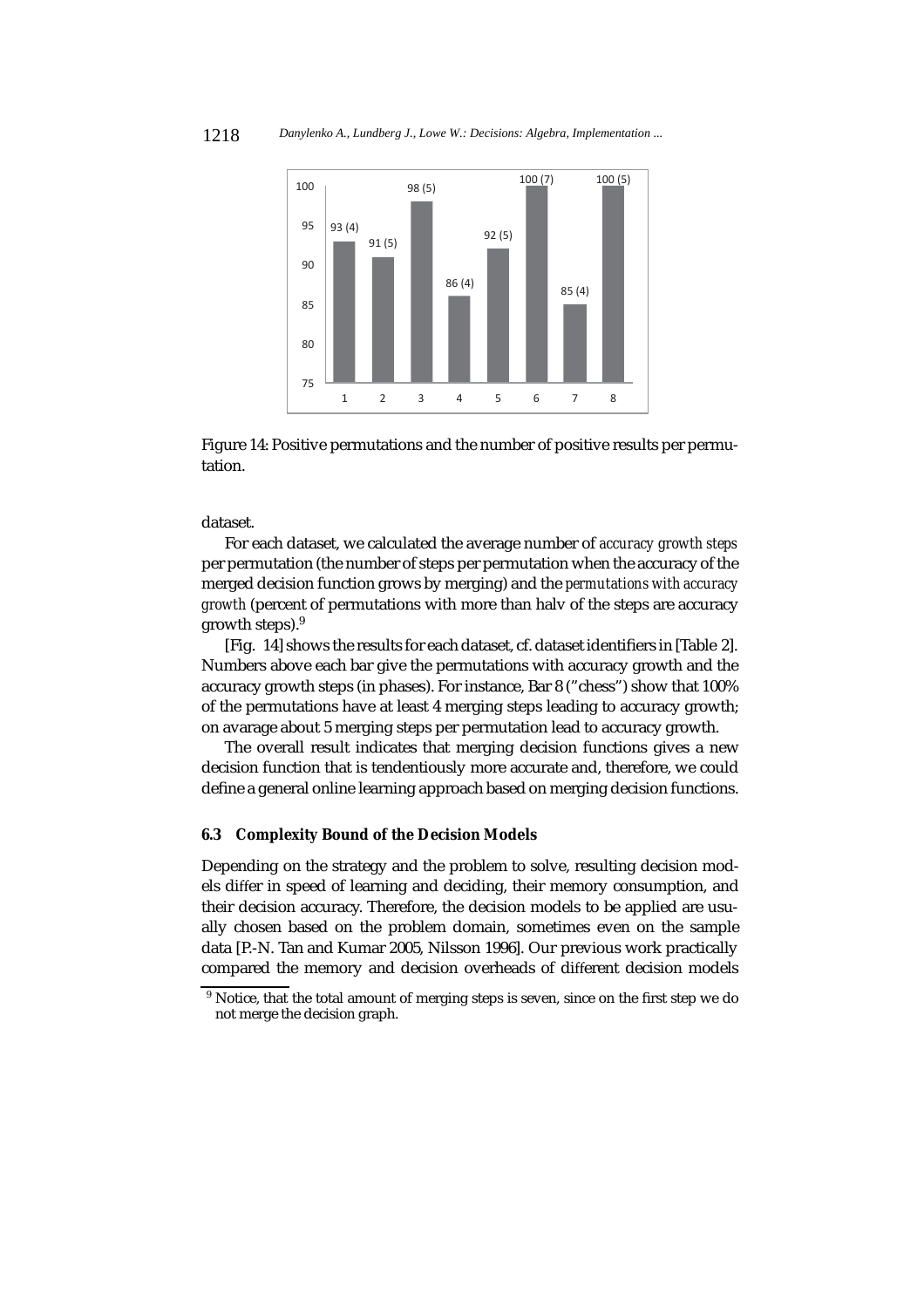along with the decision accuracy in a specific problem taken from the contextaware composition domain [Danylenko et al. 2011] .

However, upper bounds on memory and decision overheads of the decision model can be determined regardless of the specific problem domain. Below we present such bounds for the decision models discussed in this paper: dispatch tables, decision trees, decision graphs, and Naïve Bayes classifier.

#### **6.3.1 Decision Tables**

Decision tables are implemented as *n*-dimensional arrays, *n* the number of context attributes. Each dimension *i* contains entries corresponding to the sample values of the context attribute *Ai*. Thus, the memory consumption *M* of the Dispatch Table can be approximated from below by

$$
M = size \times m^n
$$

where *size* bytes are necessary to encode all variants in *C*, and *m* is the minimum number of samples of any of the context attributes.

Each access to an *n*-dimension array is basically an access to a 1-dimensional array requiring some offset calculations:

offset = base\_address + 
$$
((d_1 \times |A_1| + d_2) \times ... |A_{n-1}| + d_{n-1}) \times |A_n| + d_n) \times size
$$
,

where  $d_i$  is the index and  $|A_i|$  the sample size of the context attribute  $A_i$ . Therefore, a decision time for an *n*-dimensional Dispatch Table can be estimated as

$$
T(n) = (\log \times k + n) \times T_{flop} + (n - k + 1) \times T_{aa} + c,
$$

where *k* is the number of continuous attributes, *log* is the number of floating point operations for calculating the logarithm<sup>10</sup>,  $T_{flop}$  is the time for a flop,  $T_{aa}$ is the array access time, and *c* is a constant time used for small operations.

### **6.3.2 Decision Trees**

Decision trees encode context attributes in the inner nodes. Each outgoing edge of such a node corresponds to a value (or value range) of the context attribute. Each path from the root node to a leaf in the Decision Tree represents actual context values leading to a classification result.

In the worst case, the memory required for capturing the Decision Tree is even larger than for the corresponding table: *k* leaves if the table has *k* entries, and (almost) *k* inner nodes. This size reduces when the decisions are approximated.

<sup>10</sup> Many processors provide the integer *log*2 in a single instruction in hardware; in our Java implementation we need 21 flops.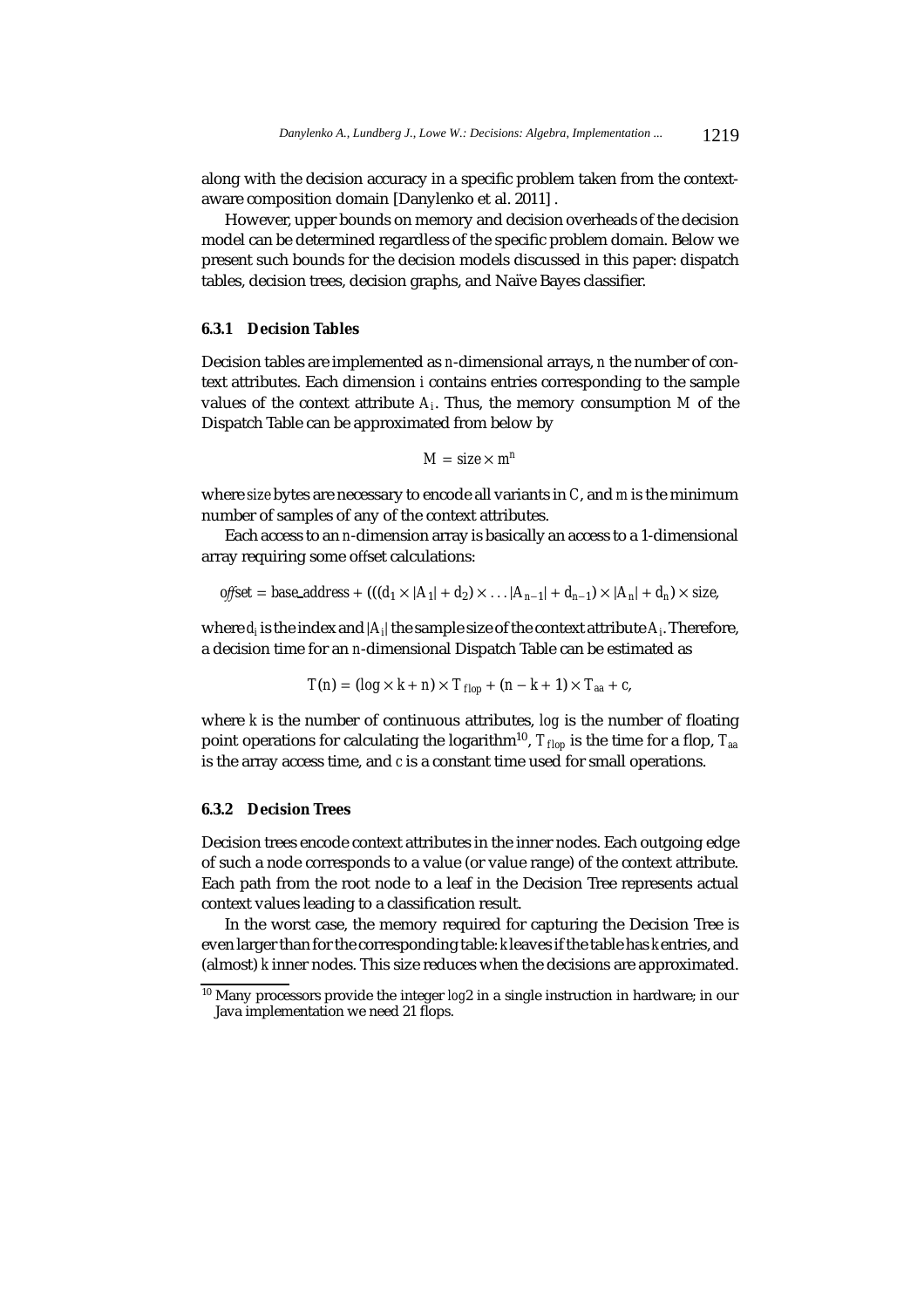It can also be reduced if all paths from an inner node lead to the same decision (making this whole subtree redundant). Hence, the memory consumption is

$$
M = size \times edges,
$$

where *edges* is number of edges in the tree (assuming that *size* bytes are even sufficient to encode all different nodes).

The number of tests necessary to reach a leaf is equal to the *depth* of the Decision Tree. This *depth* varies around the number *n* of context attributes: for *discrete* context attributes it is at most *n*; *continuous* attributes can even occur several times on the path due to data partitioning. So, generally, the decision time is  $depth \times T_{aa}$  and we approximate

$$
T(n) \approx n \times T_{aa} + c.
$$

## **6.3.3 Decision Graphs**

Decision graphs represent decision trees in a compact way by eliminating redundant subtrees. In particular, graphs are a generalization of Ordered Binary Decision Diagrams (OBDDs) [Bryant 1992, Bryant 1986], known as a compact representation of Boolean functions. In practice, they reduce the exponential memory consumption of table representations of these functions to acceptable sizes. Generally, decision time and worst case memory size of graphs are the same as for Decision Trees. Thus, the worst case memory and look-up overhead for decision trees and decision graphs are equal, but, due to the elimination of redundancies, the size is expected to be considerably smaller in practice. This assumption is evaluated in our experiments in the next section.

## **6.3.4 A Na¨ıve Bayes Classifier**

Naïve Bayes naively assumes conditional independence of the context attributes from each other using a simple classification method which classifies an item by determining a probability of its belonging to a certain class  $c \in C$  [Mitchell 1997].

Naïve Bayes can be specified as set of probabilities that are accessed during classification for computing the most probable variant. For a discrete attribute *A<sub>i</sub>*, the probability is stored in an array with  $|C| \times |A_i|$  elements; for a continuous attribute, a *mean* and a *variance* are computed and stored in two arrays of size |*C*|. So the memory consumption with *k* continuous attributes is

$$
M = |C| \times size \times (2k + 1 + (n - k) \sum_{i=1}^{(n-k)} |A_i|).
$$

A decision using a Naïve Bayes classifier takes quite some time: it requires 4 flops for each discrete attribute and 88 flops for each continuous attribute (including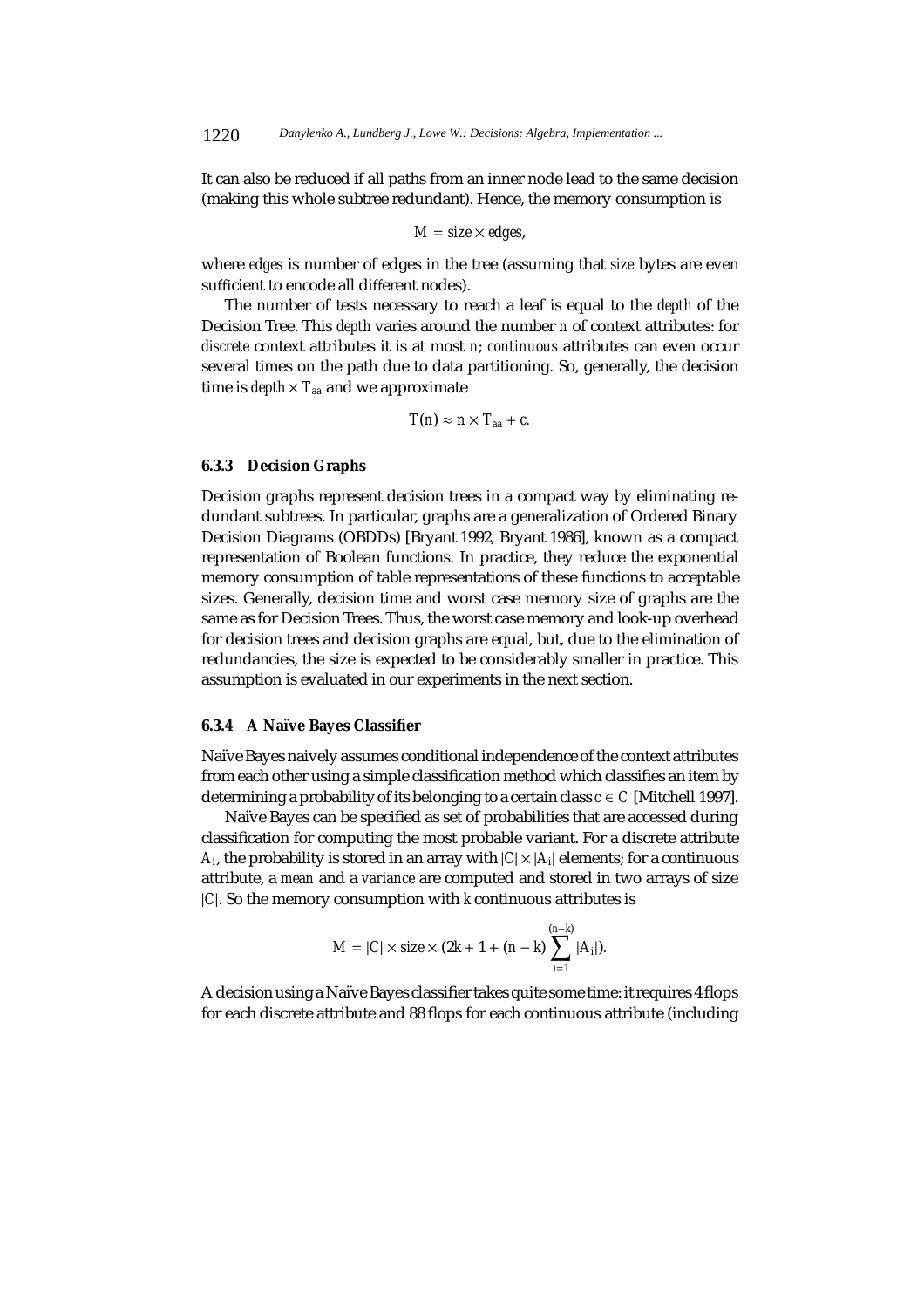mathematical operations computing Gaussian) for each possible class. Thus, the decision time is estimated as

$$
T(n) = (4n + 84k) \times T_{flops} + (2n + k) \times T_{aa} + c.
$$

Based on these theoretical bounds, we cannot decide which decision model to prefer. It depends on the bias between acceptable decision time and memory overhead, and on the concrete problem, i.e., the number of attributes, sample points etc. However, once the number of attributes and the sample data points are decided, the above approximations can be used to (pre-)select a preferred decision model using a common DA interface.

# **7 Related Work**

Best to our knowledge, there is no common unifying theory that specifies the common abstract decision model that allow knowledge combination and reuse between different application domains. Although there exists a variety of systems that provide the analysis engines for capturing and processing large volumes of decision information. They are usually available as stand-alone applications for data analysis and as data mining or machine learning engines which can be integrated to the third-party applications. The examples of such tools are Weka Toolbox [Hall et al. 2009] and Rapid Miner [Rapid Miner 2007]. Weka is a widespread collection of machine learning algorithms for data mining analysis. Rapid Miner is the open-source system for data and text mining that contains methods for web mining, opinion mining, sentiment analysis, etc. The main scientific benefit of such systems is the clean, object-oriented class hierarchy that provides the common general interface from which different decision models can be instantiated. Such interface specifies operations for data processing including routines generating a decision model from decision information and testing it on an unseen dataset. Even thought each tool introduces a general implementation interface, it still varies on the set of operations which is usually limited to construction and evaluation of decision model. This limitation does not allow to combine or modify decision models.

At the same time, there exists a great variety of algorithms and data structures (most commonly modifications of decision trees and decision tables) for learning and capturing classification information. Generally, a modification of these data structures comes with a modifications of a corresponding learning algorithm.

Several variants approach the so-called fragmentation problem, a result of replications as discussed in [Nilsson 1996]. One suggested approach uses decision tree nodes switching on *combinations* of attributes. For instance, Lam and Lee [Lam and Lee 2004] present a method for building classification models by using correlation analysis of attributes (identifying so-called functionally dependent attributes). Similar ideas are presented in [Pagallo and Haussler 1990,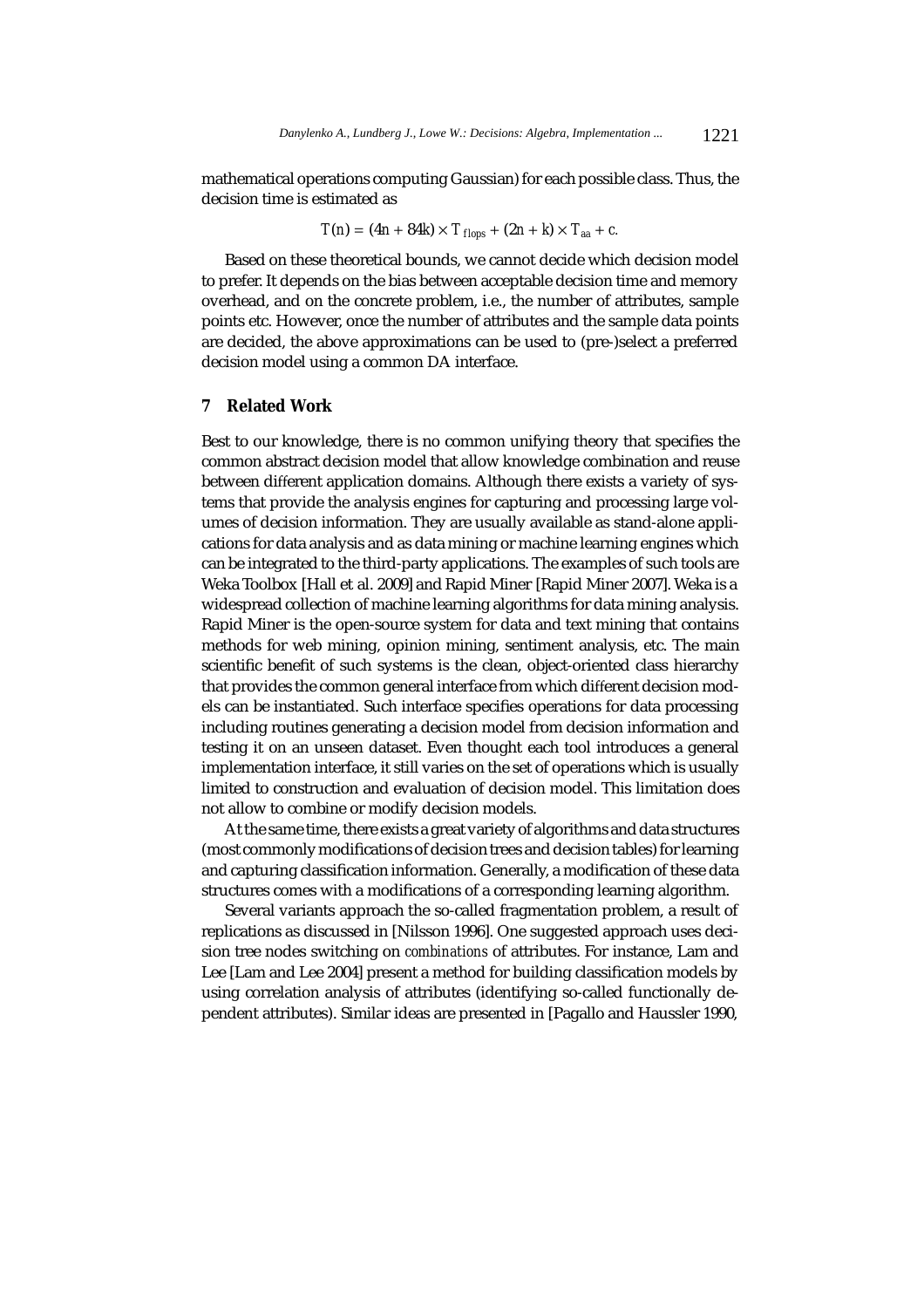John 1994]. Vilalta *et al.* [Vilalta et al. 1997] investigate top-down decision tree construction and prove theoretically and empirically the significance of the fragmentation problem in the learning process. To overcome this problem they choose the best out of a number of possible attribute orderings by assessing their results against all training examples, and thereby avoiding a misclassification of examples for which only little support is found.

Friedman *et al.* [Friedman et al. 1996] present lazy learning, an algorithm which tries to construct the best decision tree for a given decision domain by basically keeping the information of each training instance. However, this algorithm requires a lot of memory when using the classical decision tree structure. Keeping the information in our decision graphs might be more memory efficient.

Oliver presents decision graphs similar to ours as a modification of decision trees [Oliver 1993]. However, Oliver had to invent a completely new learning algorithm. In contrast to Oliver's approach, our graphs are learning algorithm independent and can substitute decision trees as used by any tree construction algorithm.

Quinlan [Quinlan 1987a] merges different decision trees and extracts proposition rules from an already generated decision model in order to eliminate unused conditions replicated in different paths of the tree. Sets of decision rules for the same data domain are merged in order to increase accuracy of a classifier. However, the rules have to be extracted from decision trees and their merger has to be implemented somehow, e.g., in a decision tree again. In contrast, our merge operator can be applied directly to decision trees or graphs. On the other hand, it is not guaranteeing improved accuracy.

Perner [Perner 2011] addresses the issue of comparison of decision trees that represent the classification models of the same problem domain. It arises when two different data sets for one problem are available or when the data set is collected in temporal sequence. In order to compare different decision trees the author proposes an approach of decision rules extraction followed by computing the similarity measure between several sets of rules. In fact, decision function properties such as equivalence and redundancy complemented by evert operation discussed in our paper can allow us to identify similarity in different classification models. In contrast to our work focusing on unification of operations , Perner puts more effort to identifying the specific steps for classifiers having a concrete tree representation.

Bonatec *et al.* [Bohanec and Bratko 1994] addressed the problem of simplifying decision trees, possibly at the expense of accuracy, so that the simplified decision tree still represents the problem domain "sufficiently" well. The chosen simplification method is tree pruning, where the approach is to find the smallest pruned tree with some specified accuracy rate. This was achieved by generat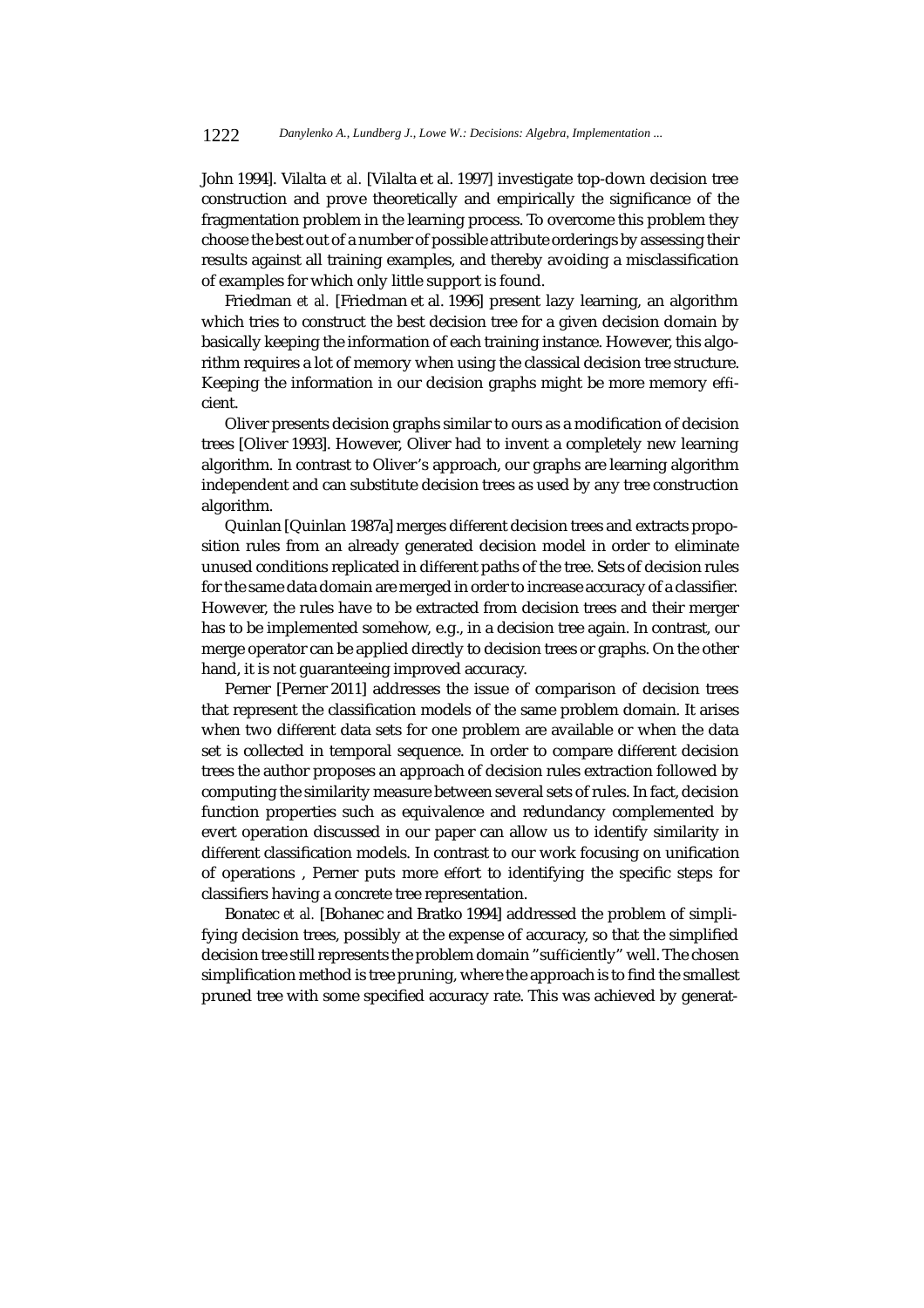ing a dense sequence of the pruned trees, decreasing in size, where each tree had the highest accuracy among the pruned trees with the same size. Similar to our *k* − *approx* Bonatec et al. have traded the accuracy for the simplicity of a classification model (represented in their case as decision tree). However, they have to develop a new algorithm, which had to be an add-on to the current pruning algorithm, and specify a certain accuracy threshold. In contrast, our *k* − *approx* approach does not require any adopted pruning algorithm since it is executed during the learning process and the only parameter it needs is the required depth of the resulting tree.

A theoretical framework for system model checking non-finite aspects of a system is presented by Mokhtari *et al.* [Mokhtari et al. 2008]. Similar to ours, it is based on higher order functions for defining Multiway Decision Graphs (MDG). The goal is to overcome the OBDD binary representation limitations for a certain class of many-sorted first-order logic formulae. Essentially, it is a BDD generalization with signatures for MDG construction, evert, merge, and pruning operations, however, tailored to applications in system model checking.

In addition, there are many approaches suggesting different modifications of decision trees and tables data structures ([Kargupta and Dutta 2004, ]).

Finally, our decision graphs are a generalization of  $\chi$ -terms [Trapp 1999], capturing context-sensitive program analysis results, and Ordered Binary Decision Diagrams (OBDDs) [Bryant 1992, Bryant 1986] representing propositional logics formula in a compact way. χ-terms define *merge* and *approx* but not *evert*, while OBDDs (and their generalizations to multi-valued and multi-target decision diagrams) lack a natural definition of *merge* and *approx*.

#### **7.1 R3 Rational for Choosing Decision Model**

In [Section 2] we presented the rationales for applying specific decision models in particular problem domains. Among four different rationales, we particularly mentioned rational of non-functional properties of a decision model (performance or representation properties), which, unfortunately, is the least frequently used. In this section, we present a short overview over the papers which use this particular rational to choose a decision model for solving Computer Science research problems.

In [Bonnel et al. 2011] the authors proposed an Information Retrieval (IR) Interface (IRI) evaluation framework aimed at evaluating the suitability of any IRI to different IR scenarios. In this work the authors used decision trees as a decision model to identifying scenarios in which the particular IRI is effective. The decision trees model was chosen based on its simplicity in representation, interpretation, and rules extraction.

In [Zulkernain et al. 2010] the authors propose an architecture to the system that automatically administrates personal unavailability with regard to the cell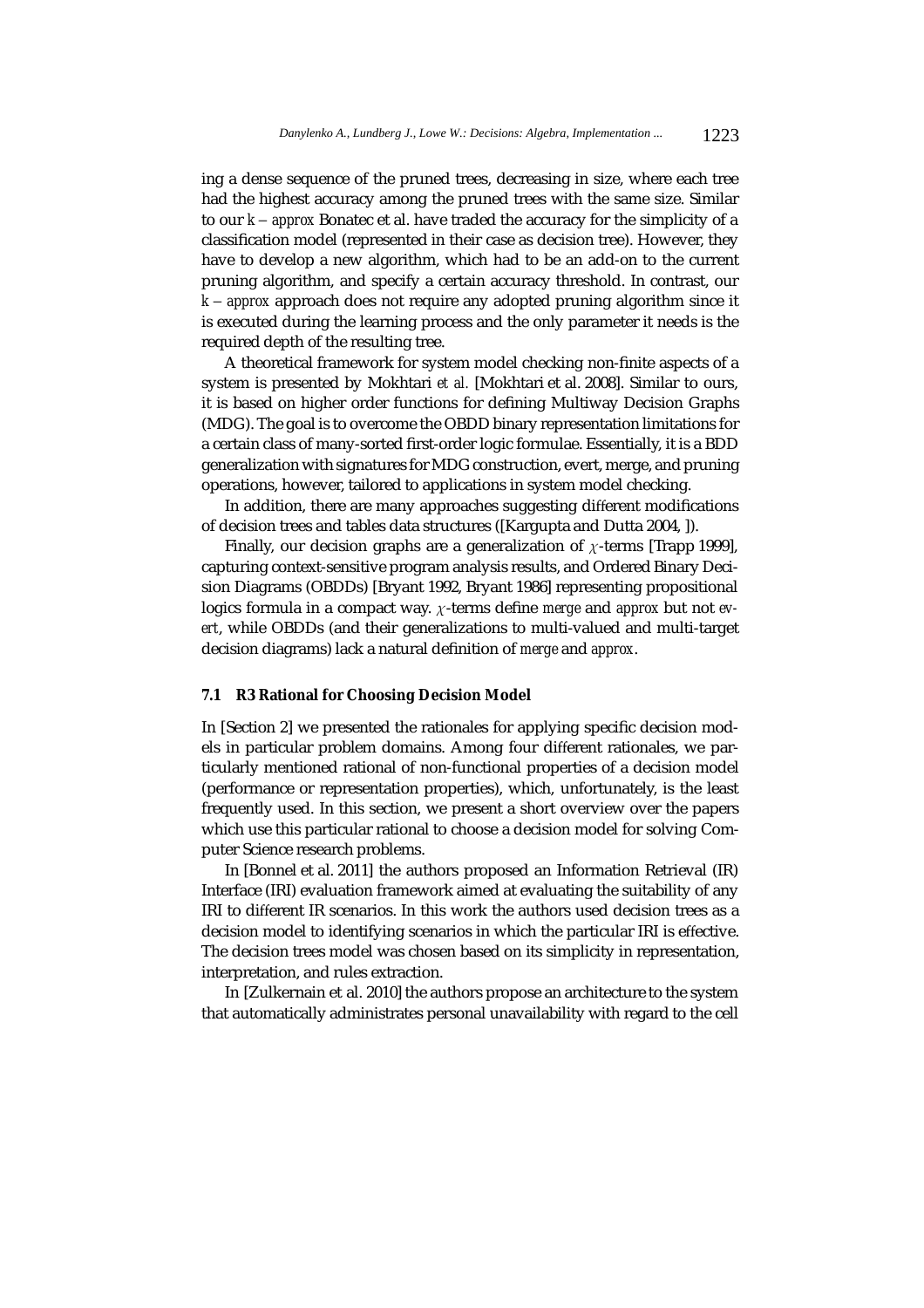phones in order to manage cell phone disruptions. Decision making process is based on the decision trees model in order to process a data from phone's sensors and activate a corresponding correct action. The rational for choosing a decision tree is its cheap computational complexity at runtime, and its suitability to a discrete set of a small number of outcomes.

[Chamlertwat et al. 2012] propose a system which automatically analyze customer opinions from Twitter micro-blog service based on sentiment analysis. As a decision model that classifies each tweet into "opinion" or "non-opinion" the authors used Support Vector Machines (SVM). The reason is the results gained in their previous study that showed that SVM give the best performance in terms of accuracy for filtering opinion tweets.

In [Min Lee et al. 2011] a span detection model which enables parameter optimization and optimal feature selection in order to improve an accuracy of detection has been proposed. In order to maximaze the detection rates the authors used Random Forests decision model. This algorithm is chosen based on its characteristics in terms of execution speed for high-dimension data.

[Garcia Rosa and Adan-Coello 2010] propose a symbolic-connectionist hybrid system that predicts the thematic roles assigned to the word in a sentence context. The authors use a symbolic connection hybrid decision model that is constructed based on Neural Networks. The main reasons are a short training time and a possibility of simple extraction of symbolic knowledge.

Finally, [Dvořsk and Mikušek 2010] present a computer-aided technique for design of digital systems that can produce representations of arbiters and allocators in a form of a Multi-Terminal Binary Decision Diagram (MTBDD). The representation in terms of MTBDD has been chosen based on its compact and non-redundant representation characteristics for Boolean functions.

Its interesting that only 11% of studies refer to the non-functional requirements of decision models. As we discussed before, this may be caused by the fact that benchmarking and adopting decision models for a specific problem domain is a non-trivial task. Therefore, such solution as a generalized DA can benefit the way of choosing a specific decision model.

# **8 Conclusions and Future Work**

In this paper, we define *Decision Algebra*, a theoretical framework for learning and capturing decision information, which is applicable in different fields of Computer Science including (but not limited to) Data Mining and Program Analysis. This unification allows comparing results from different domains and benefiting from the improvements across domain boundaries.

It shows that DA can be used to formalize classical approaches in Data Mining addressing the typical classification problems of fragmentation, replication,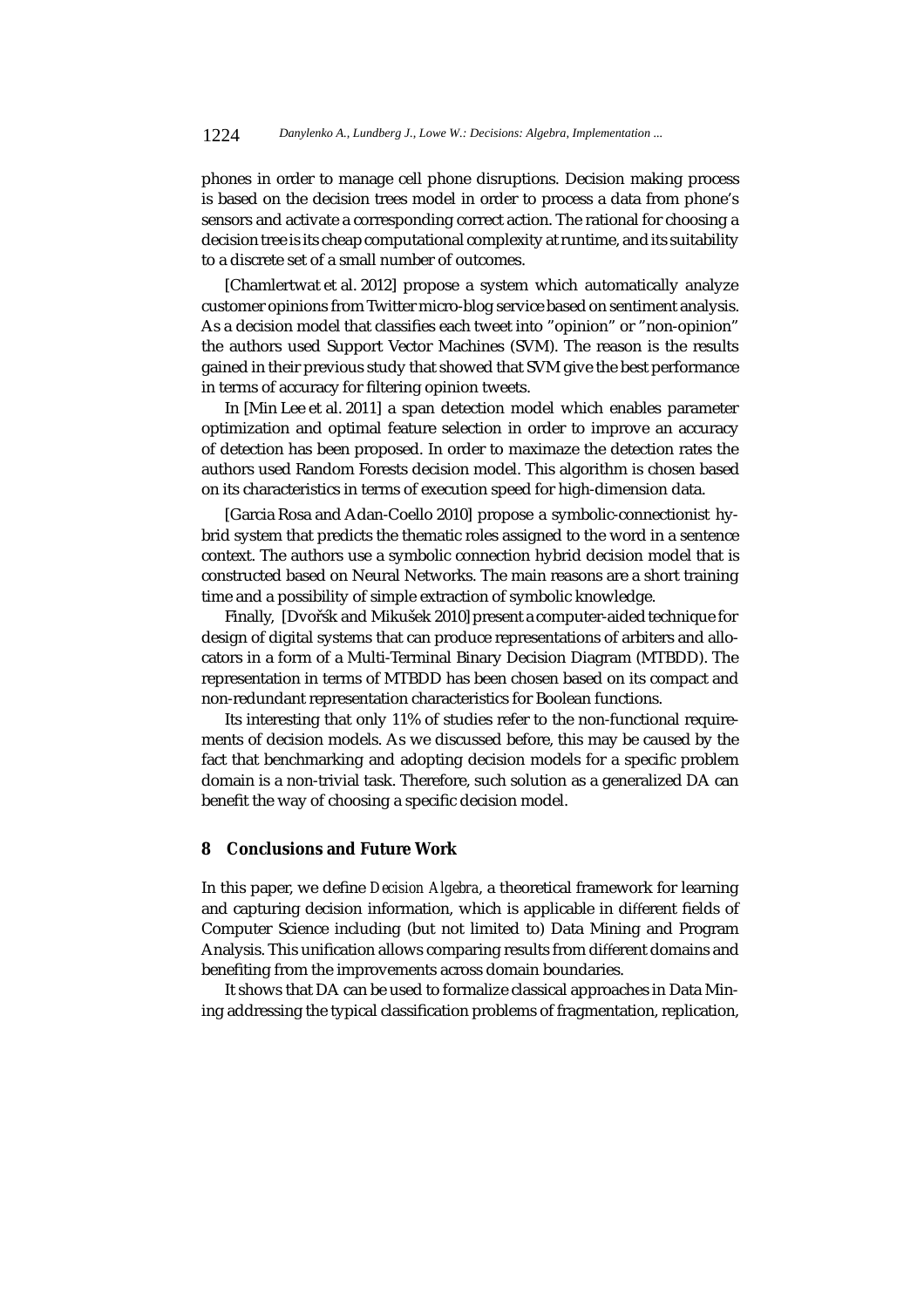and model overfitting. In fact, classical data structures used in classification (e.g., decision trees and tables) and variants thereof as exploited in special learning and classification algorithms can be understood as DA instances by varying the implementations of the DA operations.

To demonstrate this, the paper presents DA generalization specification along with two DA implementations: *decision trees* and *decision graphs*. The latter was inspired by similar data structures from other fields of Computer Science (compiler optimization) demonstrating the possibility of inheriting improvements from other domains due to our unifying theory.

We could map DA operations to decision graphs and decision trees in a straight-forward way. As most DA operations could be defined on a general decision function level (regardless of their implementations in trees and graphs), the comparison of the two variants is rather fair showing advantages and disadvantages of the data structures instead of advantages and disadvantages in different implementations thereof.

On the practical side, our experiments show benefits of decision graphs compared to decision trees regarding memory resource and time utilization as detailed below.

First, we show that, without losing accuracy, decision graphs reduce the memory consumptions of decision trees by 44% (on average over a number of standard datasets). The reduction is largely caused by the elimination of redundant leaves, but also replicated and redundant decision (sub-)trees contribute to the memory reduction. Redundancy increases (and with it the potential saving of our redundancy elimination) as decision graphs avoid keeping additional information in internal nodes. Such internal information can be different for different (otherwise identical) subtrees. The absence of such information does not influence the classification accuracy as proved by our experiments. Also worth mentioning is that the reduction appears to grow with the number of categorical attributes and with the size of (number of instances in) the dataset.

Second, *k*-approximated decision graphs and pruned decision trees have almost equivalent accuracy. As opposed to, e.g., error based pruning, the *k*approximated decision graphs do not apply any complex statistics calculations in the leaves and simply merge classes in a fully grown tree branch. This means that using *k*-approximated decision graphs allows avoiding additional costly post-pruning.

Third, the time for decision graph construction shows a decrease by 19% compared to the time for decision tree construction. Furthermore, the time measured for classification using decision graphs was 20% less than in the corresponding decision trees. This is the result of less strain on cashes due to the memory reduction in decision graphs. The time for learning followed by pruning the decision tree compared to learning directly to the *k*-approximated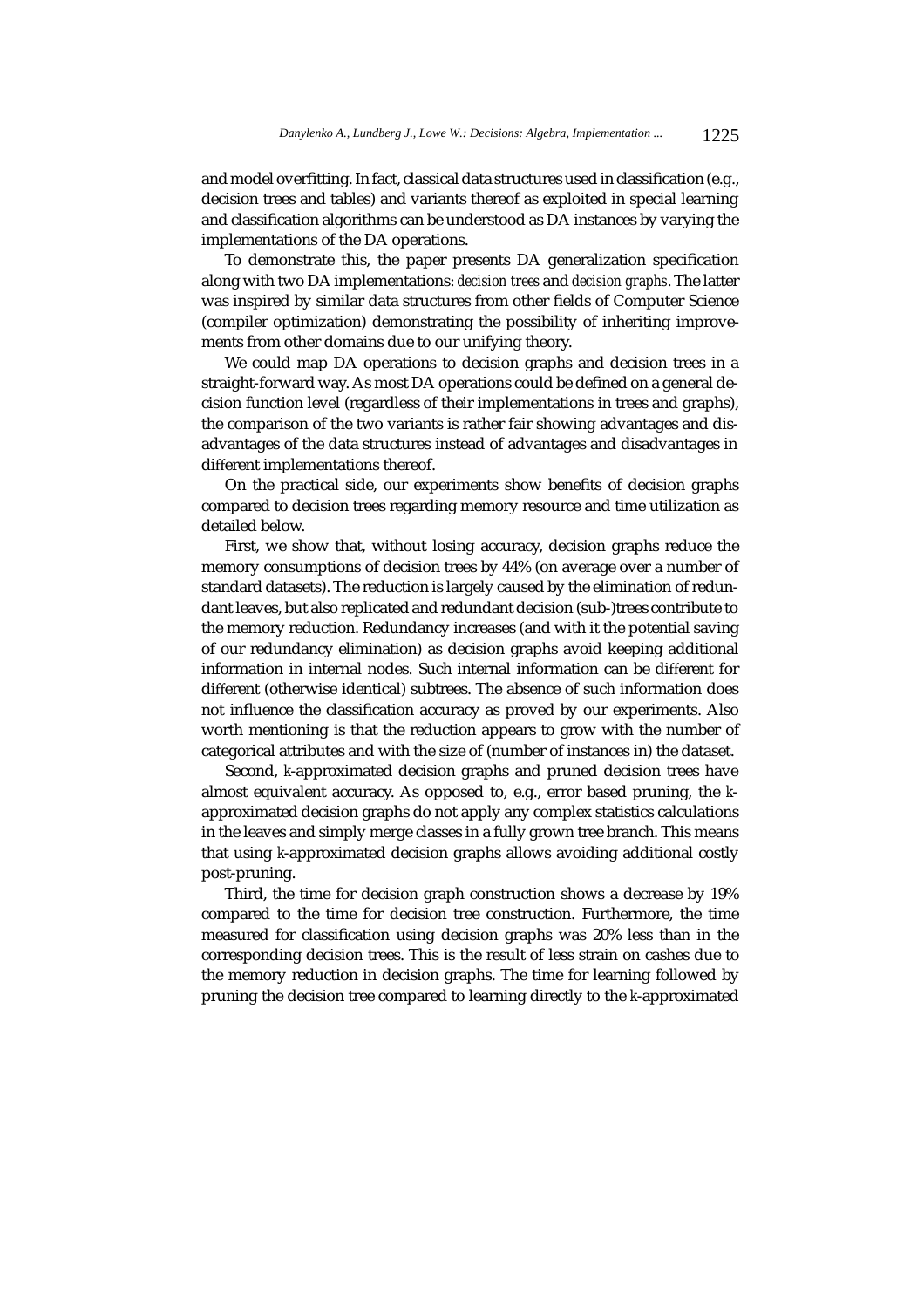decision graph decreased by around 21%. This result supports our statement about avoiding post-pruning operations mentioned above.

Moreover, theoretically and experimentally we show that merging of a series of probably accurate decision functions gives a new decision function that is tendentiously more accurate. The experiment result of merging decision graphs showed lowest accuracy growth of 2.5% and highest of 16%.

DA is only a first attempt towards a unifying theory in classification and our decision graph based implementation is still a prototype. Quite a few theoretical and implementation aspects should be considered in future work. This includes theoretical and practical modifications of the learning process to enable efficient online learning with high accuracy. More specifically, we seek improving the implementation of the *add* operator of DA, which, in turn, allows joining different classification models from the same data domain and thereby performing an iterative learning. Also, we will investigate how the reordering of attributes (using the *evert* operation) performs and influences the size of the graph. Moreover, future work should specify other than tree-based and probability-based decision models as instances of decision functions including support vector machines, neural networks, etc.

#### **References**

- [Andersson et al. 2008] Andersson, J., Ericsson, M., Kessler, C., and Löwe, W.: "Profile-Guided Composition"; Software Composition, vol. 4954, pages 157–164, Springer Berlin/Heidelberg, (2008).
- [Bertsekas and Tsitsiklis 2002] Bertsekas D.P. and Tsitsiklis J.N.: "Introduction to Probability"; Athena Scientific, (2002).
- [Bohanec and Bratko 1994] Bohanec, M. and Bratko, I.: "Trading Accuracy for Simplicity in Decision Trees"; Machine Learning, 15, pp. 223–250, (1994).
- [Bonnel et al. 2011] Bonnel, N., Chevalier, M., Chrisment, C., and Hubert, G.: "A Framework to Evaluate Interface Suitability for a Given Scenario of Textual Information Retrieval"; volume 17, number 6, pages 831–858. Journal of Universal Computer Science, (2011).
- [Brian and Priestley 2002] Brian, B. A. and Priestley, H. A.: "Introduction to Lattices and Order, Second Edition"; Cambridge University Press, (2002).
- [Bryant 1986] Bryant, R. E.: "Graph-Based Algorithms for Boolean Function Manipulation"; IEEE Transactions on Computers, 35, pp. 677–691, (1986).
- [Bryant 1992] Bryant, R. E.: "Symbolic Boolean manipulation with ordered binarydecision diagrams"; ACM Computing Surveys, 24, pp. 293–318, (1992).
- [Ceci et al. 2007] Ceci, M., Appice, A., Barile, N., and Malerba, D.: "Transductive Learning from Relational Data"; Proceedings of the 5th international conference on Machine Learning and Data Mining in Pattern Recognition, MLDM '07, pages 324–338, Berlin, Heidelberg, Springer-Verlag, (2007).
- [Chamlertwat et al. 2012] Chamlertwat, W., Bhattarakosol, P., Rungkasiri, T., and Haruechaiyasak, C.: "Discovering Consumer Insight from Twitter via Sentiment Analysis"; volume 18, number 8, pages 973–992. Journal of Universal Computer Science,  $(2012).$
- [Chang and Lin, 2001] Chang, C.-C. and Lin, C.-J.: "Libsvm: a library for support vector machines"; National Taiwan University, Department of Com-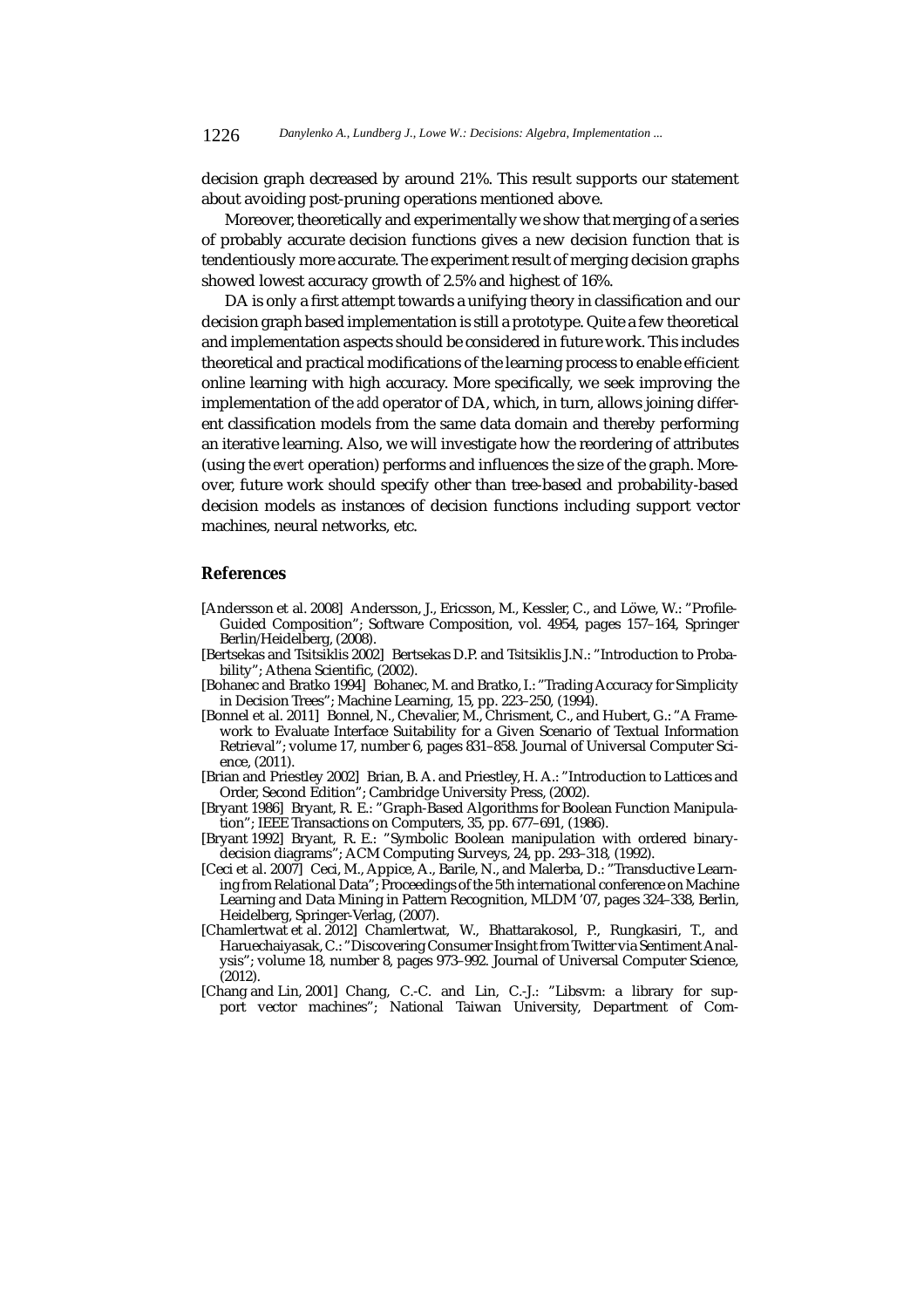puter Science and Information Engineering [Online], (2001). Available: http://www.csie.ntu.edu.tw/cjlin/libsvm

- [Cortes and Vapnik, 1995] Cortes, C. and Vapnik, V.: "Support-vector networks"; Machine Learning, volume 20, pages 273-297, (1995).
- [Danylenko 2011] Danylenko, A.: "Decisions: Algebra and Implementation"; Licentiate Thesis, Linnaeus University, Växjö, Sweden, (2011).
- [Danylenko et al. 2011] Danylenko, A., Kessler, C., Löwe, W.: "Comparing Machine Learning Approaches for Context-Aware Composition"; 10th International Conference on Software Composition, pages 18–33. Springer-Verlag, (2011).
- [Dvořsk and Mikušek 2010] DvoÅk, V. and MikuÅek, P.: "Design of Arbiters and Allocators Based on Multi-Terminal BDDs"; volume 16, number 14, pages 1826–1852. Journal of Universal Computer Science, (2010).
- [Feng et al. 2010] Feng, J.; Attig, A.; Schwarz, M.; and Perner, P.: "Incremental Learning of Statistical Models from a Temporal Data Stream . An MML-Based Appoach."; Trans. MLDM, pages 1–17, 2010.
- [Fernandez del Pozo et al. 2005] Fernandez del Pozo, J. A., Bielza, C., and Gomez, M.: "A list-based compact representation for large decision tables management"; European Journal of Operational Research, 160(3), pp. 638–662, (2005).
- [Frank and Asuncion 2010] Frank, A. and Asuncion, A.: "UCI Machine Learning Repository" (2010).
- [Friedman et al. 1996] Friedman, J. H.; Kohavi, R.; and Yun, Y.: "Lazy Decision Trees" (1996).
- [Garcia Rosa and Adan-Coello 2010] Luis Garcia Rosa, L. J. and Adan-Coello, J. M.: "Biologically Plausible Connectionist Prediction of Natural Language Thematic Relations"; volume 16, number 21, pages 3245–3277. Journal of Universal Computer Science, (2010).
- [Hafez et al. 1999] Hafez, A.; Deogun, J.; and Raghavan, V. V.: "The Item-Set Tree: A Data Structure for Data Mining"; Data Warehousing and Knowledge Discovery, First International Conference, DaWaK'99, pages 183–192, Springer, (1999).
- [Han and Kamber 2000] Han, J. and Kamber, M.: "Data Mining: Concepts and Techniques (The Morgan Kaufmann Series in Data Management Systems)"; 2nd ed. Morgan Kaufmann, (2000).
- [Hall et al. 2009] Hall, M., Frank, E., Holmes, G., Pfahringer, B., Reutemann, P., and Witten, I.H.: "The WEKA Data Mining Software: an Update"; volume 11, number 1, pages 10-18. SIGKDD Explorations, (2010).
- [John 1994] John, G. H. (1994): "Robust Linear Discriminant Trees"; AI& Statistics-95, pages 285–291. Springer-Verlag, (2005).
- [Kargupta and Dutta 2004] Kargupta, H. and Dutta, H.: "Orthogonal Decision Trees"; Proceedings of The Fourth IEEE International Conference on Data Mining (ICDM'04), pages 1028–1042, (2004).
- [Keogh and Pazzani 1999] Keogh, E. J. and Pazzani, M. J. : "Learning Augmented Bayesian Classifiers: A Comparison of Distribution-based and Classification-based Approaches"; (1999).
- [King 1967] King, P.: "Decision tables"; The Computer Journal, 10(2), pp. 135–142, (1967).
- [Kitchenham and Charters 2007] Kitchenham, B. and Charters, S.: "Guidelines for performing systematic literature reviews in software engineering". Keele and Durham University, Tech. Rep. EBSE 2007-001, (2007).
- [Lam and Lee 2004] Lam, K.-W. and Lee, V. C. S.: "Building Decision Trees Using Functional Dependencies"; ITCC '04: Proceedings of the International Conference on Information Technology: Coding and Computing (ITCC'04) Volume 2, page 470, Washington, DC, USA. IEEE Computer Society, (2004).
- [Min Lee et al. 2011] Min Lee, S., Seong Kim, D., and Sou Park, J.: "Cost-Sensitive Spam Detection Using Parameters Optimization and Feature Selection"; volume 17, number 6, pages 944–960. Journal of Universal Computer Science, (2011).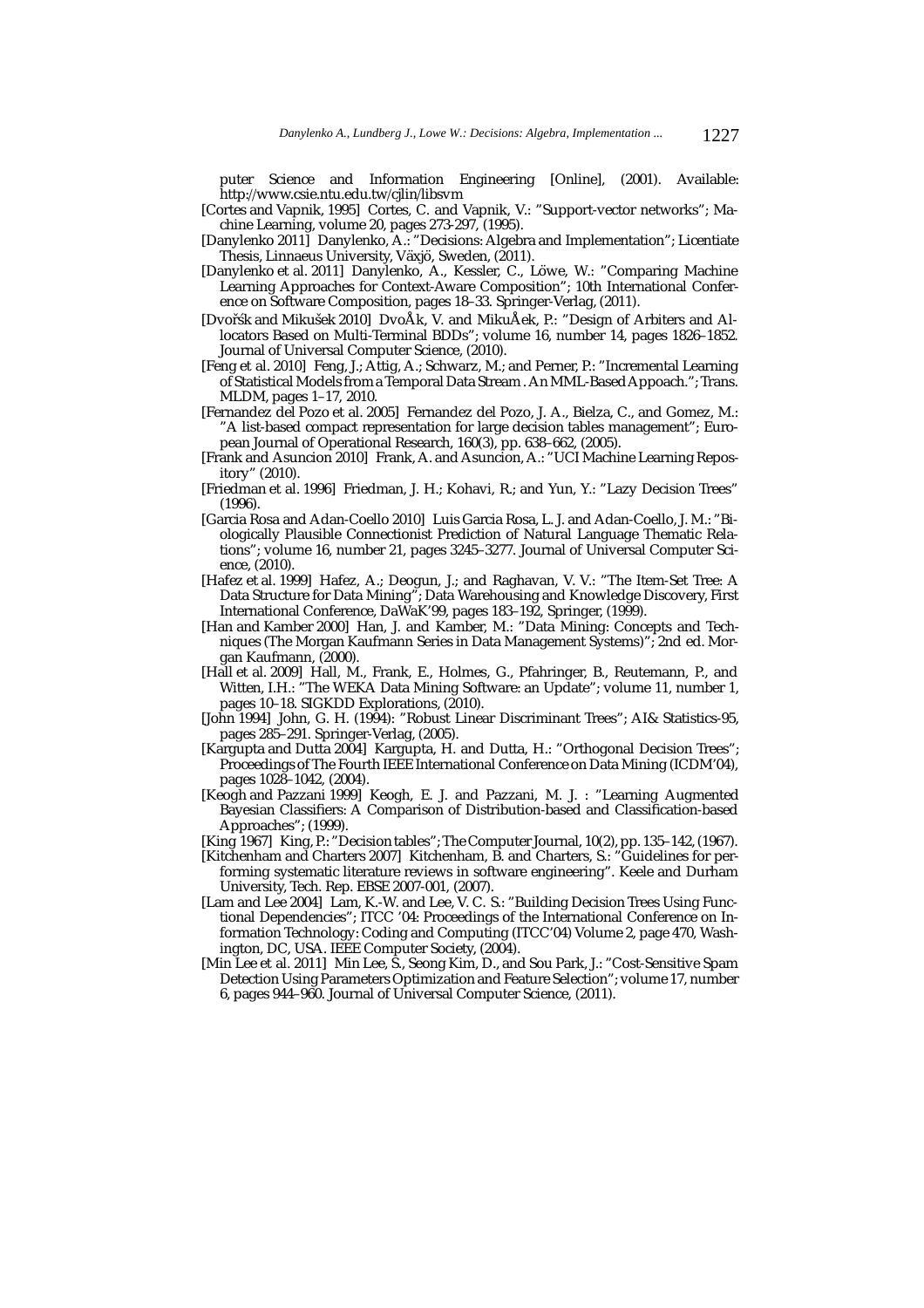- [Lawrence Marple 1987] Marple, S. Laurence Jr.: "Digital Spectral Analysis"; Prentice-Hall, Inc., Englewood Cliffs, NJ., (1987).
- [Mitchell 1997] Mitchell, T. M.: "Machine Learning". McGraw-Hill, New York, USA, (1997).
- [Mokhtari et al. 2008] Mokhtari, Y., Abed, S., Ait Mohamed, O., Tahar, S., and Song, X.: "A New Approach for the Construction of Multiway Decision Graphs"; Proceedings of the 5th international colloquium on Theoretical Aspects of Computing, pages 228– 242, Berlin, Heidelberg. Springer-Verlag, (2008).
- [Moshkov 1997] Moshkov, M.: "Algorithms for Constructing of Decision Trees"; PKDD '97: Proceedings of the First European Symposium on Principles of Data Mining and Knowledge Discovery, pages 335–342, London, UK. Springer-Verlag, (1997).
- [Murphy and McCraw 1991] Murphy, O. J. and McCraw, R. L.: "Designing Storage Efficient Decision Trees"; IEEE Trans. Comput., 40(3), pp. 315–320, (1991).
- [Nilsson 1996] Nilsson, N. J.: "Introduction to Machine Learning: An early draft of proposed text book", Stanford University, Stanford, [Online], (1996). Available: http://robotics.stanford.edu/people/nilsson/mlbook.html
- [Oliver 1993] Oliver, J. J.: "Decision Graphs An Extension of Decision Trees", (1993).
- [P.-N. Tan and Kumar 2005] P.-N. Tan, M. S. and Kumar, V.: Introduction to Data Mining; Addison Wesley, (2005).
- [Pagallo and Haussler 1990] Pagallo, G. and Haussler, D.: "Boolean Feature Discovery in Empirical Learning"; Mach. Learn., 5(1), pp. 71–99, (1990).
- [Perner 2011] Perner, P.: "How to Interpret Decision Trees?"; ICDM, pages 40–55, (2011).
- [Ping He and Xu 2007] Ping He, L. C. and Xu, X.-H.: "Fast C4.5"; Proc Int Conf Machine Learning Cybernetics, ICMLC 2007, volume 5, pages 2841–2846, Hong Kong, China,  $(2007)$
- [Rapid Miner 2007] http://mloss.org/software/view/27/ (2007).
- [Quinlan 1987a] Quinlan, J. R.: "Generating production rules from decision trees"; IJ-CAI'87: Proceedings of the 10th international joint conference on Artificial intelligence, pages 304–307, San Francisco, CA, USA. Morgan Kaufmann Publishers Inc (1987a).
- [Quinlan 1987b] Quinlan, J. R.: "Simplifying decision trees"; Int. J. Man-Mach. Stud., 27(3), pp. 221–234, (1987b).
- [Quinlan 1993] Quinlan, J. R.: "C4.5: programs for machine learning"; Morgan Kaufmann Publishers Inc., San Francisco, CA, USA, (1993).
- [Rokach and Maimon 2008] Rokach, L. and Maimon, O.: "Data Mining with Decision Trees: Theory and Applications"; World Scientific, Singapore, (2008).
- [Ruggieri 2002] Ruggieri, S.: "Efficient C4.5"; IEEE Transactions on Knowledge and Data Engineering, 14, pp. 438–444, (2002).
- [Seredin et al. 2009] Seredin, O., Kopylov, A., and Mottl, V.: "Selection of Subsets of Ordered Features in Machine Learning"; Proceedings of the 6th International Conference on Machine Learning and Data Mining in Pattern Recognition, MLDM'09, pages 16–28, Berlin, Heidelberg. Springer-Verlag, (2009).
- [Tang and Meersman 2007] Tang, Y. and Meersman, R.: "On Constructing Semantic Decision Tables"; volume 4653, pages 34–44, Springer, Berlin/Heidelberg, (2007).
- [Trapp 1999] Trapp, M.: "Optimierung Objektorientierter Programme"; PhD thesis, Universität Karlsruhe, Karlsruhe, (1999).
- [Vilalta et al. 1997] Vilalta, R., Blix, G., and Rendell, L.: "Global Data Analysis and the Fragmentation Problem in Decision Tree Induction"; 9th European Conference on Machine Learning, pages 312–326. Springer-Verlag, (1997).
- [Witten and Frank 2005] Witten, I. H. and Frank, E.: "Data Mining: Practical Machine Learning Tools and Techniques, Second Edition (Morgan Kaufmann Series in Data Management Systems)"; Morgan Kaufmann Publishers Inc., San Francisco, CA, USA, (2005).
- [Zulkernain et al. 2010] Zulkernain, S., Madiraju, P., Iqbal Ahamed, S., and Stamm, K.: "A Mobile Intelligent Interruption Management System"; volume 16, number 15, pages 2060–2080. Journal of Universal Computer Science, (2010).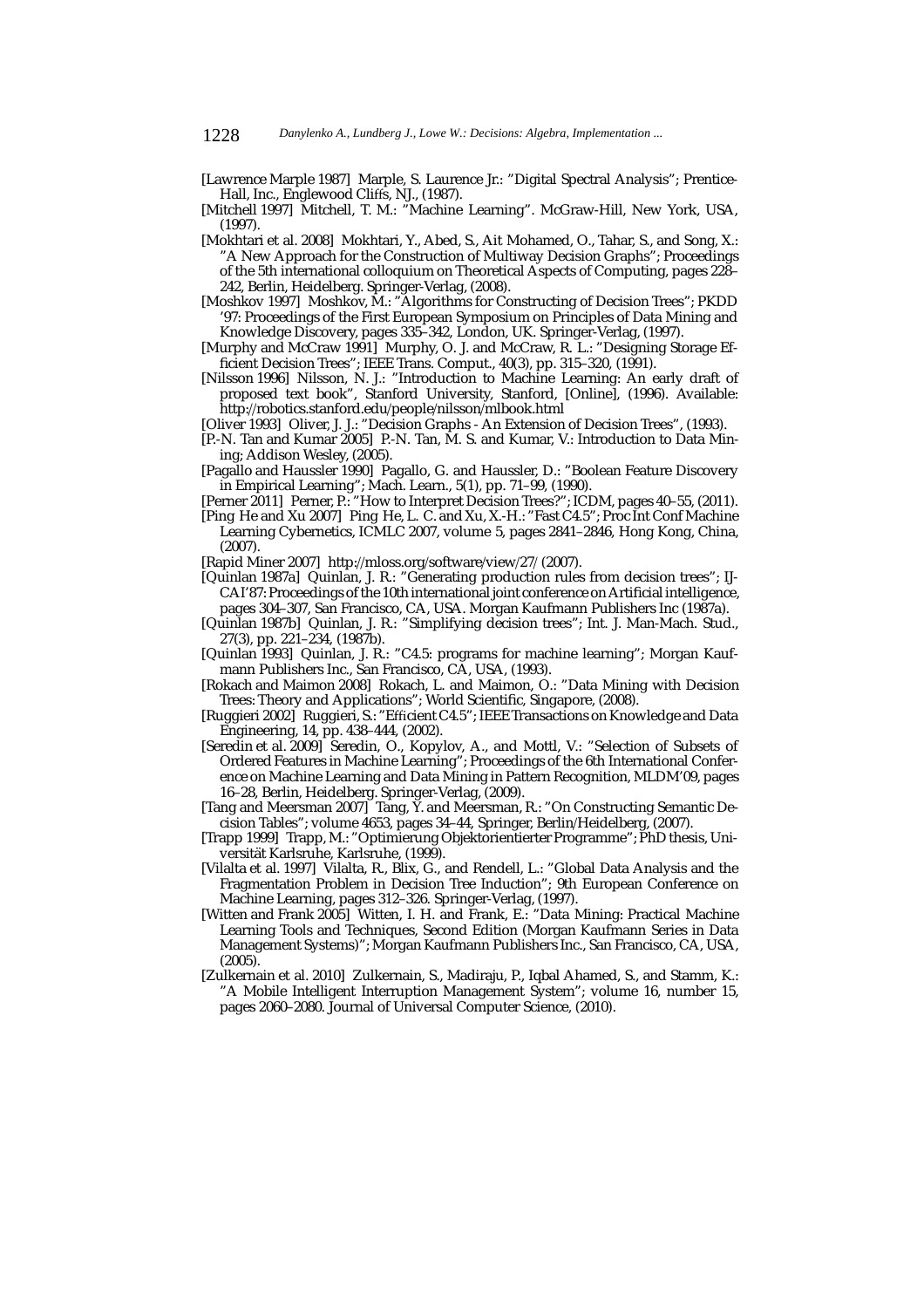# **A Generalized Weak Law of Large Numbers**

For our main result, the convergence of mergers of decision functions towards the accurate one, we need to establish the following

**Lemma 14.** *Let*  $X_1, \ldots, X_n$  *be a series of independent, identically distributed random variables with*  $E(X_1) = \mu$  *and finite variance*  $Var(X_1) \leq \sigma^2$ . Define the weighted average *of the Xi:*

$$
A_n = \frac{\sum_{i=1}^{n} X_i \times N_i}{\sum_{i=1}^{n} N_i}, N_i > 0.
$$

*It holds for the expected value and the variance, resp., of these weighted averages:*

$$
E(A_n) = \mu \tag{1}
$$

$$
Var(A_n) \leq \sigma^2 \tag{2}
$$

$$
\lim_{n\to\infty} Var(A_n)=0.
$$
\n(3)

*Proof.*

$$
E(A_n) = E\left(\frac{\sum_{i=1}^n X_i \times N_i}{\sum_{i=1}^n N_i}\right)
$$
  
=  $\frac{1}{\sum_{i=1}^n N_i} E\left(\sum_{i=1}^n X_i \times N_i\right)$   
=  $\frac{1}{\sum_{i=1}^n N_i} \sum_{i=1}^n E(X_i) \times N_i$   
=  $\frac{1}{\sum_{i=1}^n N_i} \sum_{i=1}^n \mu \times N_i$   
=  $\frac{\mu}{\sum_{i=1}^n N_i} \sum_{i=1}^n N_i$   
=  $\mu$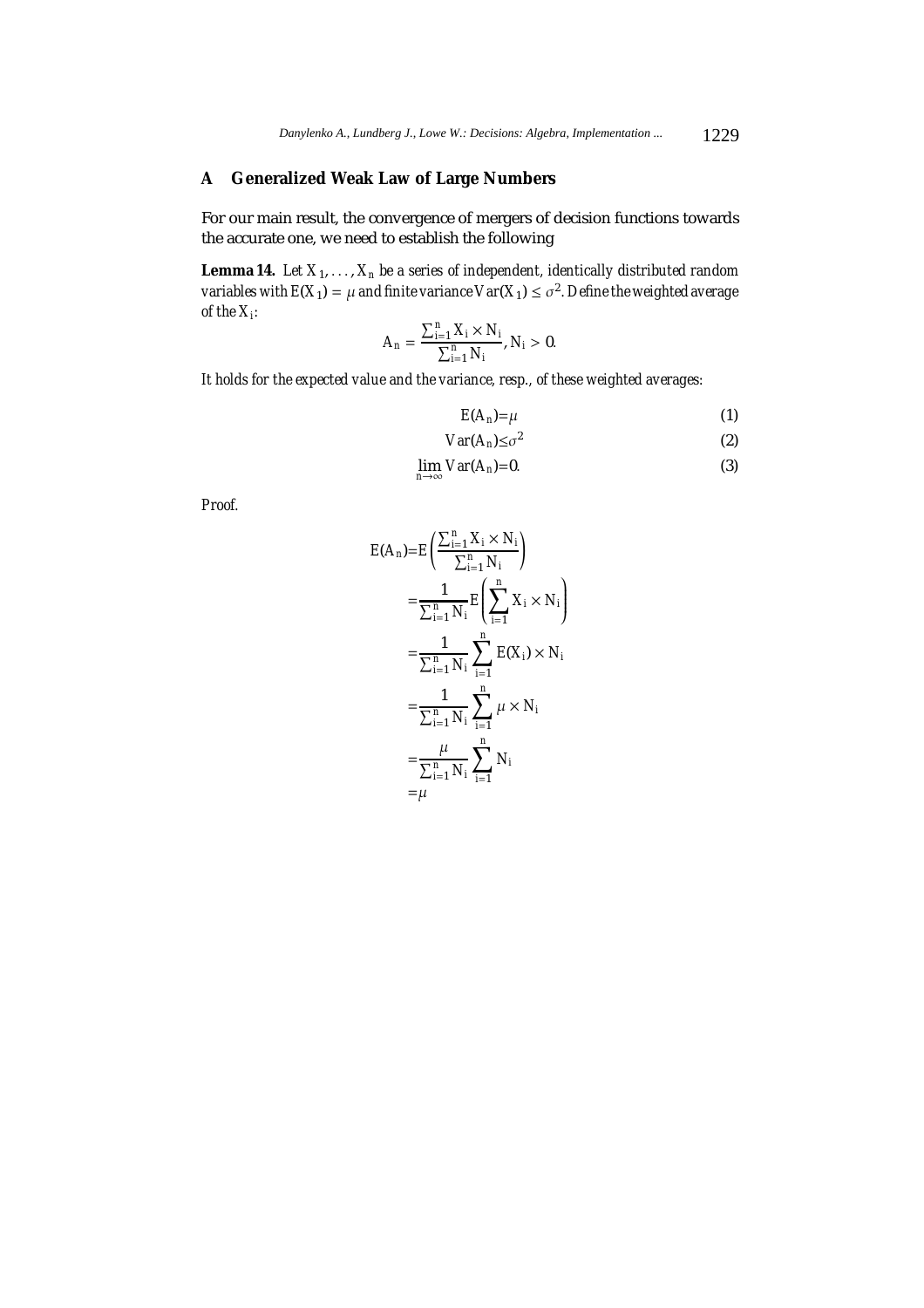which proves [Equation 1]. Further

$$
Var(A_n) = Var\left(\frac{\sum_{i=1}^{n} X_i \times N_i}{\sum_{i=1}^{n} N_i}\right)
$$
  
= 
$$
\frac{1}{\left(\sum_{i=1}^{n} N_i\right)^2} Var\left(\sum_{i=1}^{n} X_i \times N_i\right)
$$
  
= 
$$
\frac{1}{\left(\sum_{i=1}^{n} N_i\right)^2} \sum_{i=1}^{n} Var(X_i) \times N_i^2
$$
  

$$
\leq \frac{1}{\left(\sum_{i=1}^{n} N_i\right)^2} \sum_{i=1}^{n} \sigma^2 \times N_i^2
$$
  

$$
\leq \frac{\sum_{i=1}^{n} N_i^2}{\left(\sum_{i=1}^{n} N_i\right)^2} \sigma^2
$$

To see that this term is less or equal  $\sigma^2$  [see Equation 2], and approaches zero for large *n*, [see Equation 3], we rewrite its first factor:

$$
\frac{\sum_{i=1}^{n} N_i^2}{\left(\sum_{i=1}^{n} N_i\right)^2} = \sum_{k=1}^{n} \frac{N_k^2}{\left(N_k + \sum_{i=1, i \neq k}^{n} N_i\right)^2} = \sum_{k=1}^{n} \frac{N_k^2}{N_k^2 + 2N_k \sum_{i=1, i \neq k}^{n} N_i + \left(\sum_{i=1, i \neq k}^{n} N_i\right)^2}
$$

and note that for each *k*, it holds  $\sum_{i=1, i\neq k}^{n} N_i > 0$  for  $N_i > 0$ , proving [Equation 2], and  $\sum_{i=1,i\neq k}^{n} N_i$  approaches infinity for large *n*, proving [Equation 3].

From Lemma 14, it immediately follows that the weighted averages *An* converge in probability to their expected values  $\mu$ :

**Lemma 15.** Let  $A_n$  be weighted average of a series  $X_1, \ldots, X_n$  of independent, identi*cally distributed random variables with*  $E(X_1) = \mu$  *and finite variance Var* $(X_1) \leq \sigma^2$ *. Then for any*  $\epsilon > 0$ 

$$
\lim_{n\to\infty}P(|A_n-\mu|\geq \epsilon)=0.
$$

*Proof.* Due to Chebyshev's inequality,  $P(|X - \mu| \geq k\sigma) \leq 1/k^2$ , or  $P(|X - \mu| \geq \epsilon) \leq$  $1/\epsilon^2 \sigma^2$  (when choosing  $\epsilon = k\sigma$ ), we have:

$$
\lim_{n\to\infty} P(|A_{n,c}-\mu|\geq \epsilon) \leq \lim_{n\to\infty} \frac{1}{\epsilon^2} Var(A_n),
$$

when choosing  $X = A_n$ ,  $\sigma^2 = Var(A_n)$ . This converges to zero for large *n* as  $Var(A_n)$  does according to Lemma 14.

Lemmata 14, 15 and their proofs are similar to the weak law of large numbers stating that under the same conditions the unweighted sample average of real valued random variables converges in probability towards the expected value. In fact, it is a special case with weights  $N_i = 1$ , which we use in the following (obvious, hence unproved) corollary.